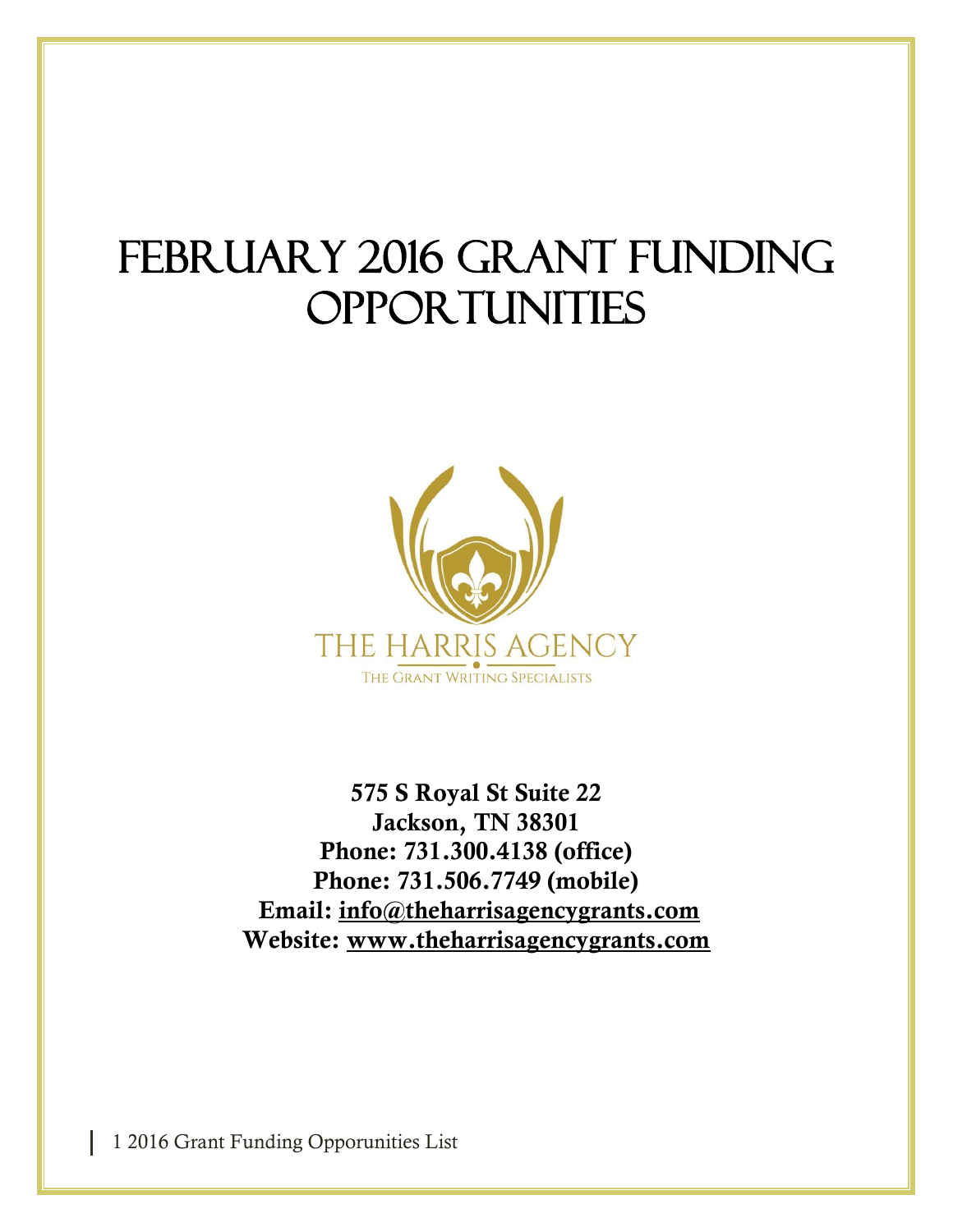## Table of Contents

| A. Executive Summary       |
|----------------------------|
|                            |
|                            |
|                            |
| <b>B.</b> Grant Selection  |
|                            |
| C. List of Grants          |
| i. Due February $11, 2016$ |
| i. Due February $11, 2016$ |
| i. Due February 12, 2016   |
| i. Due February $15, 2016$ |
| i. Due February 15, 2016   |
| i. Due February $15, 2016$ |
| i. Due February 24, 2016   |
| i. Due February 25, 2016   |
| i. Due February 25, 2016   |
| i. Due March 1, 2016       |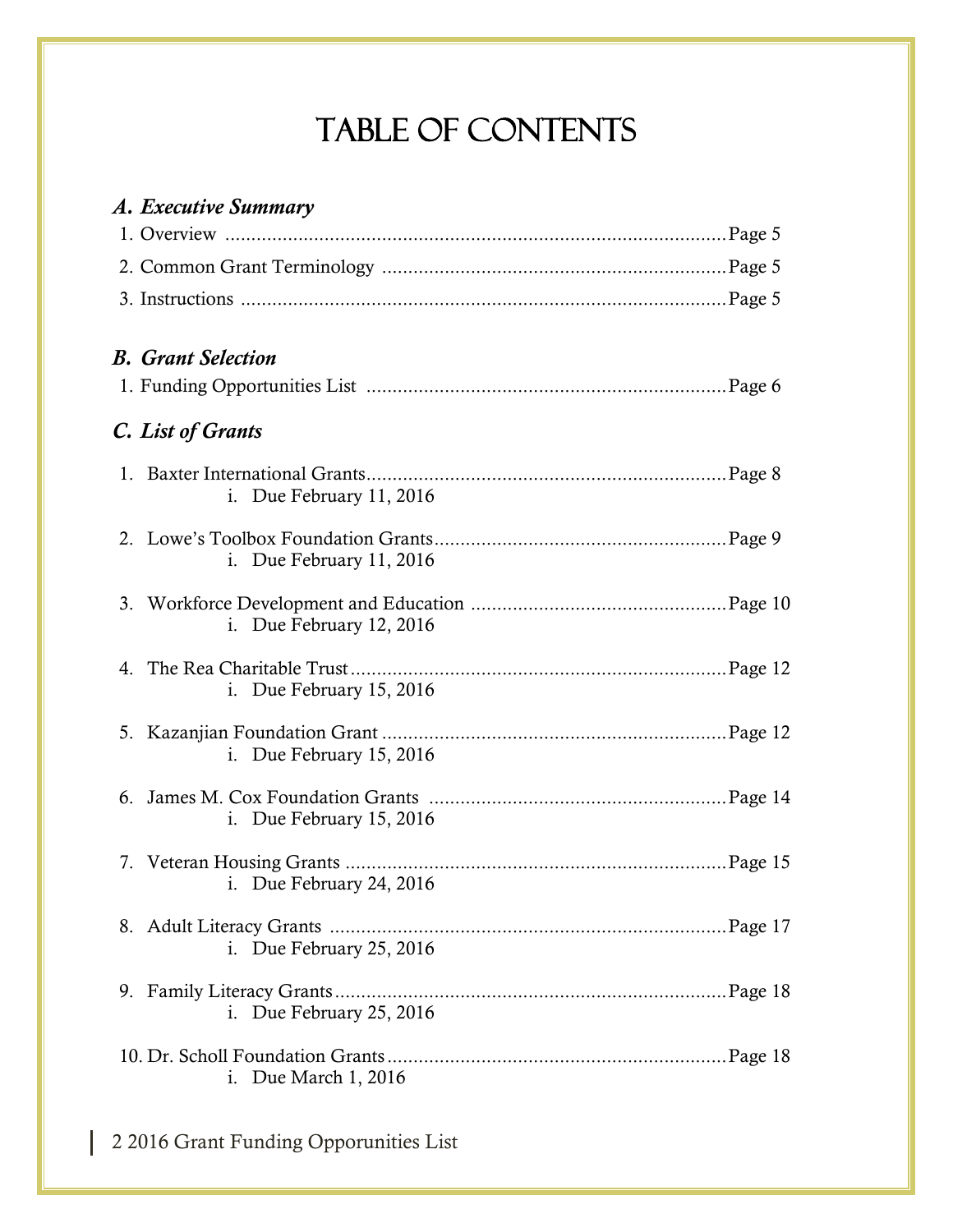| i. Due March 8, 2016 (Does not qualify for funding special)  |
|--------------------------------------------------------------|
| i. Due March 15, 2016                                        |
| i. Due March 18, 2016: Does not qualify for funding special. |
| i. Due April 1, 2016                                         |
| i. Due May 1, 2016                                           |
| i. Due August 15, 2016                                       |
| i. Due August 31, 2016                                       |
| i. Due August $31, 2016$                                     |
| i. Due October $15, 2016$                                    |
|                                                              |
|                                                              |
| i. Due November 30, 2016                                     |
|                                                              |
|                                                              |
|                                                              |
|                                                              |
|                                                              |
|                                                              |
|                                                              |
|                                                              |
|                                                              |
|                                                              |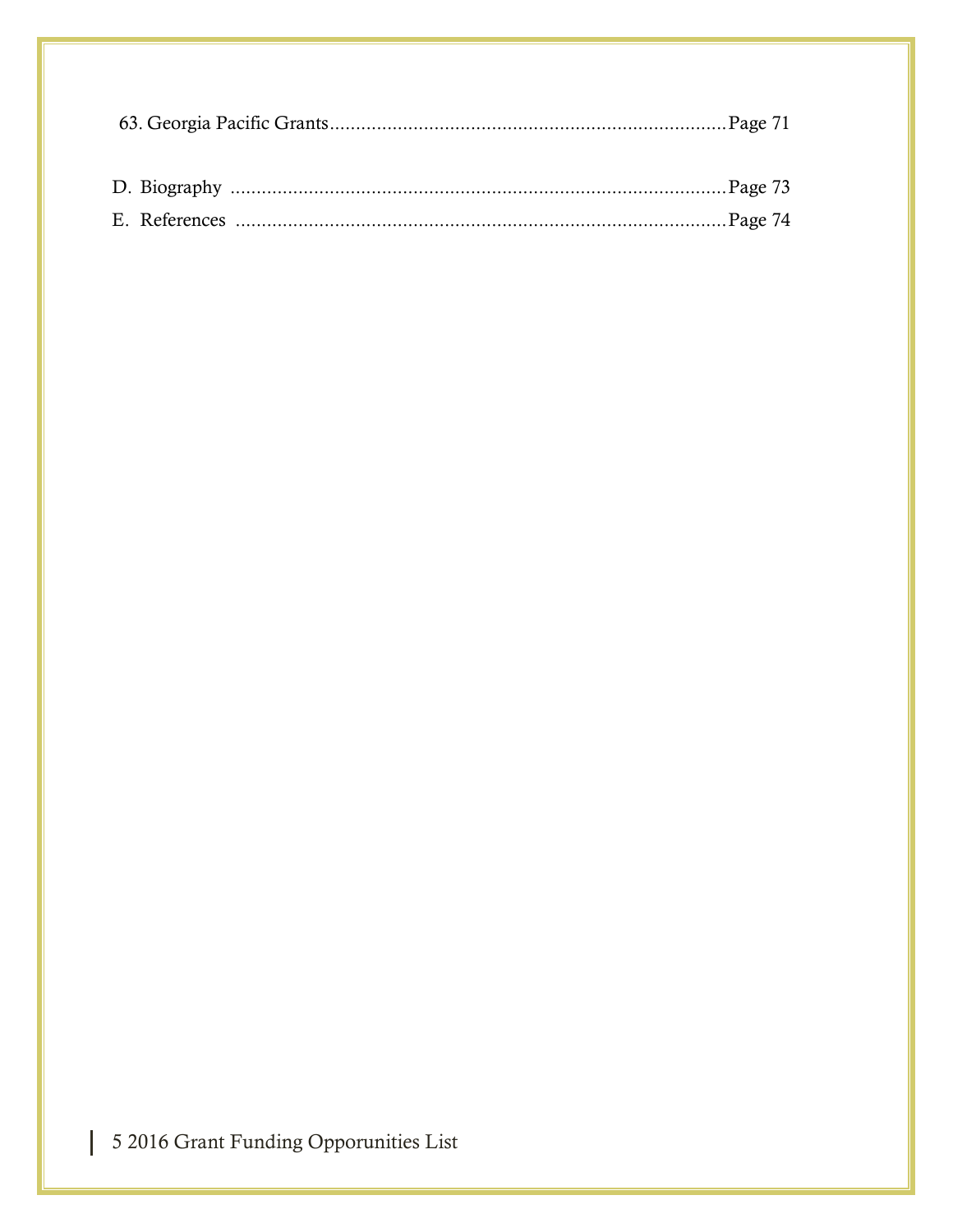## **Executive Summary**

This report is a list of current grant funding opportunities currently open or upcoming grant opportunities. Each grant opportunity will provide a brief overview of the grant, the estimated grant award amount, the number of awards the funder will issue, and eligibility information. If you would like additional information about the grant opportunity, and determine if your organization qualifies, please contact the Harris Agency for a consultation. **The current funding special is for corporate/foundation grants only**.

#### **Common Grant Terms**:

- 1. **Capital Grants**: Sometimes called "bricks-and-mortar" are grants to assist an organization buy some long-lasting physical asset such as a computer or van, or build and renovate an existing facility.
- 2. **Programming Grants**: Grants to operate a specific program.
- 3. **Federal Grants**: Administered by federal agencies
- 4. **State Grants**: Administered by state agencies or state governments.
- 5. **Private Grants**: Administered by private foundations. These grants usually do not have a deadline or accept applications throughout the year.
- 6. **Matching share**: The grantor is requesting the grantee to match the funds awarded. For example, the grantor is willing to give Korean Church of Memphis \$30,000 if the Korean Church of Memphis can match this amount.
- 7. **Reimbursement**: The grant funds are awarded after the work is completed.
- 8. **Ongoing:** Grant awards are made throughout the year. Typically, these foundations meet on a quarterly basis.

## **Instructions**

Please review the following grant opportunities. After reviewing the following grant opportunities, please list the grant opportunities you would like to pursue on the following page. Example:

- 1. Grant Opportunity 1: Dell Foundation pg. 51
- a. Funding amount: \_\_\$25,000-\$75,000
- b. Deadline: Ongoing
- c. Funding purpose: Capital Funding for building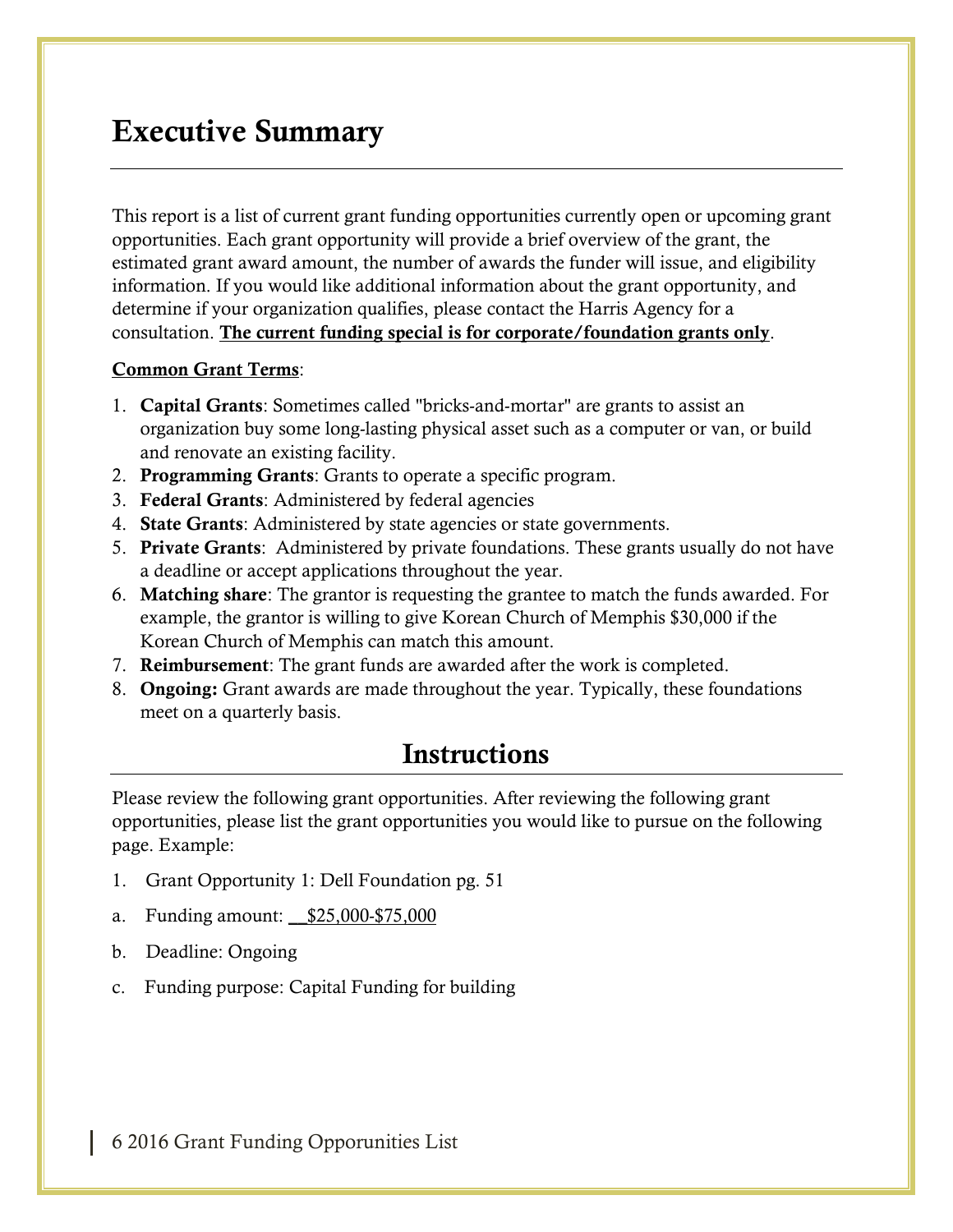### **Funding Opportunities List**

|         | 1. Grant Opportunity 1:                                                                                                                                         |  |
|---------|-----------------------------------------------------------------------------------------------------------------------------------------------------------------|--|
|         |                                                                                                                                                                 |  |
|         |                                                                                                                                                                 |  |
|         |                                                                                                                                                                 |  |
|         |                                                                                                                                                                 |  |
|         |                                                                                                                                                                 |  |
|         |                                                                                                                                                                 |  |
|         |                                                                                                                                                                 |  |
|         |                                                                                                                                                                 |  |
|         |                                                                                                                                                                 |  |
| 3.      |                                                                                                                                                                 |  |
|         |                                                                                                                                                                 |  |
|         |                                                                                                                                                                 |  |
|         | c. Funding purpose: $\sqrt{2\pi}$ $\sqrt{2\pi}$ $\sqrt{2\pi}$ $\sqrt{2\pi}$ $\sqrt{2\pi}$ $\sqrt{2\pi}$ $\sqrt{2\pi}$ $\sqrt{2\pi}$ $\sqrt{2\pi}$ $\sqrt{2\pi}$ |  |
|         |                                                                                                                                                                 |  |
|         |                                                                                                                                                                 |  |
|         |                                                                                                                                                                 |  |
|         |                                                                                                                                                                 |  |
|         |                                                                                                                                                                 |  |
|         |                                                                                                                                                                 |  |
| $5_{-}$ |                                                                                                                                                                 |  |
|         |                                                                                                                                                                 |  |
|         |                                                                                                                                                                 |  |
|         |                                                                                                                                                                 |  |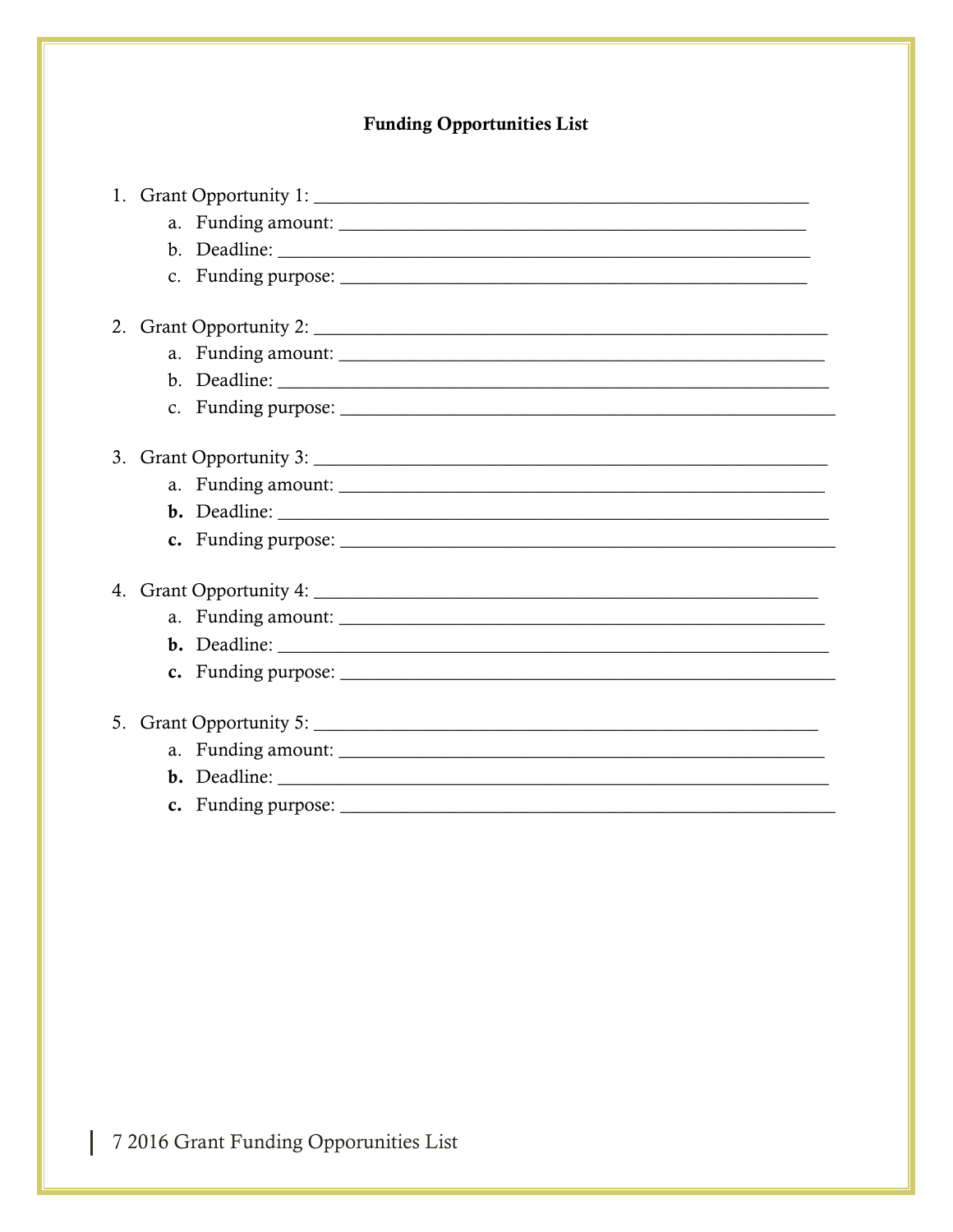#### **The Baxter International Foundation Grants Grants to USA, Canada and International Nonprofits for Programs to Expand and Improve Healthcare The Baxter International Foundation**

**Agency Type:** Foundation / Corporation

#### **Deadline:** 02/11/16

**Description:** Grants averaging \$72,000 to USA, Puerto Rico, Canada, Argentina, Australia, Austria, Belgium, Brazil, Chile, China, Colombia, Czech Republic, Denmark, Finland, France, Germany, Greece, India, Ireland, Italy, Japan, Korea, Mexico, Netherlands, New Zealand, Norway, Poland, Portugal, Russia, Singapore, Spain, Sweden, Switzerland, Taiwan, Thailand, Turkey and United Kingdom nonprofits for programs that increase access to healthcare, with priority given to programs in areas where the funding source's employees live and work.

**Programs targeting a diverse population of underserved, underprivileged individuals will also be given priority.**

**Estimated Size of Grant:** The average grant size is \$72,000.

**Term of Contract:** The average grant term is 12 to 24 months.

**Eligibility:** There are a number of programs and activities that the Foundation will not support. These include, but are not limited to:

- General operating support

- Capital and endowment campaigns (includes requests for infrastructure of any kind, equipment, vehicles, etc.)

- Disease or condition-specific organizations or programs
- Educational grants/continuing professional education scholarships
- Hospitals
- Individuals
- Medical Missions
- Research
- Training
- Travel
- Event fundraisers or sponsorships
- Lobbying of any kind
- Fraternal, veterans, or religious organizations**.**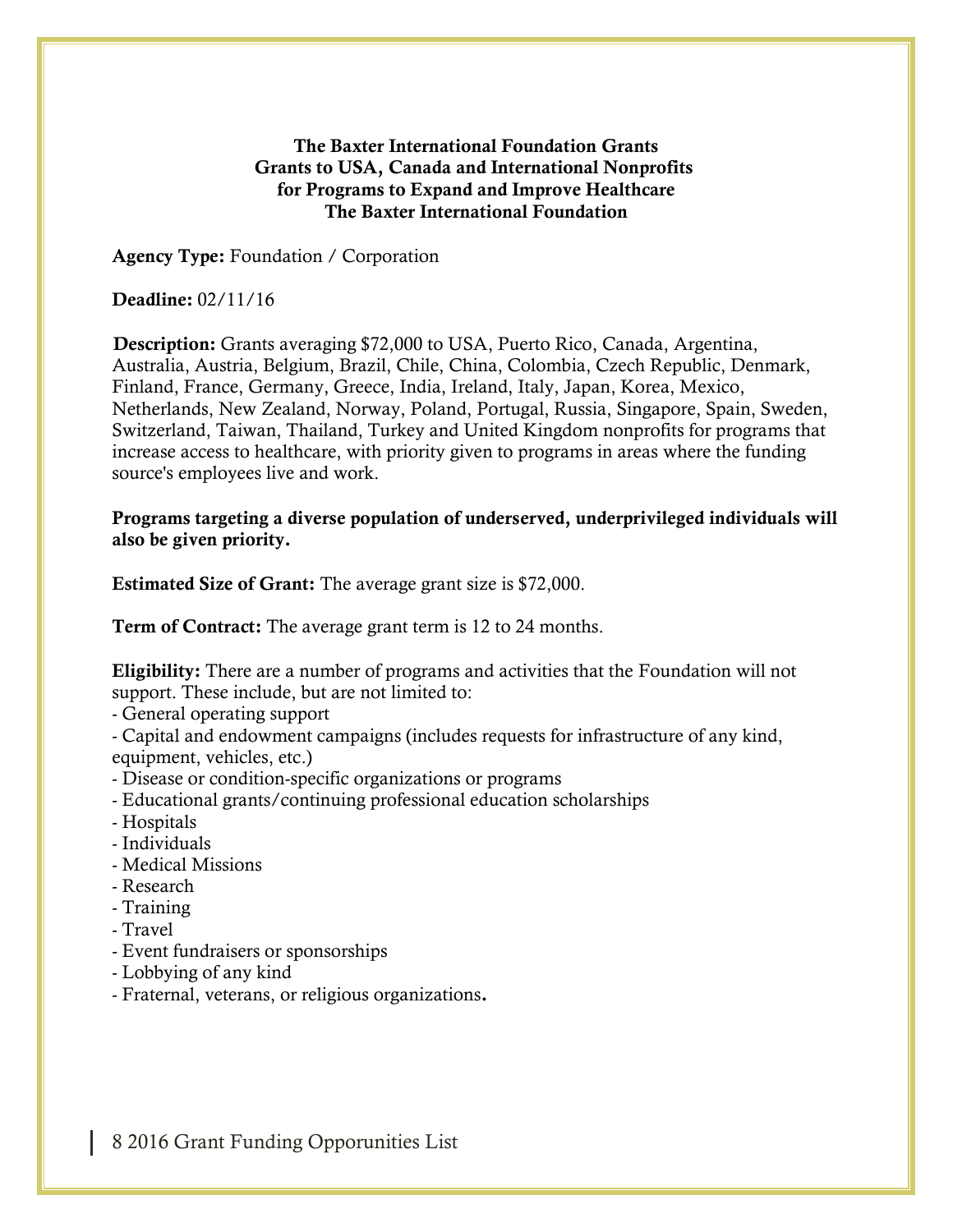#### **Lowe's Toolbox for Education Grants Grants to USA Public K-12 Schools and Nonprofit Parent Groups for Educational Needs**

**Agency Type:** Foundation / Corporation

**Deadline:** 02/12/16 11:59 PM EST

**Description:** Grants ranging from \$2,000 to \$5,000 to USA public K-12 schools and associated nonprofit parent groups to provide basic tools and materials to address unmet educational needs. Priority funding is intended for basic educational necessities and projects that will create the greatest impact.

**Estimated Size of Grant**: \$2,000 - \$5,000.

**Term of Contract:** Within one year of grant receipt. Multi-year requests are not considered.

**Eligibility:** Nonprofits having a 501(c)(3) status with the IRS

**Additional Eligibility Criteria:** Any individual public K-12 school or non-profit parent group associated with that public K-12 school. Parent groups that are applying (PTO, PTA, etc.) must have an independent EIN and official 501c(3) status from the IRS. If your group does not have 501c(3) status, please apply through your school.

#### **Not eligible:**

- **-** Pre-schools
- Individual families (including scholarships)
- Religious denomination-sponsored programs or events
- Special events, such as conferences, dinners, sport competitions, festivals, art exhibits
- Sponsorship of fundraising events (i.e. dinners, walks, golf tournaments and auctions)
- Goodwill advertising or marketing
- Political, labor, veteran/fraternal organizations, civic clubs or candidates
- Sports teams or athletic events
- Arts-based programs
- Animal rescue and support groups
- Travel-related events, including student trips or tours
- Development or production of books, films, videos or television programs
- Capital campaigns, endowments or endowed chairs
- Activities of organizations serving primarily their own membership
- Private schools
- Continuing education for teachers and staff

- Institutional overhead and/or indirect cost (i.e. salaries, stipends, benefits and most project labor costs)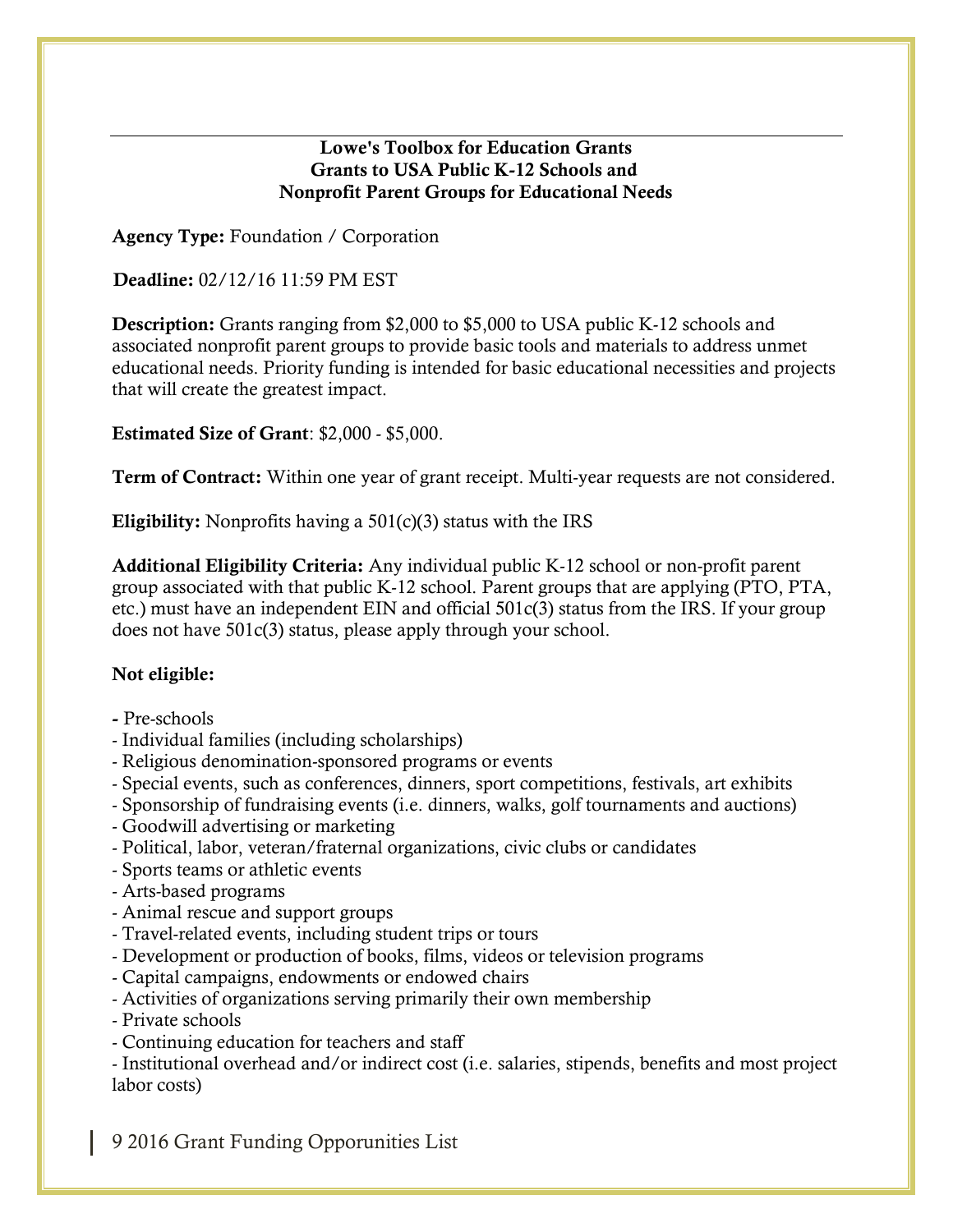#### **-** Memorial campaigns

- Tickets to events

#### **Pre-Application Information:**

**Step 1:** The online application form has a 25-minute time limit. Therefore, use the Pre-Application below as a guide to collect and compile a Word document that contains your group's application information. The pre-application checklist includes all of the details you will need to supply as part of your application. When you are ready to submit the application online, you can copy and paste the data from the Word document into the online application.

## **Step 2: Confirm your school is in the online database and apply:**

**<http://forms.ptotoday.com/lowes>**

If your email address is not on file, you will be asked to find your School in our database, using your School's zip code. If you cannot find your school in our database, call or email the contact.

Lowe's reserves the right to close the application process before the deadline if 1,500 applications are received.

#### **Workforce Development and Education: Bank of American Charitable Foundation Grants to USA Nonprofits in Multiple States for Job Training and Skills Development Programs**

**Agency Type:** Foundation / Corporation

#### **Deadline: 02/12/16**

**Description:** Grants to nonprofits in Arizona, Arkansas, California, Colorado, Connecticut, Delaware, Florida, Georgia, Idaho, Illinois, Iowa, Kansas, Maine, Maryland, Massachusetts, Michigan, Minnesota, Missouri, Nevada, New Hampshire, New Jersey, New Mexico, New York, New York City, North Carolina, Ohio, Oklahoma, Oregon, Pennsylvania, Rhode Island, South Carolina, Tennessee, Texas, Virginia, Washington, and Washington, DC to support workforce development and education opportunities that will put individuals, including young people, on a path to success.

#### **More details on the program areas are as follows:**

Connecting youth to employment: Connecting young people/teens to first time work opportunities and recognizing service as a pathway to gaining employment and leadership skills: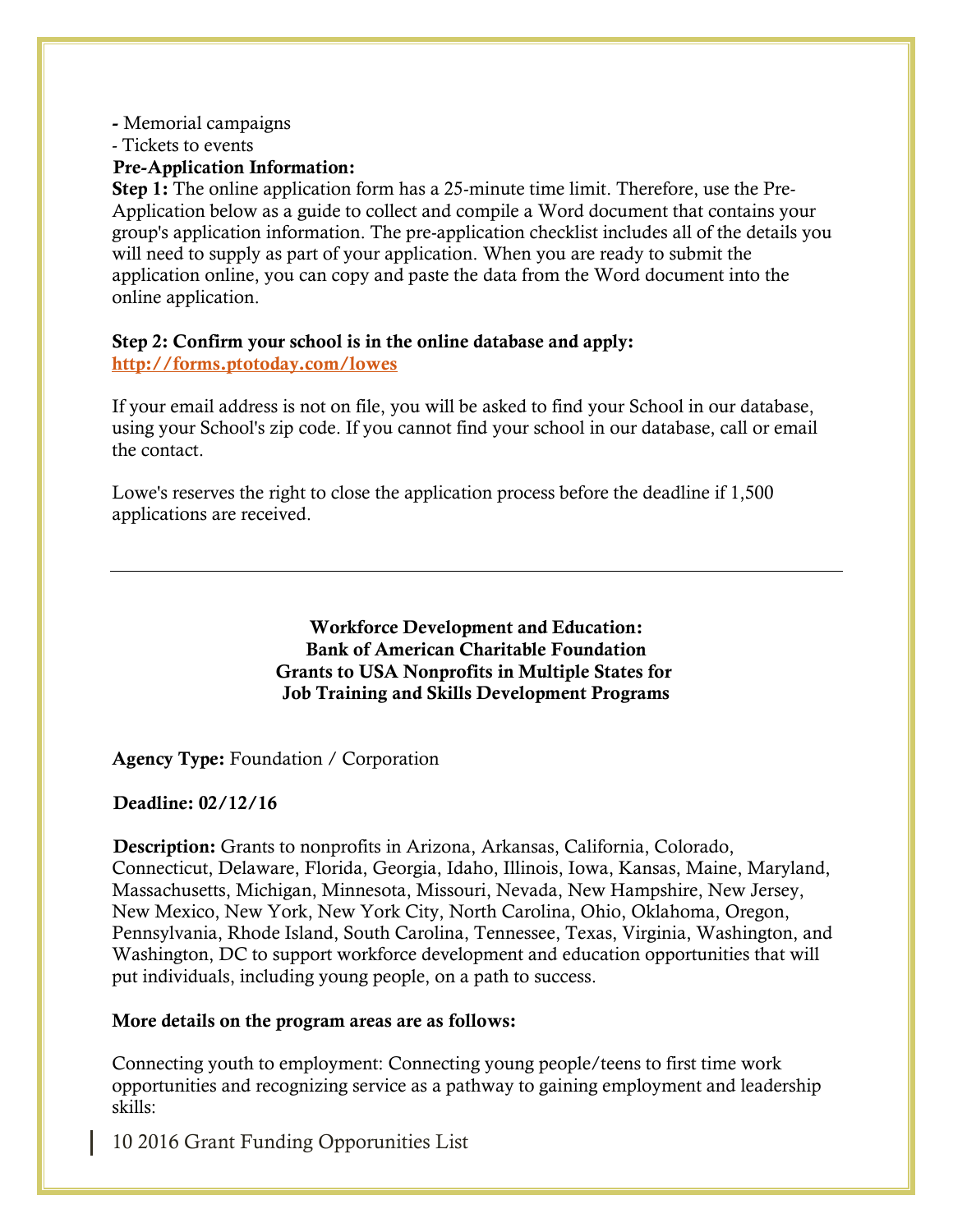• High school and college matriculation and graduation: Opportunities that help students move from high school to post-secondary success (including at the community college level)

• Skill development and job training: Programs that provide soft and hard skill training coupled with opportunities for cross-sector career exposure including social enterprise jobs, service and community engagement opportunities, internships and apprenticeships

• First-time work experience: Programs that provide training and placement in first-time work experiences including summer employment and internships

• Better Money Habits: Empowering the next generation with tools and support to learn better money habits and become financially capable resulting in greater chances of success in school and career

• Mentoring: Programs connecting the young people to committed and caring adults for structured, ongoing relationships that support middle, high school and college success as well as soft and hard skill development

• Service as a pathway to employment: National service programs that develop essential career skills in service members

• Investing in the workforce: Connecting individuals through community college, career programming, skills training, and entrepreneurship to the skills needed to succeed in 21st century jobs

• Community and vocational college opportunities: Traditional or accelerated degree, credential or certification programs leading to employment

• Skill development: Job training and retraining programs with comprehensive supportive services for individuals facing challenges entering or reentering the labor force. Support services include personal financial management skills, career counseling, interview skills, resume-building, case management, etc.

• Better Money Habits: Programs providing ongoing financial education and coaching to empower adults to make healthy financial choices that will lead them to economic success

• Supporting social enterprise and small business: Programs to provide help to create, expand, and sustain social enterprises and small businesses, which in turn builds their capacity to create and retain jobs.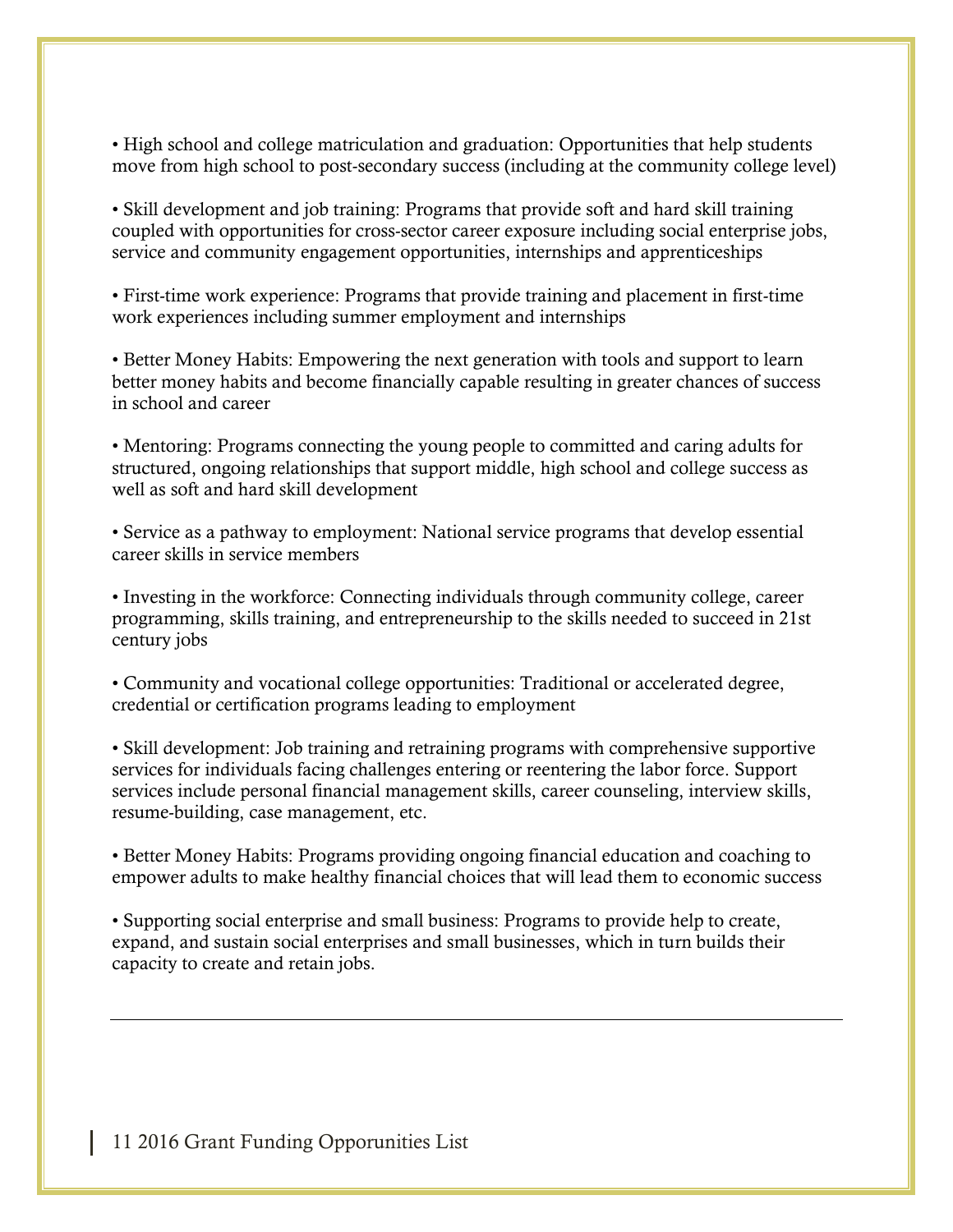#### **The Rea Charitable Trust Grants to USA Nonprofits to enhance the Arts, Culture, and Humanities of the General Public.**

#### **Agency Type:** Foundation

**Deadline:** 2/15/2016 (For organizations with names beginning with the letter A-L).

**Description:** To support a variety of charitable causes, primarily for the promotion of the arts. The Rea Charitable Trust awards grants exclusively for religious, charitable, scientific, literary, or educational purposes. There are no program or geographic limitations; however, the Trust gives preference to organizations that promote the arts. Applicants will receive an automated email confirming their submission. Grant decisions are generally communicated by May for applications received by the February 15 deadline, and by November for applications received by the August 15 deadline.

**Term of Contract:** May reapply every 12 months

#### **Requirements:**

- To be eligible, organizations must qualify as exempt organizations under Section 501(c)(3) of the Internal Revenue Code.
- Applications must be submitted through our online grant application form.

#### **Average grant size:** \$10,000 to \$40,000

**Average number of grants per year:** 35

**Average total giving per year:** \$1,200,000

**States Served:** All

**Kazanjian Foundation Grant Grants to USA Nonprofits to Enhance the Economic Literacy of the General Public The Calvin K. Kazanjian Economics Foundation, Inc.**

**Agency Type:** Foundation / Corporation

#### **Deadline:** 02/15/16

**Description:** Grants averaging \$22,000 to USA nonprofit organizations to raise public participation in economic education, or to create a demand for greater economic literacy. Interest is given to proposals with the potential to elevate the nation's understanding of the need for economic education.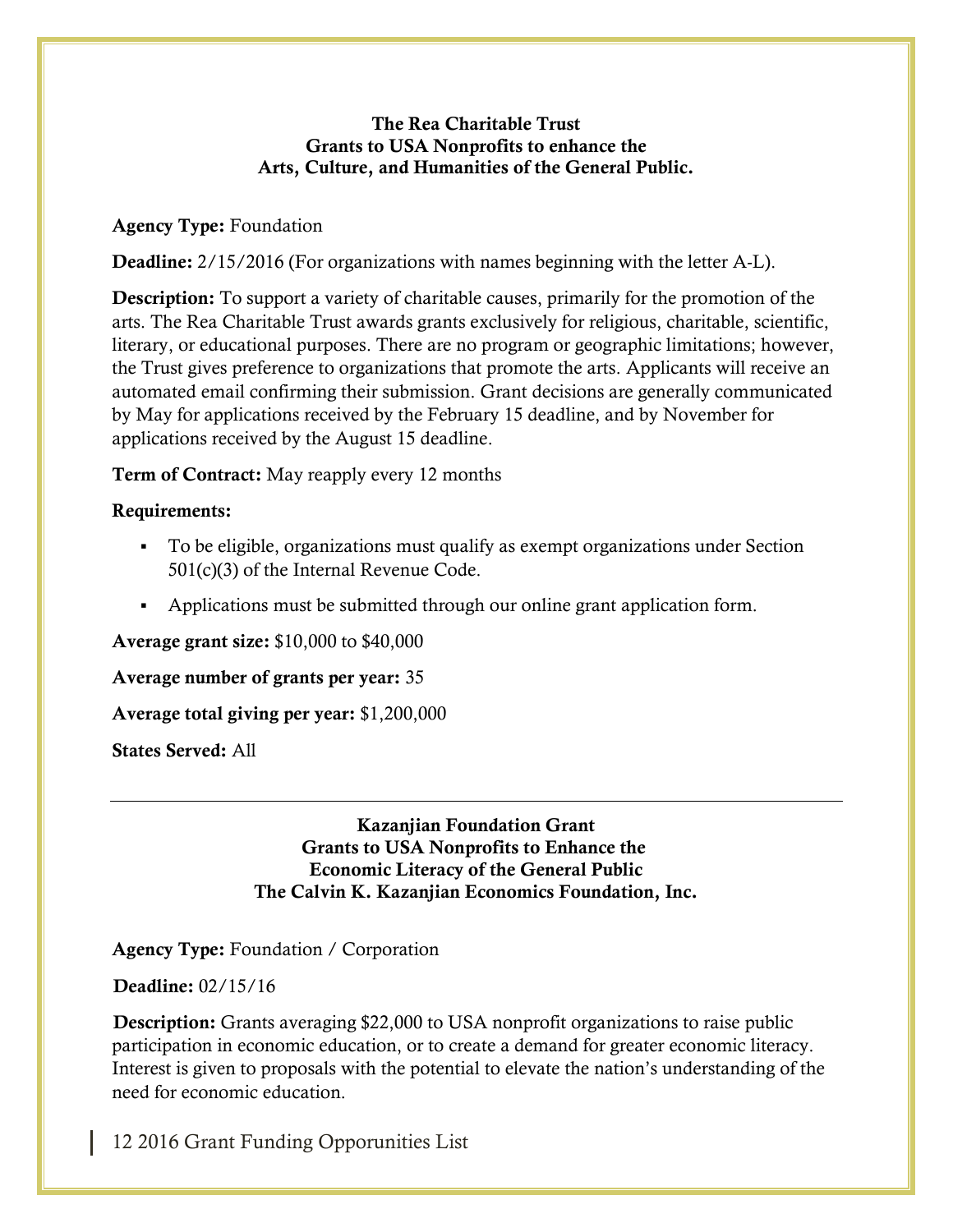Successful projects will apply new strategies for teaching economics, including on-line and web-based instruction is of interest to the Foundation. Projects, policy studies, or programs that encourage measurement of economic understanding more often or more effectively are of specific interest. The large number of students at risk of leaving school, and hence never effectively participating in the nation's economic system are of concern to the Foundation. Programs that help otherwise disenfranchised youth or young adults with children learn to participate in the economic system are very important to the Foundation.

#### **Estimated Size of Grant:**

**Average Grant Size: \$22,000. Historic Grant Range: \$3,500 - \$150,000.**

**Term of Contract:** Occasionally, multi-year grants are made for larger projects.

**Eligibility:** The Foundation may only support nonprofit 501(c)(3) organizations. The Foundation will not support overhead or indirect costs.

**Pre-Application Information:** The Foundation does not use a specific application form. Instead, applicants should develop a proposal of no more than 10 pages using the "criteria for evaluation" as a guideline: <http://www.kazanjian.org/grants/evaluation-criteria> Applicants should include, along with the proposal: (1) a copy of the IRS designation letter, (2) a list of their Board of Directors, (3) their most recent audit statement, and (4) an annual budget. Those proposing projects should examine the compendium of existing economic education materials and programs catalogued in the Kazanjian Economic Education Reviews (www.econedreviews.com) before making application.

#### **Applications are due by February 15 for review in May/June.**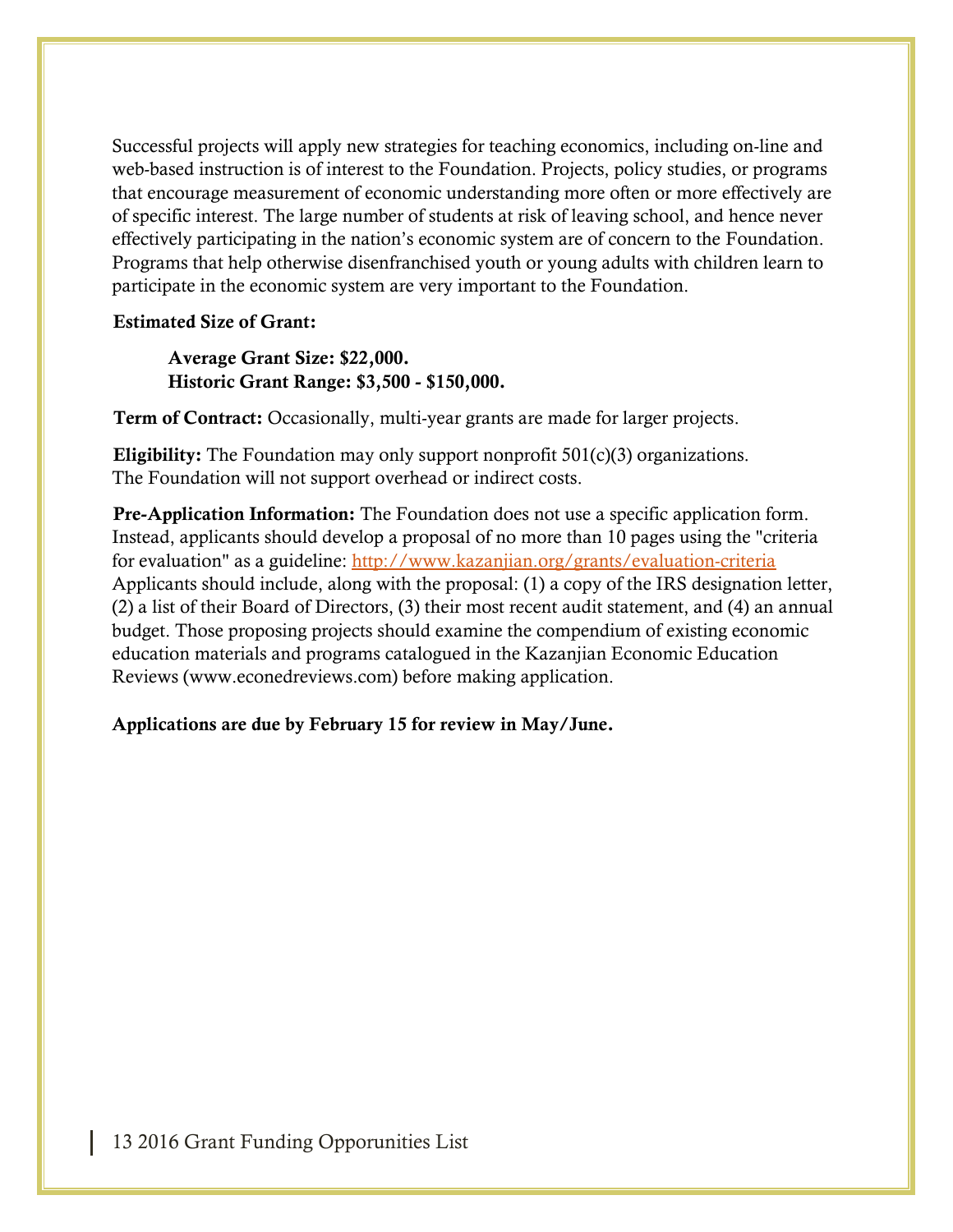#### **James M. Cox Foundation Grants Grants to USA Nonprofits in Multiple States for Early Childhood Education, Conservation, and Health**

**Agency Type:** Foundation / Corporation

**Deadline:** 02/15/16 11:59 PM

**Description:** Grants to USA nonprofits in Alabama, Arizona, Arkansas, California, Colorado, Connecticut, Florida, Georgia, Hawaii, Idaho, Illinois, Indiana, Kansas, Louisiana, Maryland, Massachusetts, Michigan, Minnesota, Mississippi, Missouri, Nebraska, Nevada, New Jersey, New Mexico, New York, North Carolina, Ohio, Oklahoma, Oregon, Pennsylvania, Rhode Island, South Carolina, Tennessee, Texas, Utah, Virginia, Washington, Washington D.C., Wisconsin, and Wyoming.

The Foundation concentrates grantmaking in the areas of conservation and environment, early childhood education (ages 0-5), empowering families and individuals for success, and health.

Two types of support are considered: requests for capital campaigns (i.e., building construction/renovation or equipment); and requests for special projects (i.e., program expansion or capacity-building efforts).

Awards for basic operating expenses and support for annual programs usually are not granted.

**Eligibility:** Organizations must be federally tax-exempt under Section 501(c)(3) of the IRS Code with non-private foundation status, or an equivalent government entity under section 170(c)(1). Organizations must be located in the United States and in an area where Cox Enterprises or one of its subsidiaries does business: <http://bit.ly/1Fjo0nE> Organizations located outside of metropolitan Atlanta, Georgia must have a letter of endorsement from a local Cox business leader to submit along with the application for consideration.

**Limitations:** Grants are limited to public charities when it is demonstrated that the proposed project or program will have a particular impact in one of the focus areas. The Foundation does not make grants to individuals nor does it provide loans to organizations or individuals.

**NOT ELIGIBLE:** Grants are not provided for the following:

- Individuals or nonprofit organizations for the purpose of benefiting an individual;

-General operating purposes, salary expenses or other administrative costs;

-Seed money, or as the only funding source of an organization;

-Endowment funds;

-Conferences and seminars;

-Fundraising events or sponsorships (dinners, golf tournaments, walks/runs, benefits,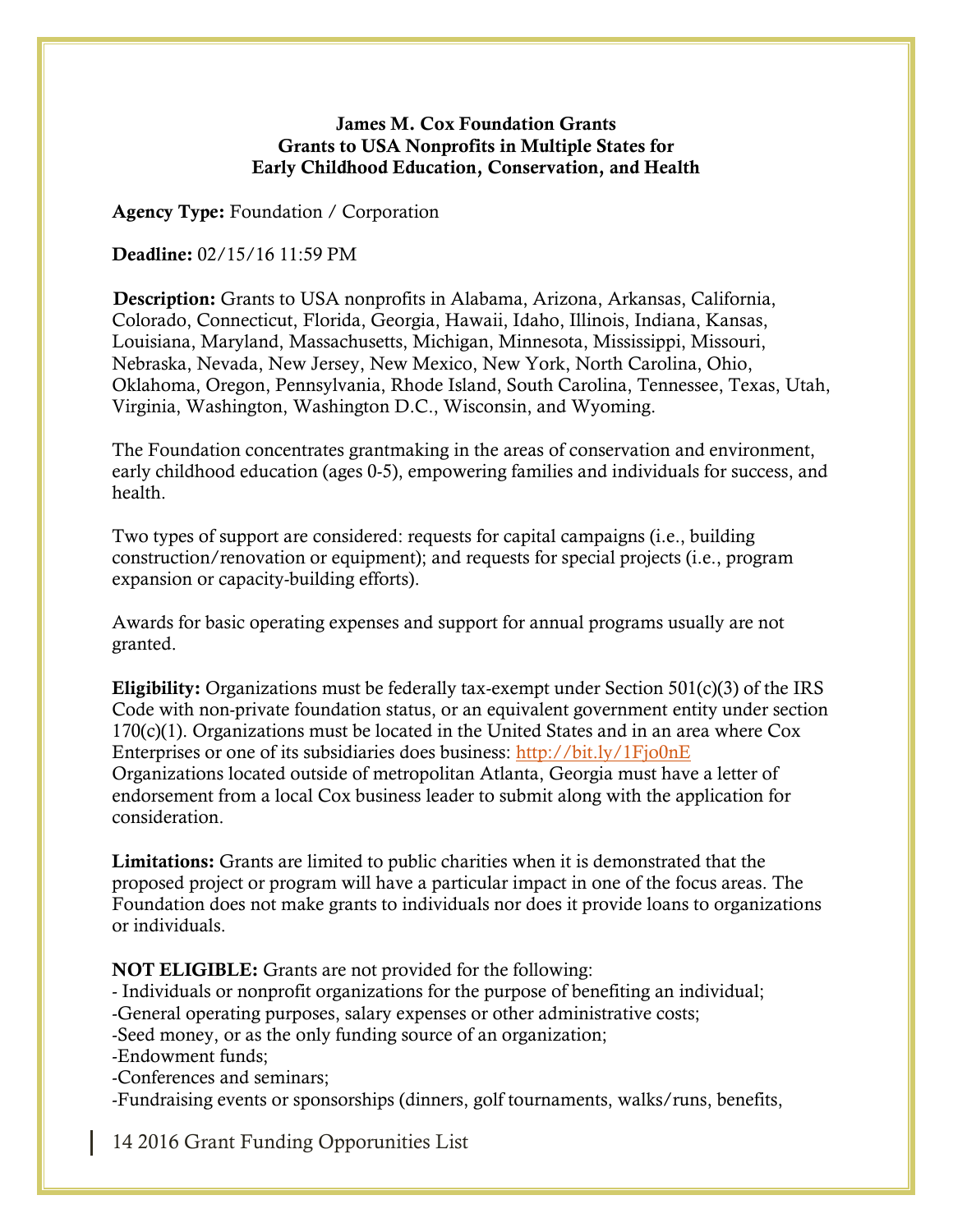raffles, tickets, tables, etc.);

-Organizations whose primary purpose is to influence legislation;

-Political causes, candidates, organizations, or campaigns;

-Religious organizations for general operating support, sanctuary construction/renovation or mission-focused work. However, the Foundation does consider requests from religious organizations with 501(c)(3) status to provide project-specific social services outreach programs that are not limited to a specific religious affiliation; or

- Organizations or programs that discriminate on the basis of race, color, gender, age, religion, national or ethnic origin, or physical disability.

**Only one request will be considered per organization during a 12-month period.**

#### **You will receive a response by May 15, 2016.**

#### **Veteran Housing Grants Grants to USA and Puerto Rico Nonprofits for the Housing Needs of Veterans and their Families The Home Depot Foundation**

**Agency Type: Foundation / Corporation**

**Deadline: 02/24/16**

**Description:** Grants to USA and Puerto Rico nonprofit organizations for the development and repair of veterans' housing. Funding is intended for projects that serve the housing needs of women veterans with children, post-9/11 wounded warriors, veterans with caregivers, homeless or senior veterans are preferred. Funding is also intended for projects that combine veteran housing needs with supportive services or opportunities for community service activities.

**Estimated Size of Grant:** Awards typically range from \$100,000 to \$500,000.

**Term of Contract:** 12 months from the approval date.

#### **Eligible Applicants:**

**-** Grants are only awarded to 501(c)3 nonprofit organizations that have been in good standing with the Internal Revenue Service for at least 5 years.

- Organizations with a current operating budget of at least \$300,000 and audited financial statements from the past three years.

- Organizations with previous experience developing, and either currently manage or own, veteran-specific housing.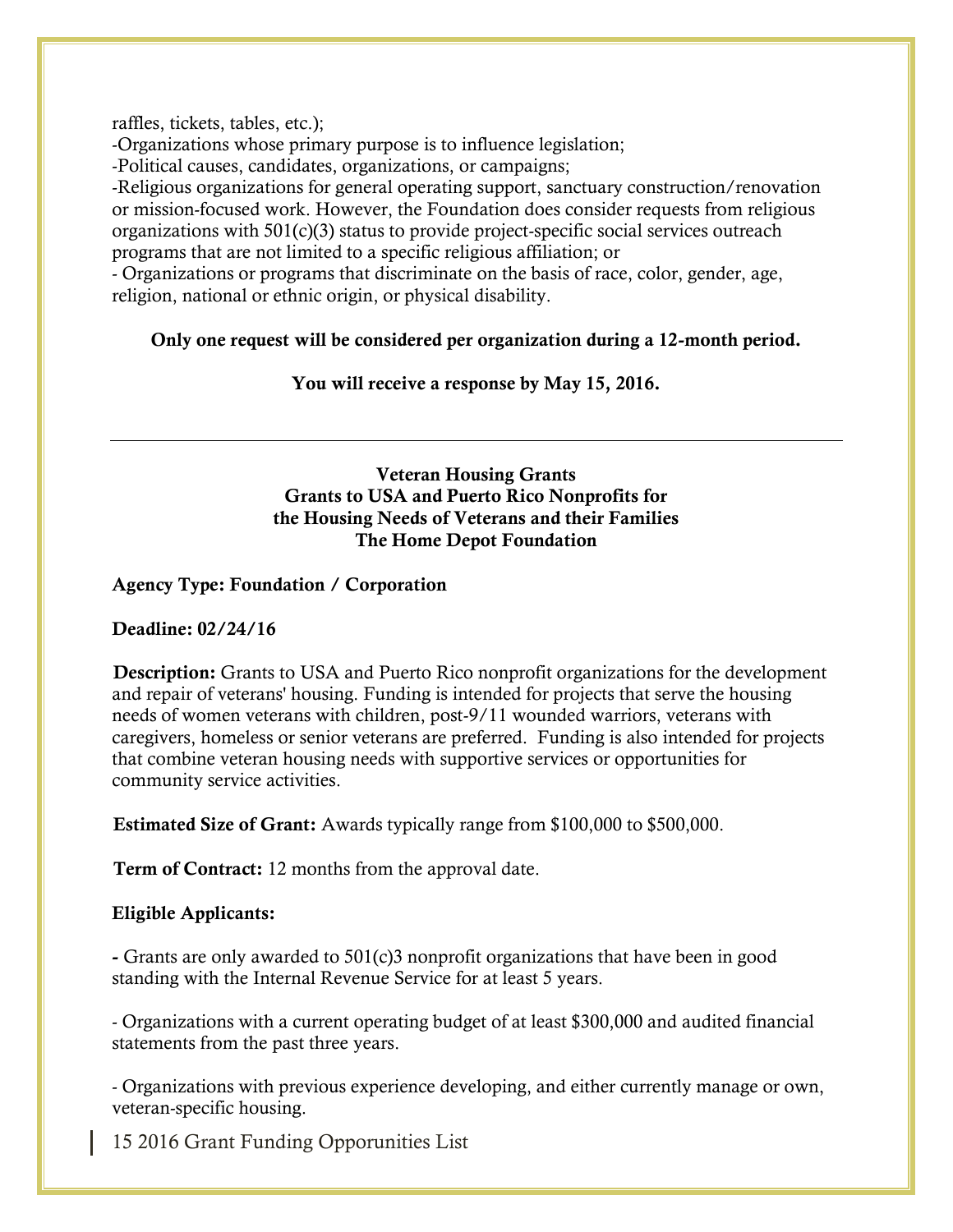- For rental projects, nonprofit must have a 15+ year ownership stake in the development.

#### **Eligible Projects:**

**-** New construction, rehab or repair, single family or multifamily, permanent supportive housing or transitional housing.

- Grants are awarded solely for the physical construction or repair of housing for veterans (hard costs). THDF does not provide funding for soft costs, such as furnishings, rental subsidies, tenant services, etc.

- Target population of veterans, at or below 80% AMI.

- Projects in which at least 20% of the units are reserved for veterans.

- All veterans served are honorably discharged.

- Project will commence within the next twelve months.

- THDF grant funding must comprise less than 50% of the total development cost of the project.

- 75% of the project's funding sources have been identified at the time of proposal submission.

- The amount of funding requested does not exceed \$25,000 per veteran unit.

- For multifamily rental projects, proposals requesting above \$100,000 must provide evidence of a third party binding agreement that ensures the units are a.) reserved for veterans; b.) occupied by veterans for a minimum of 15 years for rental or 3 years for homeownership ( i.e. project-based HUDVASH, other funder requirement, deed restriction, zoning requirement, etc.).

**Pre-Application Information:** All applicants must first complete a questionnaire to determine their eligibility. If the project is eligible, applicants will be directed to submit a Grant Proposal for consideration by THDF.

**Register and apply online: <http://bit.ly/1Nn4pp0>**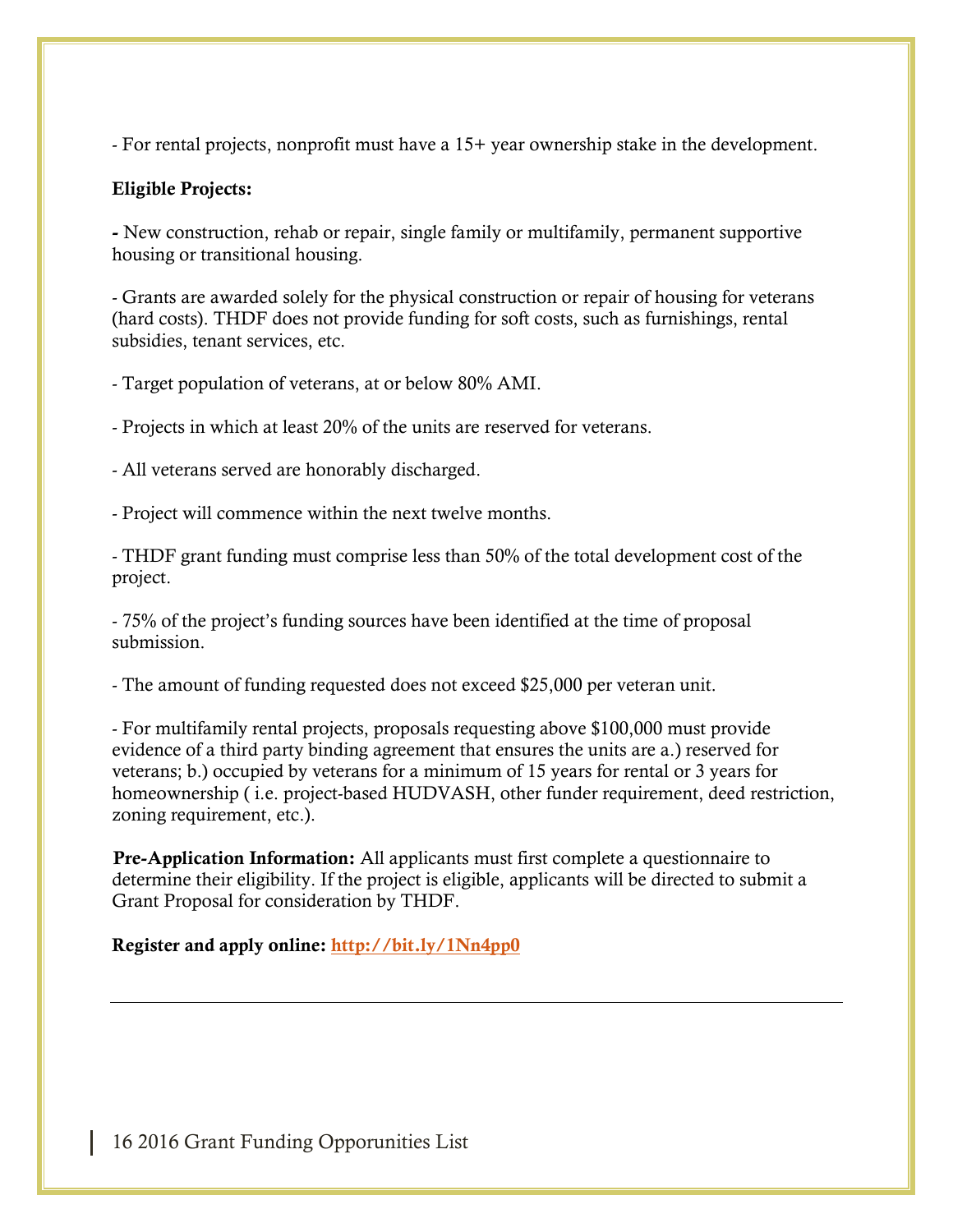#### **Adult Literacy Grants Grants to USA Nonprofits, IHEs, Schools and Libraries in Multiple States for Adult Reading, Fluency and GED Programs Dollar General Literacy Foundation**

**Agency Type:** Foundation / Corporation

**Deadline:** 02/25/16 11:00 PM CST

**Description:** Grants of up to \$15,000 to Alabama, Arkansas, Connecticut, Delaware, Florida, Georgia, Illinois, Indiana, Iowa, Kentucky, Louisiana, Maryland, Massachusetts, Mississippi, Missouri, New Hampshire, New Jersey, New York, North Carolina, Ohio, Oklahoma, Pennsylvania, South Carolina, Tennessee, Vermont, and West Virginia nonprofit organizations, schools, IHEs, and libraries that provide direct service to adults in need of literacy assistance.

Organizations must provide help in one of the following instructional areas: adult basic education, GED or high school equivalency preparation, and English language acquisition.

**Estimated Size of Grant:** Up to \$15,000.

#### **Eligible Recipients:**

**-**Qualified 501(c)(3) organization with a valid IRS tax ID -K-12 Private or Public School -College or University -Public Library

Organizations must be located within 20 miles of a Dollar General store. The store locator may be found here: <http://www.dollargeneral.com/storeLocator/index.jsp>

Organizations must be listed in the National Literacy Directory: <http://www.nationalliteracydirectory.org/>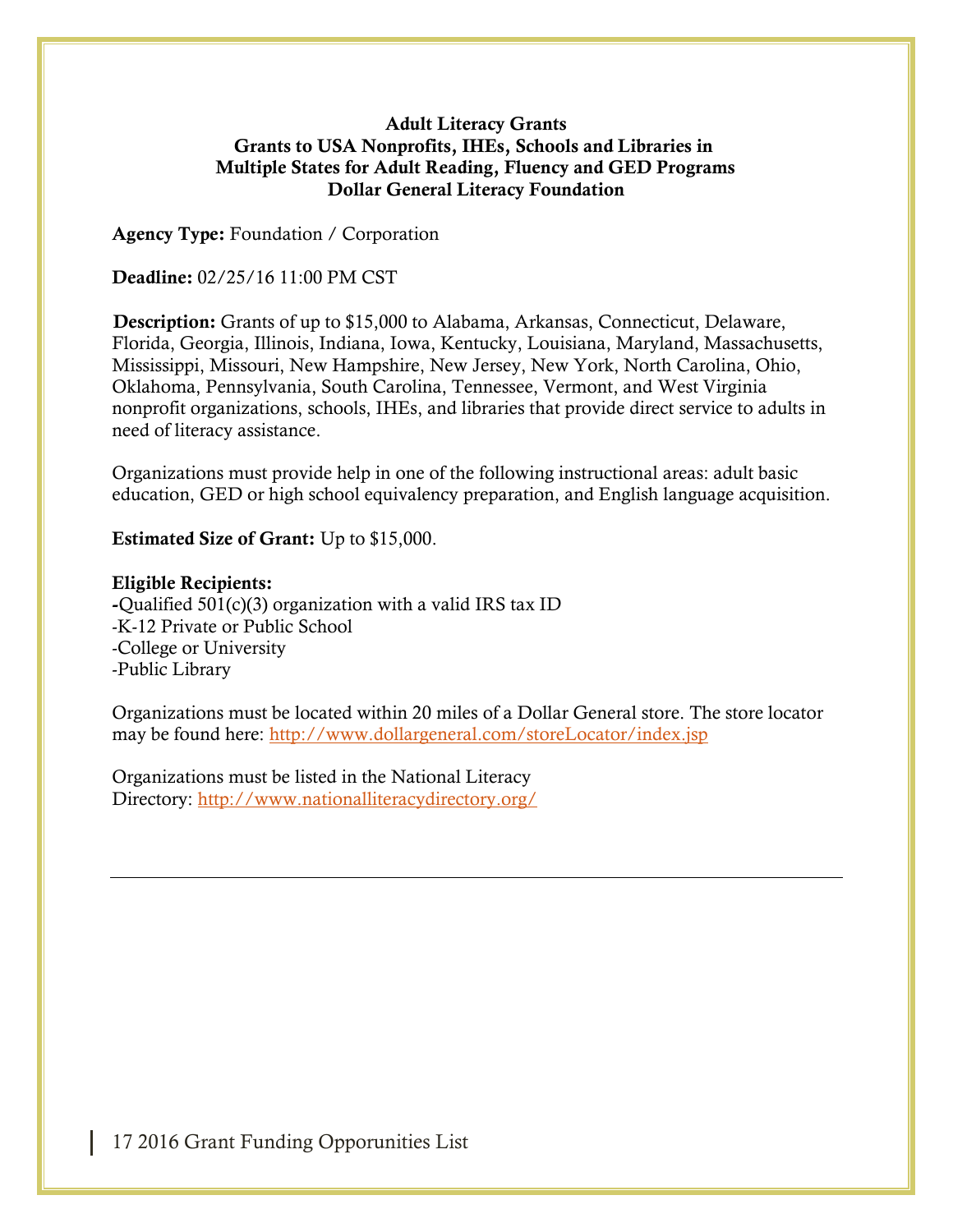#### **Family Literacy Grants Grants to USA Nonprofits, Libraries and Schools in Multiple States to Promote Literacy and Education for Families Dollar General Literacy Foundation**

**Agency Type:** Foundation / Corporation

**Deadline:** 02/25/16 11:00 PM CST

**Description:** Grants of up to \$15,000 to Alabama, Arkansas, Connecticut, Delaware, Florida, Georgia, Illinois, Indiana, Iowa, Kentucky, Louisiana, Maryland, Massachusetts, Mississippi, Missouri, New Hampshire, New Jersey, New York, North Carolina, Ohio, Oklahoma, Pennsylvania, South Carolina, Tennessee, Vermont, and West Virginia nonprofit organizations, schools and libraries for family literacy services.

Organizations applying for funding must have the following three components: adult education instruction, children's education, and parent and child together time.

#### **Estimated Size of Grant: Up to \$15,000.**

#### **Eligibility Criteria:**

**-**Qualified 501(c)(3) organization with a valid IRS tax ID -K-12 Private or Public School -College or University -Public Library

Organizations must be located within 20 miles of a Dollar General store. The store locator may be found here: <http://www.dollargeneral.com/storeLocator/index.jsp>

Organizations must be listed in the National Literacy Directory: [http://www.nationalliteracydirectory.org](http://www.nationalliteracydirectory.org/)

#### **The Dr. Scholl Foundation Grants Grants to USA, Canada and International Nonprofits for Education, Social Service, Healthcare and Environment**

**Agency Type:** Foundation / Corporation

**Funding Source:** The Dr. Scholl Foundation

**Deadline:** 03/01/16 4:00 PM CST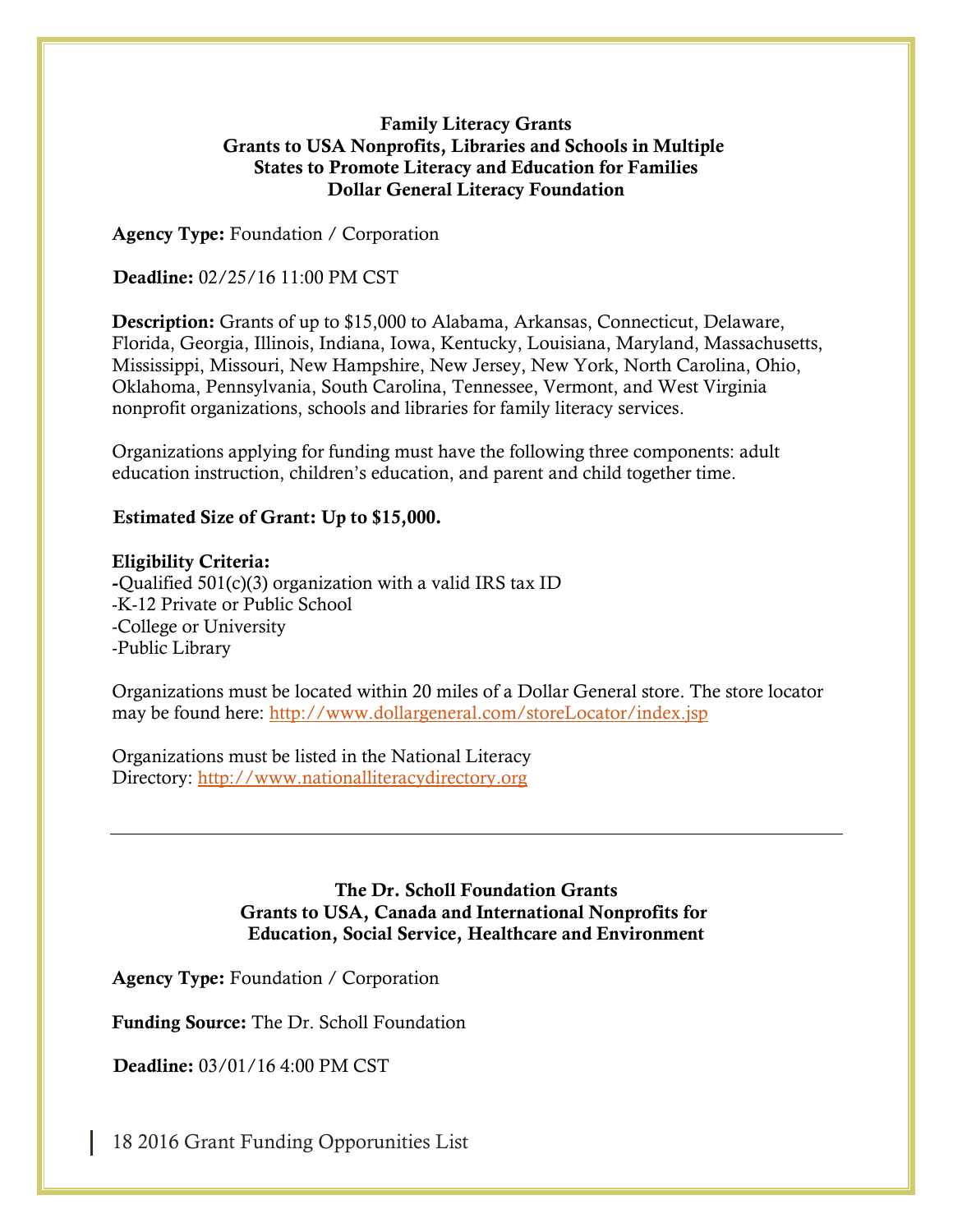**Description:** Grants typically ranging from \$5,000 to \$25,000 to USA, Canada and International nonprofit organizations for programs in the areas of education, social service, healthcare, civic and cultural, and the environment. Funding is intended to provide solutions to the problems of today's world that demonstrate innovation, practicality, hard work and compassion.

**Estimated Size of Grant:** Typically ranging from \$5,000 to \$25,000, though there is no limit on the amount requested.

**Term of Contract:** The Foundation only accepts requests for one year of funding.

Final report is due no later than December 1st of the year for which the funds were granted.

**Eligibility:** Nonprofits having a 501(c)(3) status with the IRS

**Additional Eligibility Criteria:** Funding is considered in countries where a board member has direct knowledge of Non-U.S. applicants.

#### **Ineligible:**

- **-** Political organizations
- Foundations that are themselves grant-making bodies
- Individuals

#### **Not funded:**

- Individual campaigns whose primary purpose is to influence legislation
- Loans, operating deficit reductions, the liquidation of a debt or general support
- Grants are rarely made to endowments or capital campaigns
- Event sponsorships including the purchase of tables, tickets, or advertisements.

**Violence Against Women Act (VAWA) and Housing Opportunities for Persons with AIDS (HOPWA) Project Demonstration Grants to USA Local and State Agencies, Nonprofits for Housing, Services to Individuals with HIV/AIDS United States Department of Housing and Urban Development (HUD)**

**Agency Type:** Federal **(Does not qualify for the funding special)**

**Deadline:** 03/08/16 11:59 PM ET

**Conf. Date:** 01/22/16

**Description:** Grants to USA States, territories, local government agencies, and nonprofits to provide low-income persons living with HIV/AIDS who are victims of gender-based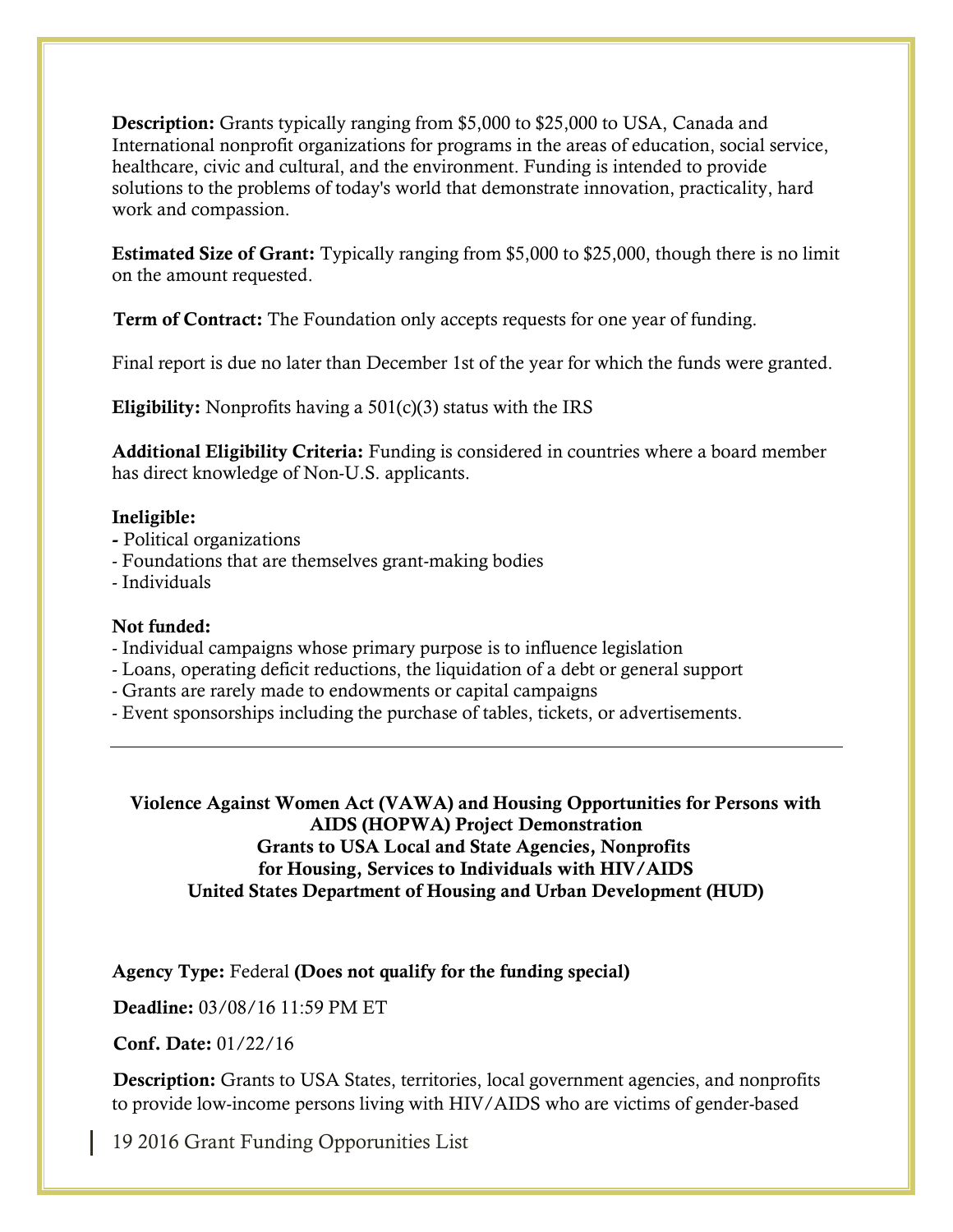crimes, with necessary housing and supportive services. On January 22 a debriefing and preapplication webcast will be held for anyone interested in submitting an application under this reissued grant, including previous and new applicants.

Two grants will be awarded to each successful applicant, one to provide housing assistance and the other to provide supportive services to program beneficiaries.

Selected applicants will provide housing assistance and supportive services to low-income persons living with HIV/AIDS who are homeless, or in need of transitional housing or other housing assistance, as a result of sexual assault, domestic violence, dating violence, or stalking and for whom emergency shelter services or other crisis intervention services are unavailable or insufficient. Each successful applicant under this demonstration will receive two separate one-time only, non-renewable grants from HUD:

(1) A grant that will be used to fund housing assistance for program beneficiaries, coordination and planning activities, and grant management and administration of the HOPWA award.

(2) A Transitional Housing Assistance Program grant to pay for supportive services for program beneficiaries and for grant management and administration of the Transitional Housing Assistance Program award.

States and units of local government applying for funding are expected to provide funding to project sponsors with expertise in HIV housing and services, and sexual assault, domestic violence, dating violence, or stalking services. For example, the City of Somewhere may apply as the grantee and coordinate administrative functions, but it must provide funding to project sponsors to carry out project activities.

**Estimated Total Program Funding:** \$9,109,000

**Number of Grants:** 9

**Estimated Size of Grant:** \$625,000 - \$1,300,000 Per Project Period.

**1. HOPWA Grant. For eligible program activities, not including supportive services, funded through the HOPWA program: minimum \$500,000 - maximum \$1.1 million.**

**2. Transitional Housing Assistance Program Grant. For eligible supportive services funded through the OVW Transitional Housing Assistance Program: minimum \$125,000 - maximum \$200,000.**

**Term of Contract:** 06/01/2016 - 5/31/2019 **36-month project with three 12-month budget periods.**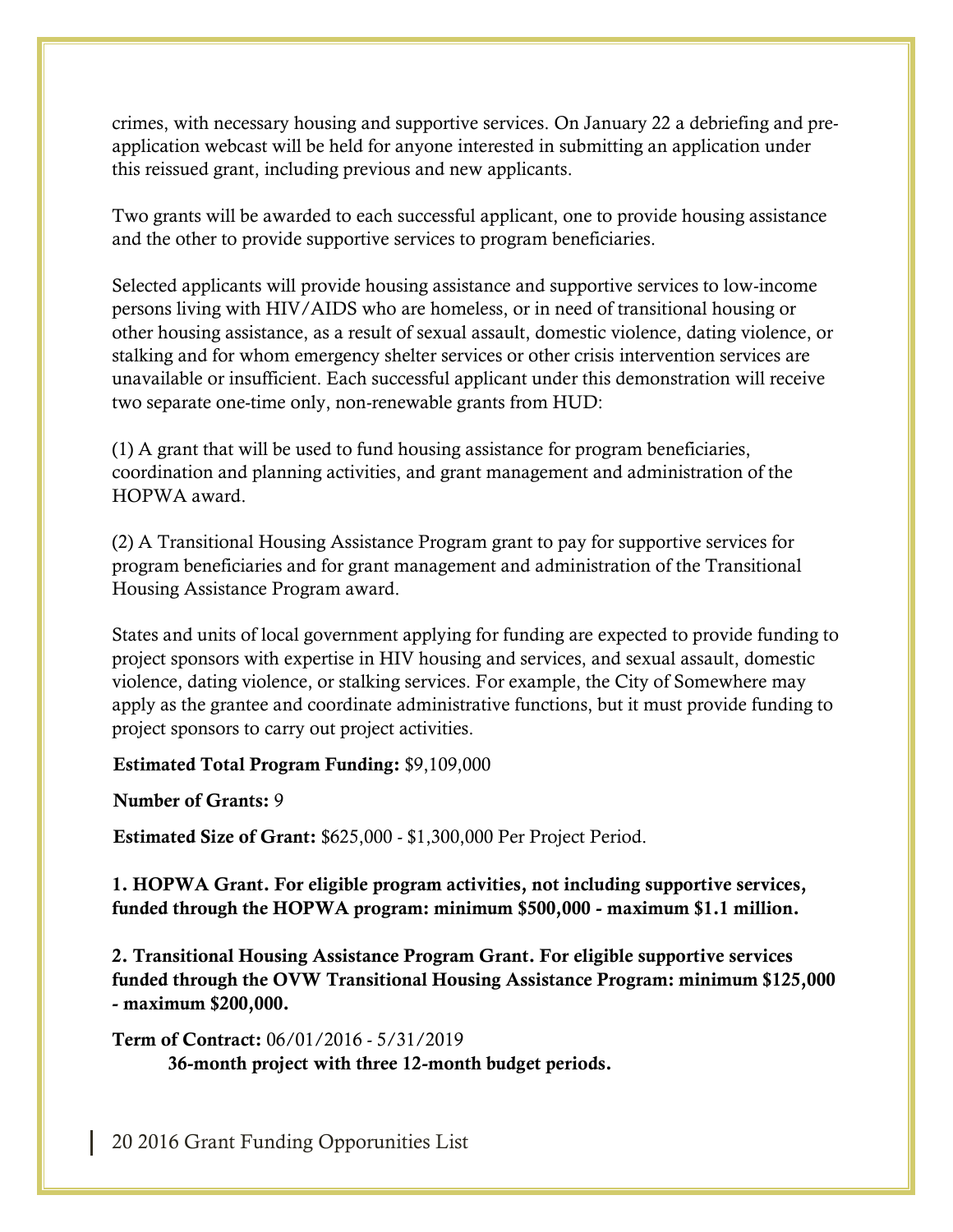#### **Eligibility:**

- Agency of the county or other local government
- City or township governments
- County governments
- Local Governments
- Nonprofits having a  $501(c)(3)$  status with the IRS
- State governments
- U.S. Territory or Possession

#### **Additional Eligibility Criteria:**

- Nonprofits must be eligible under both HOPWA and the Transitional Housing Assistance Program to apply as the grantee.

-If a nonprofit is only eligible under one funding stream, they may serve as a project sponsor under a state or unit of local government applying for the grant.

- Eligible nonprofit grantees include those that: (1) Are organized under state or local laws; (2) Have no part of net earnings inuring to the benefit of any member, founder, contributor or individual; (3) Have a functioning accounting system that is operated in accordance with generally accepted accounting principles, or has designated an entity that will maintain such an accounting system; (4) Have among their purposes significant activities related to providing services or housing to persons with HIV/AIDS; AND (5) Have a documented history of effective work concerning sexual assault, domestic violence, dating violence, or stalking.

-Nonprofits applying as grantees may also utilize project sponsors with appropriate expertise to carry out project activities, but the nonprofit applying as a grantee must meet the definition of a nonprofit grantee under both programs.

**Pre-proposal Conference:** HUD will conduct a Debriefing and Pre-Application Webcast on January 22, 2016, from 2:00-3:30 PM EST for anyone interested in submitting an application under the reissued VAWA/HOPWA Project Demonstration NOFA.

The webcast will serve as a debriefing for all applicants who applied under the original AWA/HOPWA Project Demonstration NOFA, and as a resource for new applicants. The webcast will highlight and discuss the NOFA eligibility requirements that were particularly challenging for applicants under the original NOFA competition. More information on the webcast will be provided through the HOPWA mailing list.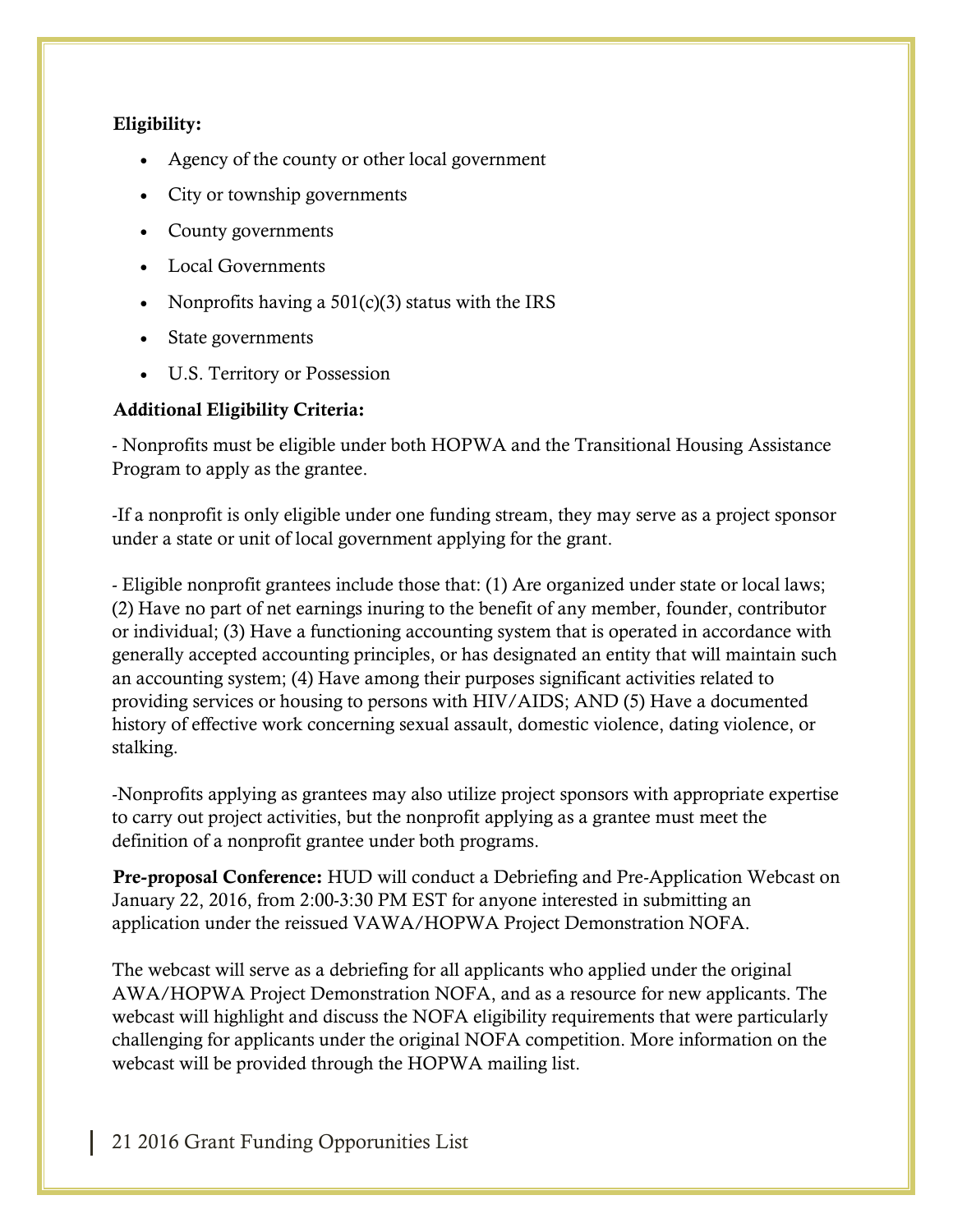**Contact Information:** Before starting your grant application, please review the funding source's website listed below for updates/changes/addendums/conferences/LOIs.

#### **Adolph Coors Foundation: Public Policy Grants Grants to USA Nonprofits for Programs About Democracy, Capitalism, and Citizens' Rights**

**Agency Type:** Foundation / Corporation

**Deadline:** 03/15/16 11:59 PM

**Description:** Grants to USA nonprofit organizations for programs that educate about capitalism, preserve the principles of democracy and core American values, protect citizens' rights, and encourage leadership and personal responsibility. Funding may be provided for operating, capital, or program support.

**Estimated Size of Grant:** There is no set amount that an applicant may ask for. Applicants should evaluate the size of their budget and their organization's needs.

**Eligibility:** All applicants must be classified as a 501(c)(3) organization by the Internal Revenue Service. The Foundation will consider funding public policy requests from Colorado and out-of-state organizations.

**NOT ELIGIBLE:** Areas of funding that the Foundation is not considering at this time:

- Adaptive or winter sports programs
- Animal or animal-related projects
- Arts or arts-related projects
- Church or church-related projects
- Credit counseling
- Debt reduction
- Domestic violence shelters
- Emergency services (housing, food)
- Health organizations
- Homelessness
- Individuals
- Media or film-related projects
- Museum or museum-related projects
- Preschools or daycare centers
- Research projects
- Schools (public, charter or private)
- Senior programs (nursing homes, extended-care facilities, respite care)
- Start-up funding (organizations must be in operation for at least one full year)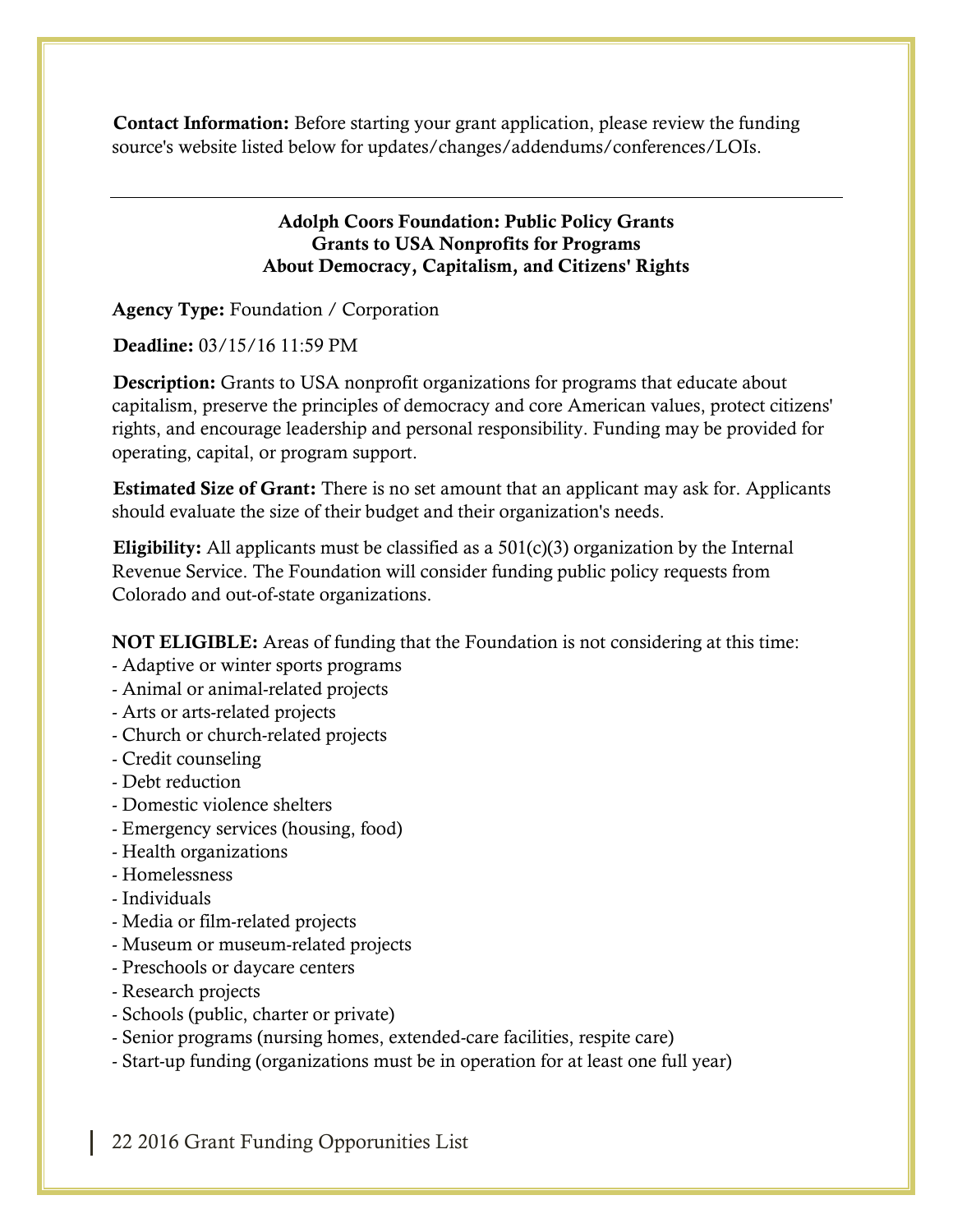#### **Drug-Free Communities (DFC) Support Program Grants to USA Nonprofit Community Coalitions to Mitigate Substance Abuse Among Youth Substance Abuse & Mental Health Services Administration (SAMHSA)**

#### **Agency Type:** State (**Does not qualify for the funding special**)

#### **Deadline:** 03/18/16 11:59 PM ET

**Description:** Grants to USA and territories nonprofit community-based coalitions working to mitigate substance abuse among youth, 18 years of age or younger, in the United States. On January 12, 14, 22, and February 5 pre-application workshops will be held. New applicants, current recipients applying for a second cycle, and recipients who have experienced a lapse in funding during a cycle are encouraged to attend, although the workshops are not mandatory in order to apply for this grant.

#### **The DFC Support Program has two goals:**

- Establish and strengthen collaboration among communities, public and private non-profit agencies; as well as federal, state, local, and tribal governments to support the efforts of community coalitions working to prevent and reduce substance use among youth\*.

- Reduce substance use among youth and, over time, reduce substance abuse among adults by addressing the factors in a community that increase the risk of substance abuse and promoting the factors that minimize the risk of substance abuse.

Grants awarded through the DFC Support Program are intended to support established community-based youth substance use prevention coalitions capable of effecting community-level change. For the purposes of this FOA and the DFC Support Program, a coalition is defined as a community-based formal arrangement for cooperation and collaboration among groups or sectors of a community in which each group retains its identity, but all agree to work together toward a common goal of building a safe, healthy, and drug-free community. DFC grant award recipients, also referred to as 'recipients', are expected to conduct the day-to-day operations of the grant program.

**Applicants are expected to choose strategies that will lead to community level change. Such strategies seek to: (1) limit access to substances; (2) change the culture and context within which decisions about substance use are made; and/or (3) shift the consequences associated with youth substance use. Evidence exists that well-conceived and implemented policies at the local, state, and national levels can reduce community-level alcohol, tobacco, and other drug problems.**

#### **Estimated Total Program Funding:** \$8,750,000

**Number of Grants:** 70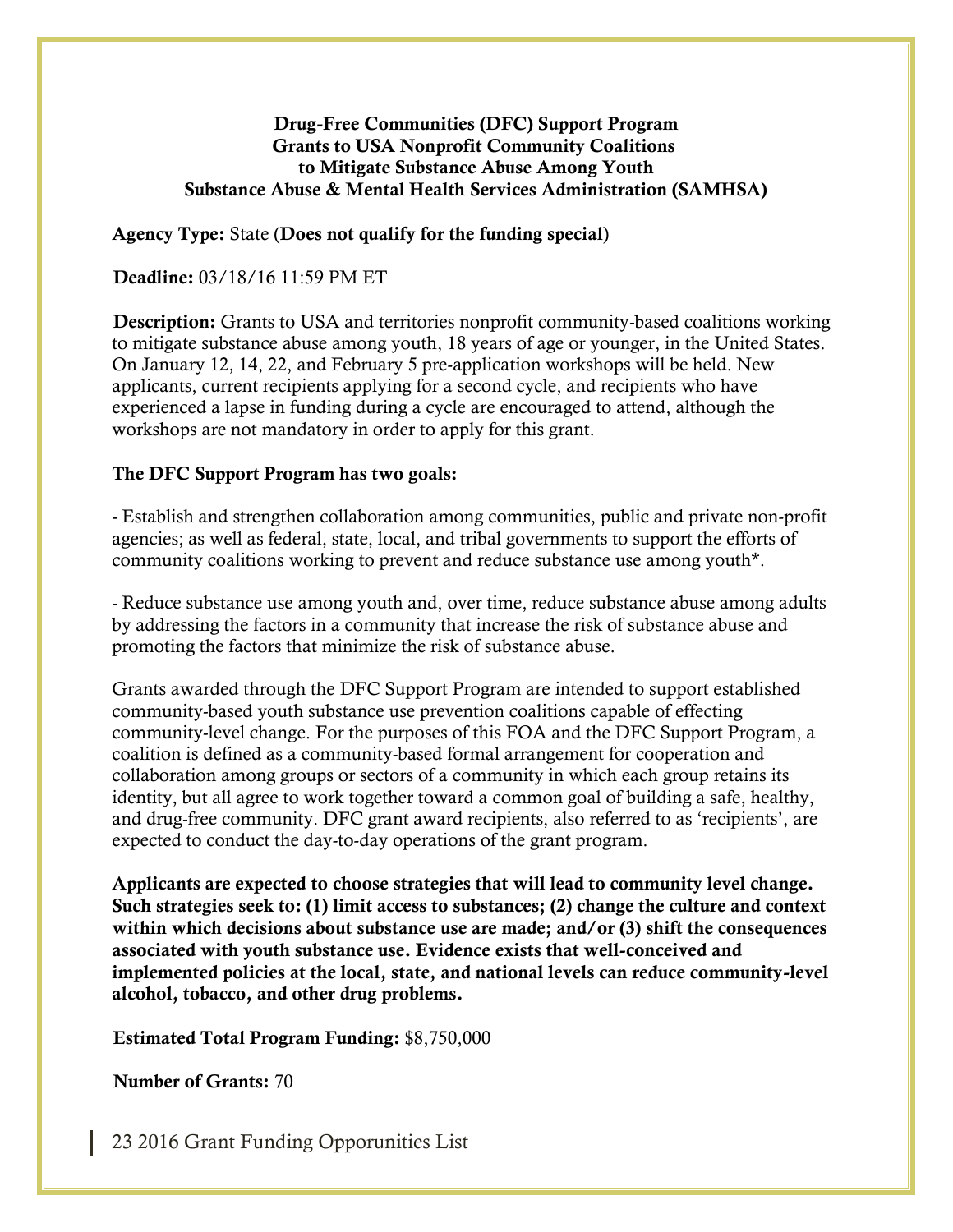**Estimated Size of Grant:** Proposed budgets must not exceed \$125,000 in total costs.

**Term of Contract:** 1-year contract period.

**Length of project:** 5 years.

#### **Eligibility:**

- Community-based Organizations; CBO(s)
- Domestic public or private and non-profit entities
- Faith-based Organizations
- Incorporated not-for-profit entity
- Indian tribal governments and organizations (American Indian/Alaskan Native/Native American)
- Local Governments
- Native American tribal governments (Federally recognized)
- Nonprofits having a  $501(c)(3)$  status with the IRS
- Private institutions of higher education
- Public and State controlled institutions of higher education
- State governments
- U.S. Territory or Possession

#### **Additional Eligibility Criteria:**

- **-** Professional associations
- Voluntary organizations
- Self-help groups
- Consumer and provider services-oriented constituency groups

Eligible applicants are community-based coalitions addressing youth substance use that have never received a DFC grant; or have previously received a DFC grant, but experienced a lapse in funding; or have concluded the first five-year funding cycle and are applying for a second five-year funding cycle. Coalitions that have already received 10 years of DFC funding are not eligible to apply for this grant. Applicants must meet all Statutory Eligibility Requirements.

#### **The coalition must consist of one or more representatives from each of the following required 12 sectors:**

- Youth (18 or younger)
- Parent
- Business
- Media
- School
- Youth-serving organization
- Law enforcement
- Religious/Fraternal organization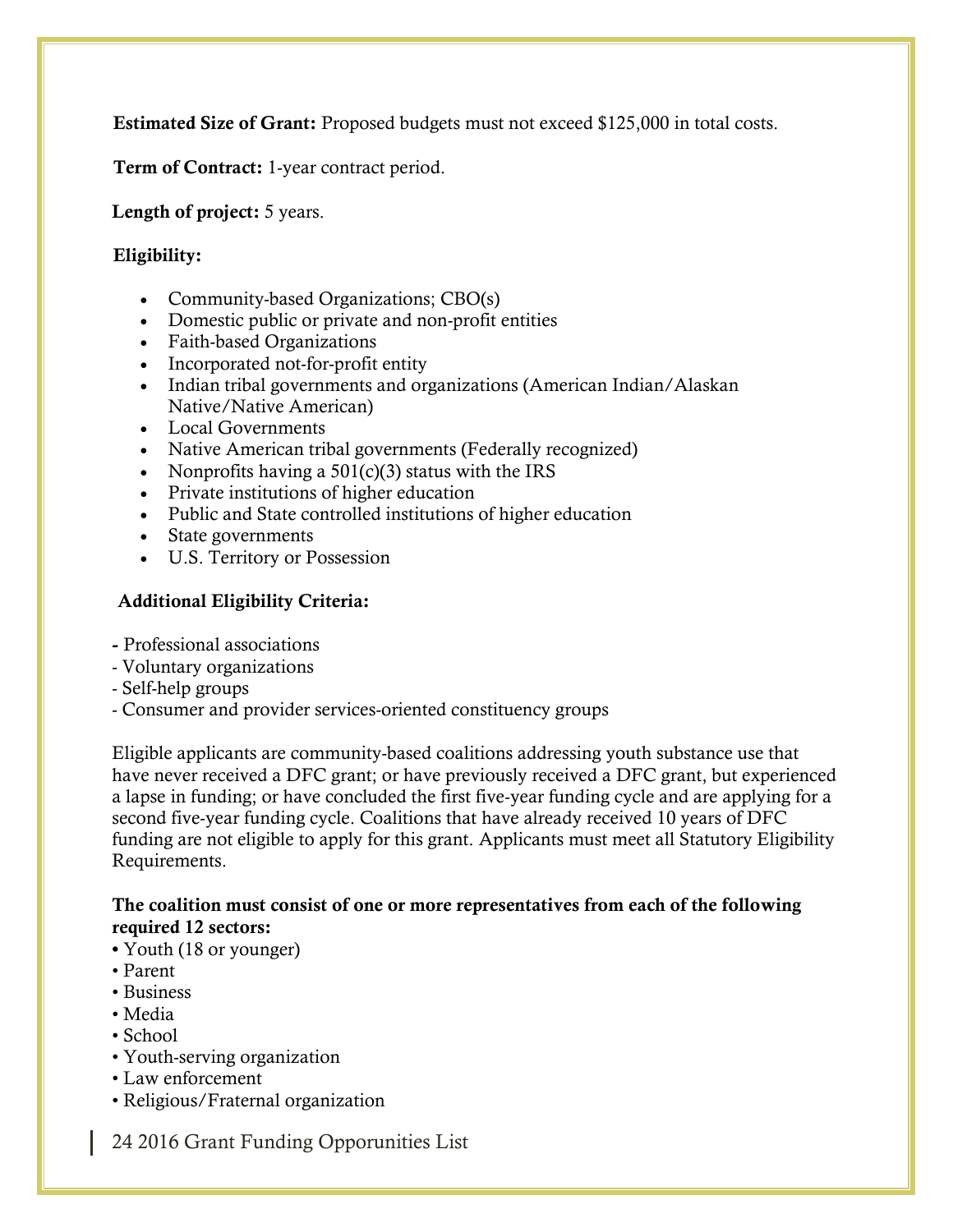• Civic/Volunteer groups (i.e., local organizations committed to volunteering, not a coalition member designated as a "volunteer")

• Healthcare professional or organization (i.e., primary care, hospitals, etc.)

• State, local, or tribal governmental agency with expertise in the field of substance abuse

(including, if applicable, the state agency with primary authority for substance abuse)

• Other organization involved in reducing substance abuse

An individual who is a member of the coalition may serve on the coalition as a representative of not more than one sector category. The coalition must demonstrate that members have worked together on substance abuse reduction initiatives for a period of not less than 6 months at the time of submission of the application, acting through entities such as task forces, subcommittees, or community boards. The coalition must also demonstrate substantial participation from volunteer leaders in the community.

DFC legal applicant (an organization applying on behalf of a coalition, the coalition, or the applicant coalition) must reside within the United States and/or the U.S. Territories. The intent of the DFC Support Program is to fund coalition activities in the United States and does not authorize the funding of organizations or activities outside the United States.

> **James B. Linsmayer Foundation Grant Funding for USA Nonprofits**

#### **Agency:** Foundation

#### **Deadline: April 1, 2016**

**Description:** The James B. Linsmayer Foundation was established to further the legacy and memory of James B. Linsmayer by primarily funding/supporting programs in the areas of science, medicine, environment, faith-based community services, education, arts and culture, and economic development. The vision of the James B. Linsmayer Foundation is to be recognized as a strategic partner in funding programs in these areas.

The James B. Linsmayer Foundation primarily awards grants in the areas of science, medicine, environment, **faith-based community services**, education, arts and culture, and economic development.

#### **Award Amount:** Varies

#### **Requirements**

Grantees must be qualified as public charities under IRS section  $501(c)(3)$ , and qualified under IRS section 170(b)(1)(a).

**Limitations:** Although the Foundation will consider assisting start-up organizations, funding may not be requested for organizational or start-up expenses.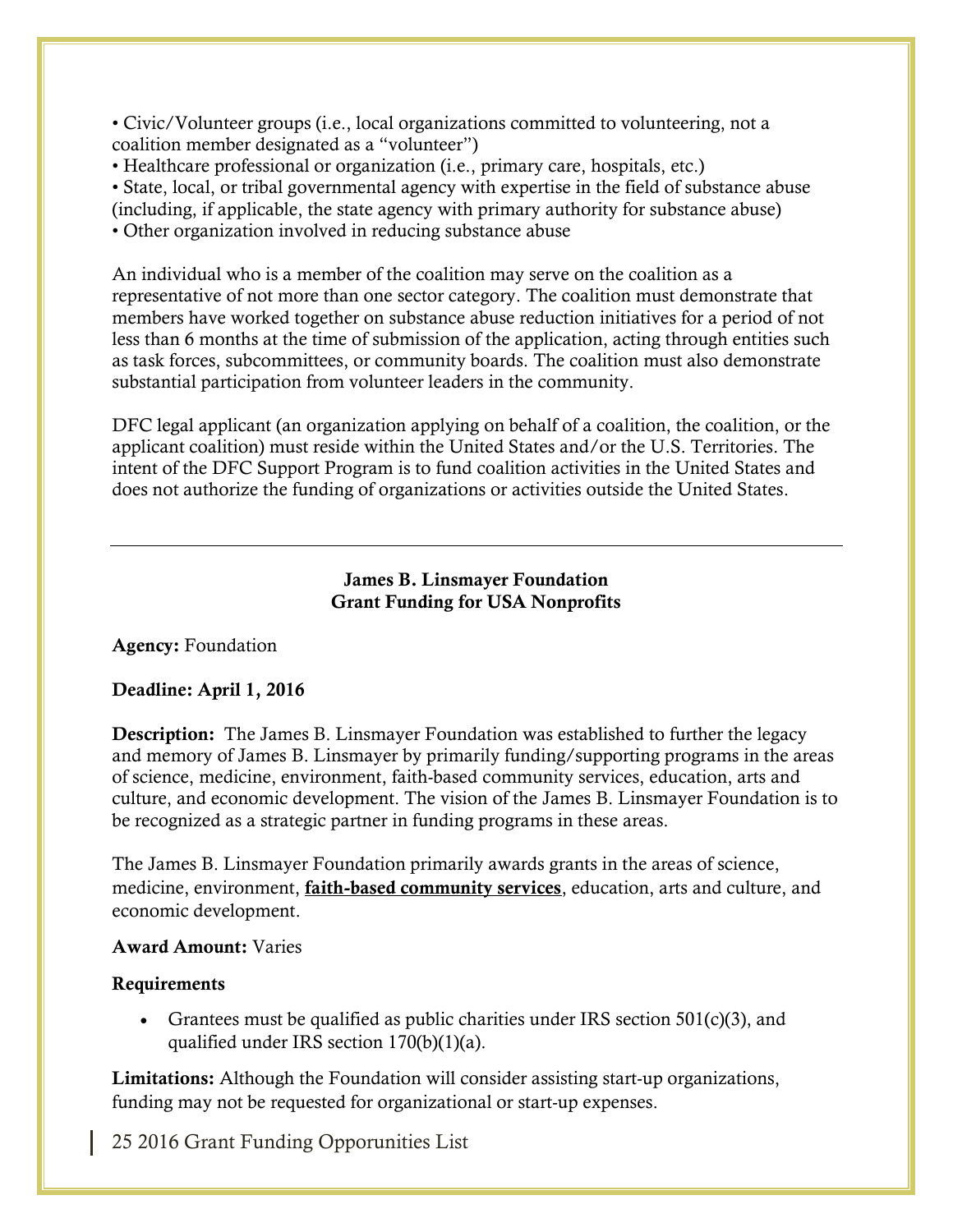#### **State Farm Grants Grants to USA Non-Profits for Education, Health, Human Services, Arts,**

**Agency:** Foundation

**Funding Source:** State Farm

**Deadline:** May 1, 2016

**Description:** Every year, the State Farm Youth Advisory Board funds up to \$5 million to youth-led service learning projects to solve issues important to State Farm and communities across the United States.

Funding areas include:

- Financial literacy
- Access to higher education/closing the achievement gap
- Community safety and natural disaster preparedness
- Environmental responsibility
- Societal health and wellness issues
- Arts and Culture

**Funding Amount**: Grant requests can range anywhere from \$25,000 - \$100,000.

**Eligibility:** All non-profit, tax-exempt organizations under Section 501(c)(3) or another taxexempt portion of the IRS code are eligible for funding to the extent that they collaborate with and engage K-12 public school curriculum and achievement as part of the grant. Eligible projects MUST be implemented in the 50 U.S. states. Additionally, all monetary benefits should stay in the U.S.

Additionally, eligible organizations include, but are not limited to:

- Public K-12 schools and school districts
- Public charter schools
- Colleges and Universities
- Governmental organizations
- Other Non-profit organizations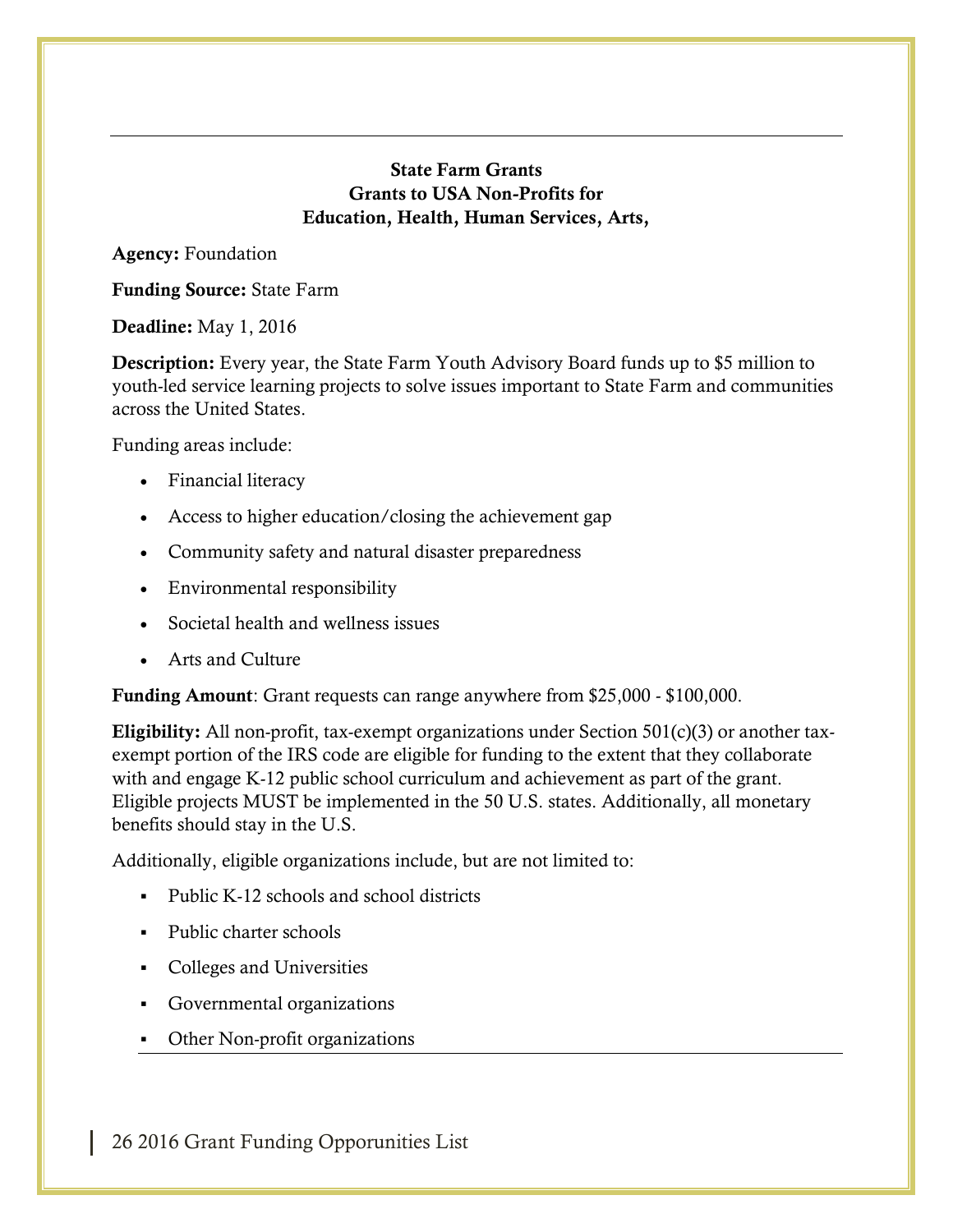#### **The Rea Charitable Trust Grants to USA Nonprofits to enhance the Arts, Culture, and Humanities of the General Public.**

#### **Agency Type:** Foundation

**Deadline:** 8/15/2016 (For organizations with names beginning with the letter M-Z).

**Description:** To support a variety of charitable causes, primarily for the promotion of the arts. The Rea Charitable Trust awards grants exclusively for religious, charitable, scientific, literary, or educational purposes. There are no program or geographic limitations; however, the Trust gives preference to organizations that promote the arts. Applicants will receive an automated email confirming their submission. Grant decisions are generally communicated by May for applications received by the February 15 deadline, and by November for applications received by the August 15 deadline.

**Term of Contract:** May reapply every 12 months

#### **Requirements:**

- To be eligible, organizations must qualify as exempt organizations under Section 501(c)(3) of the Internal Revenue Code.
- Applications must be submitted through our online grant application form.

#### **Average grant size:** \$10,000 to \$40,000

**Average number of grants per year:** 35

**Average total giving per year:** \$1,200,000

**States Served:** All

**Willis C. Helm Charitable Trust Grants to USA Nonprofits to enhance the Education, Health, Human Services, Public/Society Benefit of the General Public.**

**Agency:** Foundation

Deadline: August 31<sup>st</sup>

**Program Description:** The Willis C. Helm Charitable Trust was created in 1954 by Katherine B. Helm in memory of her husband, Willis C. Helm. Mrs. Helm's desire was to support charities which do constructive work in the field of juvenile delinquency and development of boys from broken homes, as well as specifically named charities. Mr. and Mrs. Helm were residents of Minneapolis, Minnesota. The Willis C. Helm Charitable Trust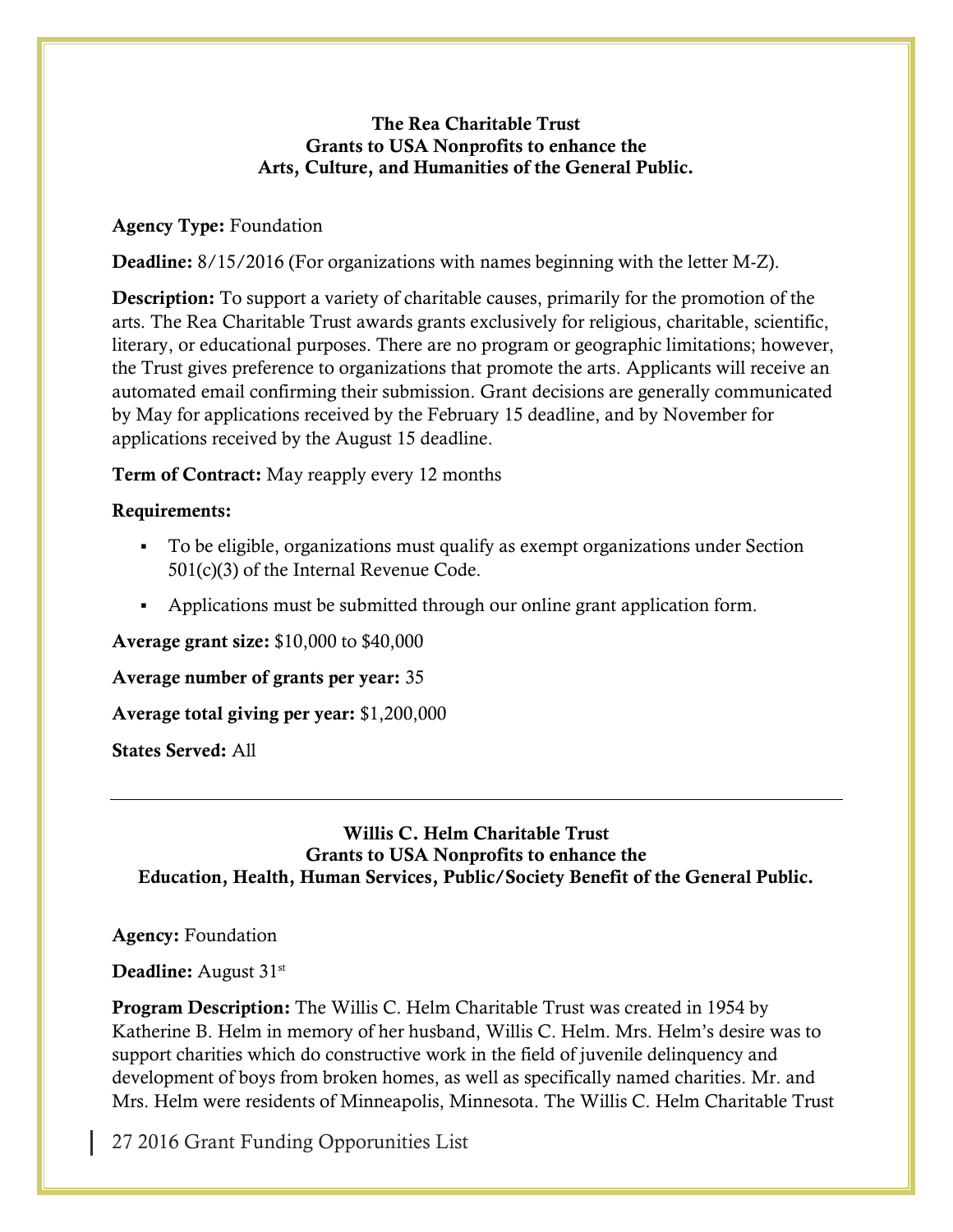awards grants to charities that carry on constructive work in the field of juvenile delinquency and development of boys from broken homes.

#### **Requirements**

- Grantees must be qualified as public charities under IRC section 501(c)(3).
- Applications must be submitted through the online grant application form or alternative accessible application designed for assistive technology users.

**Types of support:** Support related to program needs for constructive work in the field of juvenile delinquency and development of boys from broken homes.

**Population served:** Primarily children affected by delinquency and broken homes.

**Average grant size:** \$5,000 to \$15,000 **Average number of grants per year:** 5 **Average total giving per year:** \$60,000

**Application period and deadlines:** Applications are accepted year-round. Applications must be submitted by August 31 to be reviewed at the annual grant meeting.

**Communications:** Applicants will receive an automated email confirming their submission. Grant decisions are generally communicated by September or October for applications received by the deadline.

**Required agreements and reports:** Periodic progress reports and final reports may be required for funded projects.

**States Served:** All

**Emma Barnsley Foundation Grants to USA Nonprofits to enhance the Education, Environment, and Animal welfare of the general public**

**Agency:** Foundation

**Deadline:** August 31, 2016

**Description:** Emma Elizabeth Barnsley was born on December 10, 1926 in Crane County, Texas and grew up in the areas of Crane, Midland, and Odessa, Texas. She moved to New York City as a young woman where she spent most of her adult life. Ms. Barnsley had a deep love for animals of all kinds. It is because of this passion she established the Emma Barnsley Foundation for the purposes of the prevention of cruelty to animals and the study, care, protection, and preservation of animals, both domestic and wild, and their environment. Ms. Barnsley passed away on August 1, 2007 in New York. To promote the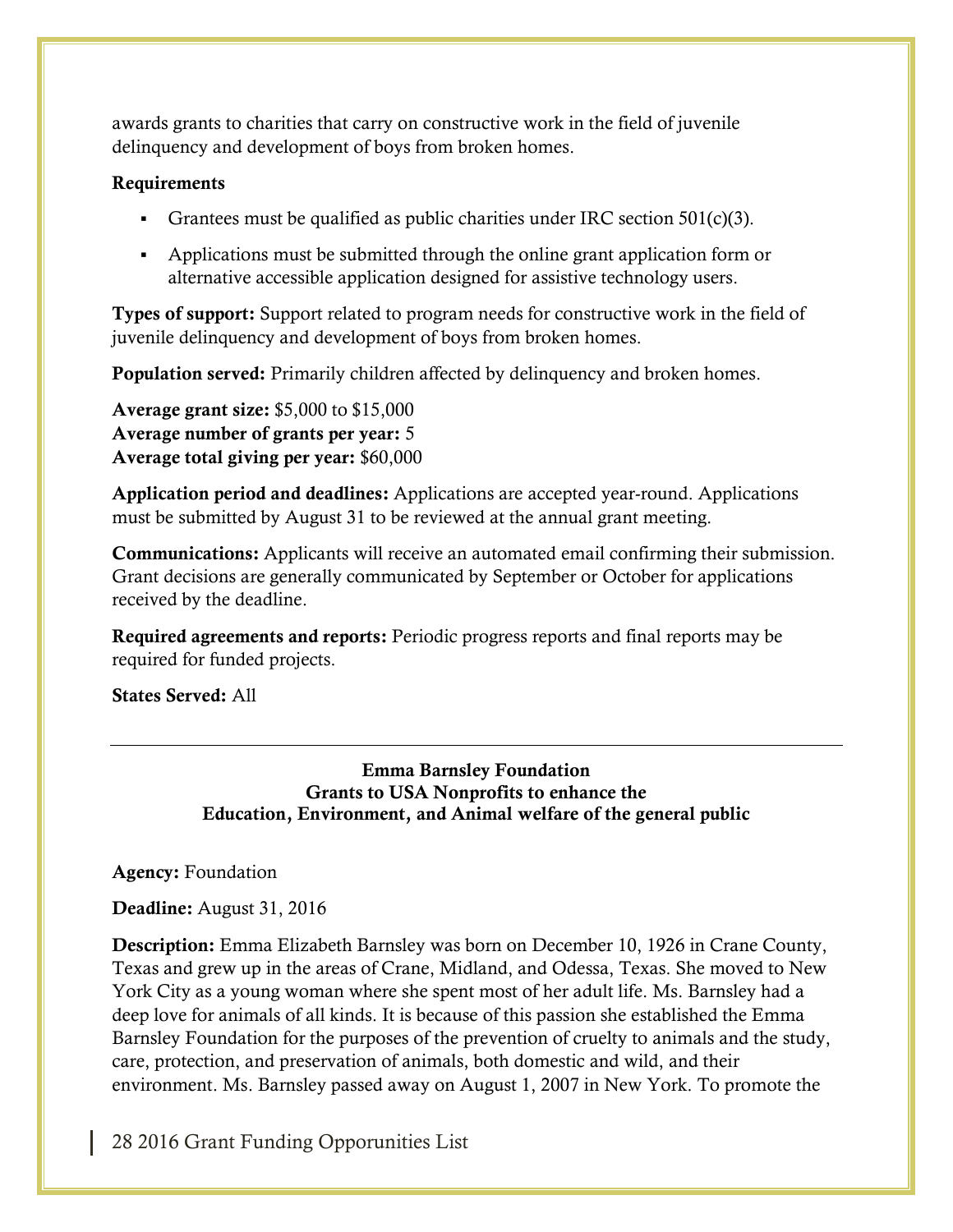prevention of cruelty to animals and for the study, care, protection, and preservation of animals, both domestic and wild, and their environment.

#### **Requirements**

- To be eligible, organizations must qualify as exempt organizations under Section 501(c)(3) of the Internal Revenue Code.
- Applications must be submitted through the online grant application form or alternative accessible application designed for assistive technology users.

#### **The foundation normally does not fund requests for:**

- General operating support
- Endowments
- **Individuals**
- **Political activities**
- $\blacksquare$  Loans
- Fundraising events including dinners, benefits, and athletic events.

**Average grant size:** \$10,000 - \$20,000 **Average number of grants per year:** 9 **Average total giving per year:** \$150,000

**Application period and deadlines:** Applications are accepted year-round. Applications must be submitted by August 31 to be reviewed at the annual grant meeting that occurs each September.

**Communications:** Applicants will receive an automated email confirming their submission. Grant decisions are generally communicated by September for applications received by the deadline.

**Required agreements and reports:** A progress report must be submitted within 6 months after receiving funds.

**States Served:** All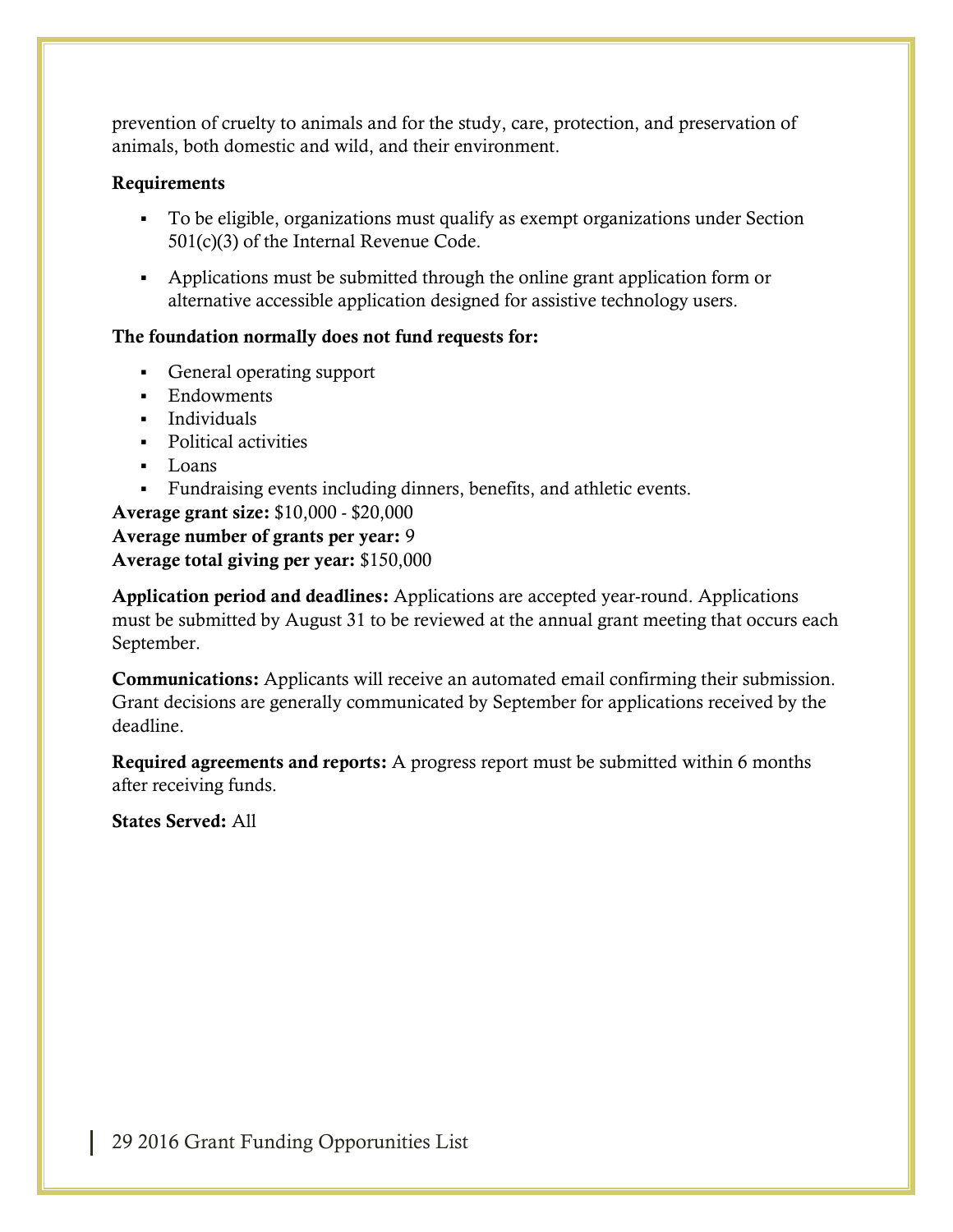#### **Bill and Susan Sherrard Foundation Grant Funding for USA Nonprofits**

**Agency:** Private Foundation

#### **Deadline: October 15, 2016**

**Description:** The Bill and Susan Sherrard Foundation was established by William S. Sherrard in 2001. Bill and Susan Sherrard were quiet people with a humble attitude, who never sought praise or recognition for their charitable activities. However, Bill and Susan's benevolence is not something to ignore when describing their character. Bill loved farming and harness racing, and Susan was a teacher. Bill was also very passionate about history and preservation of artifacts. He showed this through countless hours of volunteering at the Geneseo Historical Museum. During their lives, Bill and Susan donated an elevator to the Geneseo Historical Museum and a grandstand cover at the Henry County Fair Grounds. Today, the Sherrard Foundation continues to provide resources to a multitude of organizations in Geneseo, Illinois that would not be the same without their generosity. The Bill and Susan Sherrard Foundation awards grants to a variety of charitable causes, primarily with a focus on historic preservation/education purposes, religious purposes, and nursing home care for the needy.

#### **Requirements**

 To be eligible, organizations must qualify as exempt organizations under Section 501(c) (3) of the Internal Revenue Code.

**Grant making priorities:** Preference may be given to requests for the following:

- Historical preservation/education purposes
- Religious purposes
- Nursing Home Care

#### **Average giving**

- Average grant size: \$3,000 to \$25,000
- Average number of grants per year: 10
- Average total giving per year: \$150,000

**Application period and deadlines:** Applications must be submitted by October 15 to be reviewed at the annual grant meeting that occurs in November.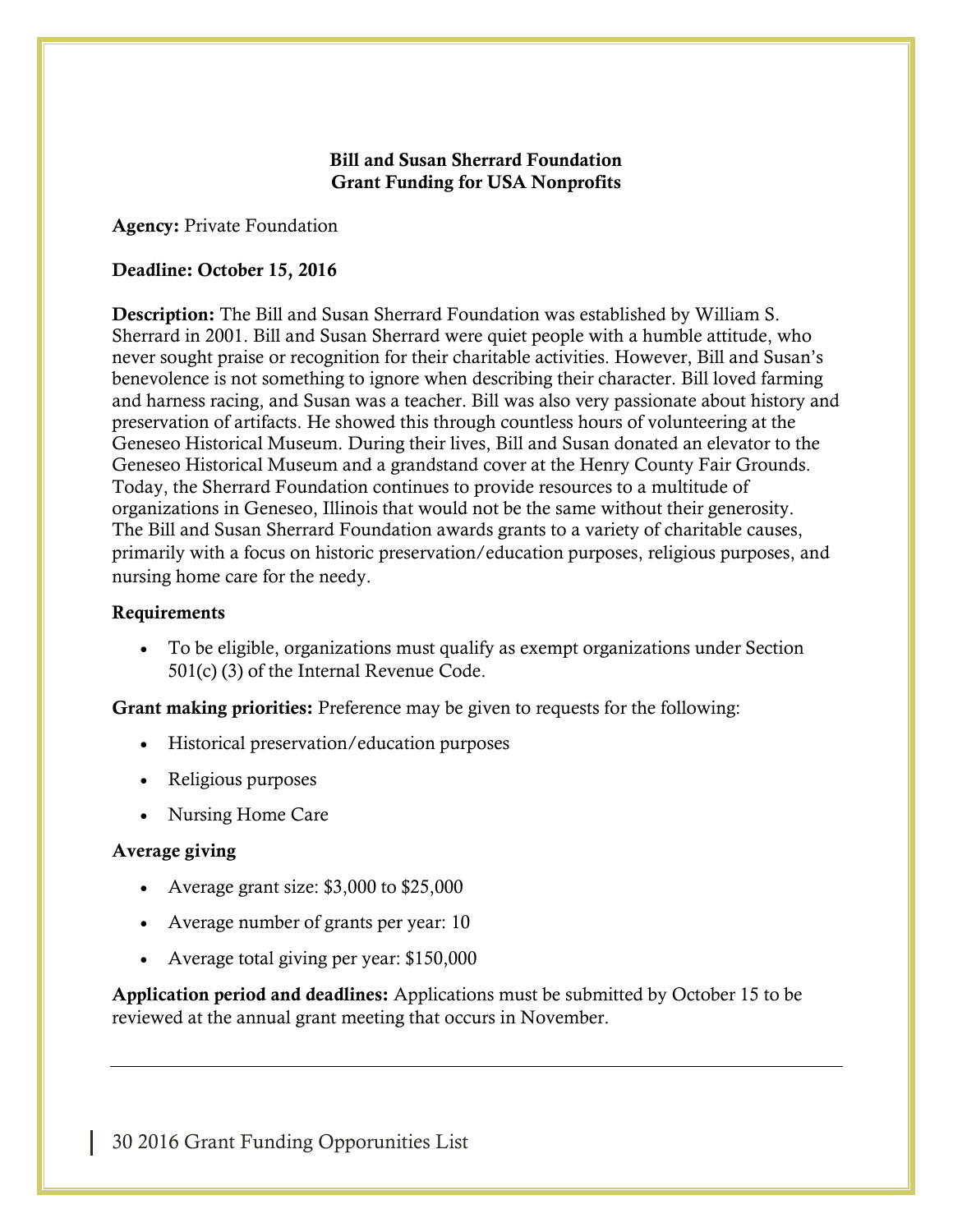#### **Earl and Maxine Claussen Trust Grants to USA Nonprofits to enhance the Arts, culture, humanities, education, human service, religion and health for the general public**

**Agency type:** Foundation

**Deadline:** November 30, 2016

**Description:** The Earl and Maxine Claussen Trust was established in 1984 pursuant to the Last Will and Testament of Earl Elmer Claussen. It was Mr. Claussen's desire to assist the residents of the Grand Island, Nebraska metropolitan area, which includes Hall, Merrick and Howard counties.

#### **Program areas**

- Arts, culture, and humanities
- Education
- Environment, animals
- Health
- Human services
- Public/society benefit
- Religion

#### **Requirements**

- Grantees must be qualified as public charities under IRC section  $501(c)(3)$ .
- Applications must be submitted through the online grant application form or alternative accessible application designed for assistive technology users.

**Average grant size:** \$1,000 to \$5,000 **Average number of grants per year:** 8 **Average total giving per year:** \$27,000

**Application period and deadlines:** Applications are accepted year-round. Applications must be submitted by November 30 to be reviewed at the grant meeting that occurs in December.

**Communications:** Applicants will receive an automated email confirming their submission. **Required agreements and reports:** Periodic progress reports and final reports may be required for funded projects.

**States Served:** All, but preference is given nonprofits in Nebraska.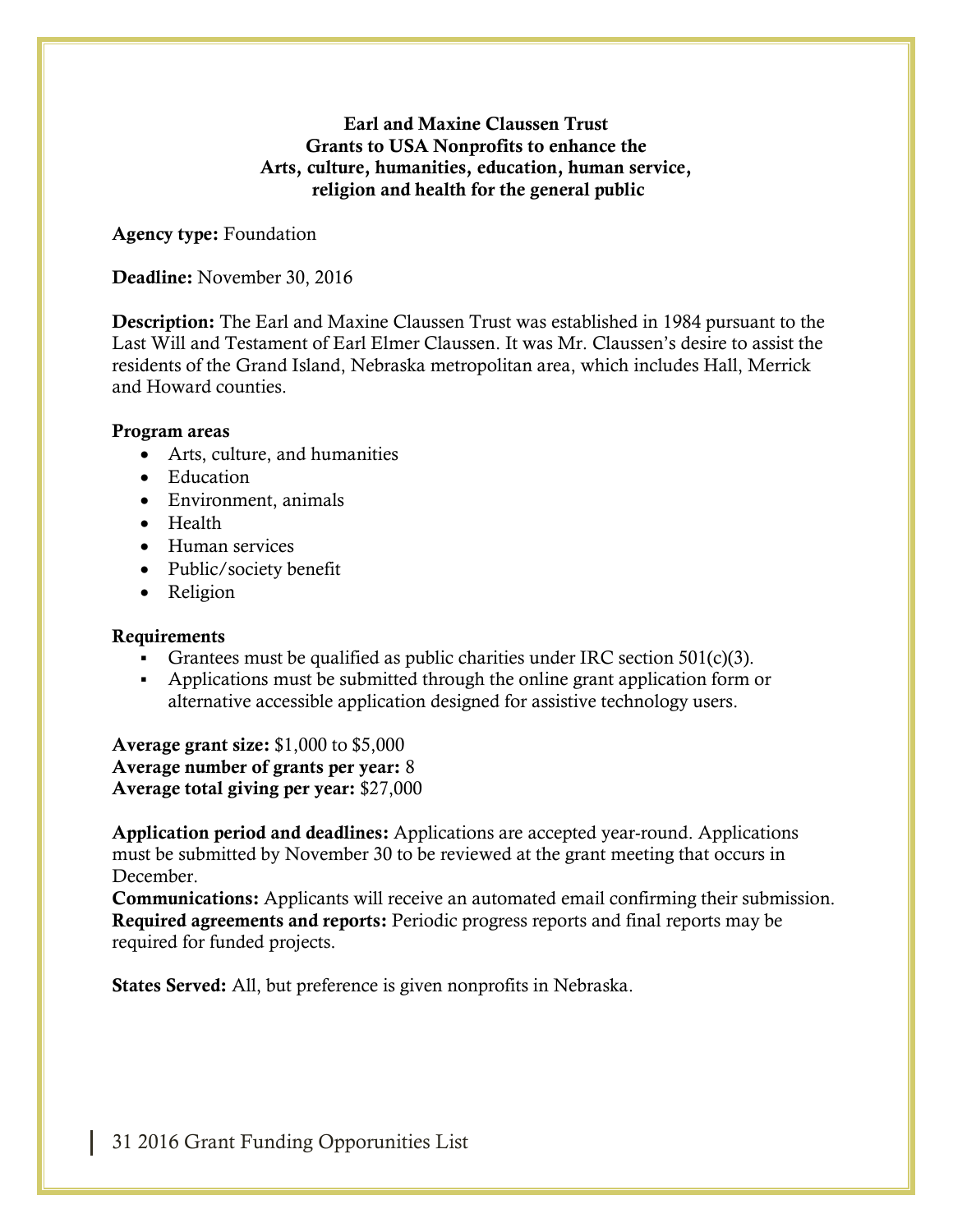#### **The Ralph and Eileen Swett Foundation Grants to USA Non-Profits to Significantly Improve the Lives of Individuals**

**Agency Type:** Foundation / Corporation

**Funding Source:** The Ralph and Eileen Swett Foundation

**Deadline:** Ongoing

**Description:** Grants to USA non-profit organizations that are working to make a positive difference in the lives of individuals, preferably non-profits that assist orphaned children and promote their adoption, **and/or intervention programs geared towards troubled youth**. However, funding is not restricted to the fields mentioned above, and the Foundation remains open to other areas of interest, so potential applicants with service in other areas should not be discouraged from applying or from bringing themselves to the attention of the Board. As of the current date, the trustees of the Foundation have made a decision to give priority to projects addressing critical and immediate needs. Therefore, projects involving medical research are unlikely to be funded at this time.

**Eligibility:** Nonprofits having a 501(c) (3) status with the IRS

**Costco Wholesale's Grants Grants to U.S. Non-Profits in Multiple States for Children, Education, Health & Human Services**

**Agency Type:** Foundation / Corporation

**Funding Source:** Costco Wholesale

**Deadline:** Ongoing

**Description: Grants to U.S. non-profits in multiple states that provide a wide range of innovative, high-quality programs that address the areas of children, education, and health and human services.** The purpose of these grants is to promote the development and implementation of programs that help meet the needs of populations such as the disadvantaged, the young, the elderly, and people with disabilities.

Costco Wholesale's Committee meets approximately 6 times a year and makes decisions based on several factors, including: type of program; identified community need not otherwise available; indication that evidenced based data will establish measureable results of intended outcomes; community collaboration; broad base of financial support; project budget and operating expenses.

Costco's corporate sponsored campaigns are United Way, The Red Cross, and the Children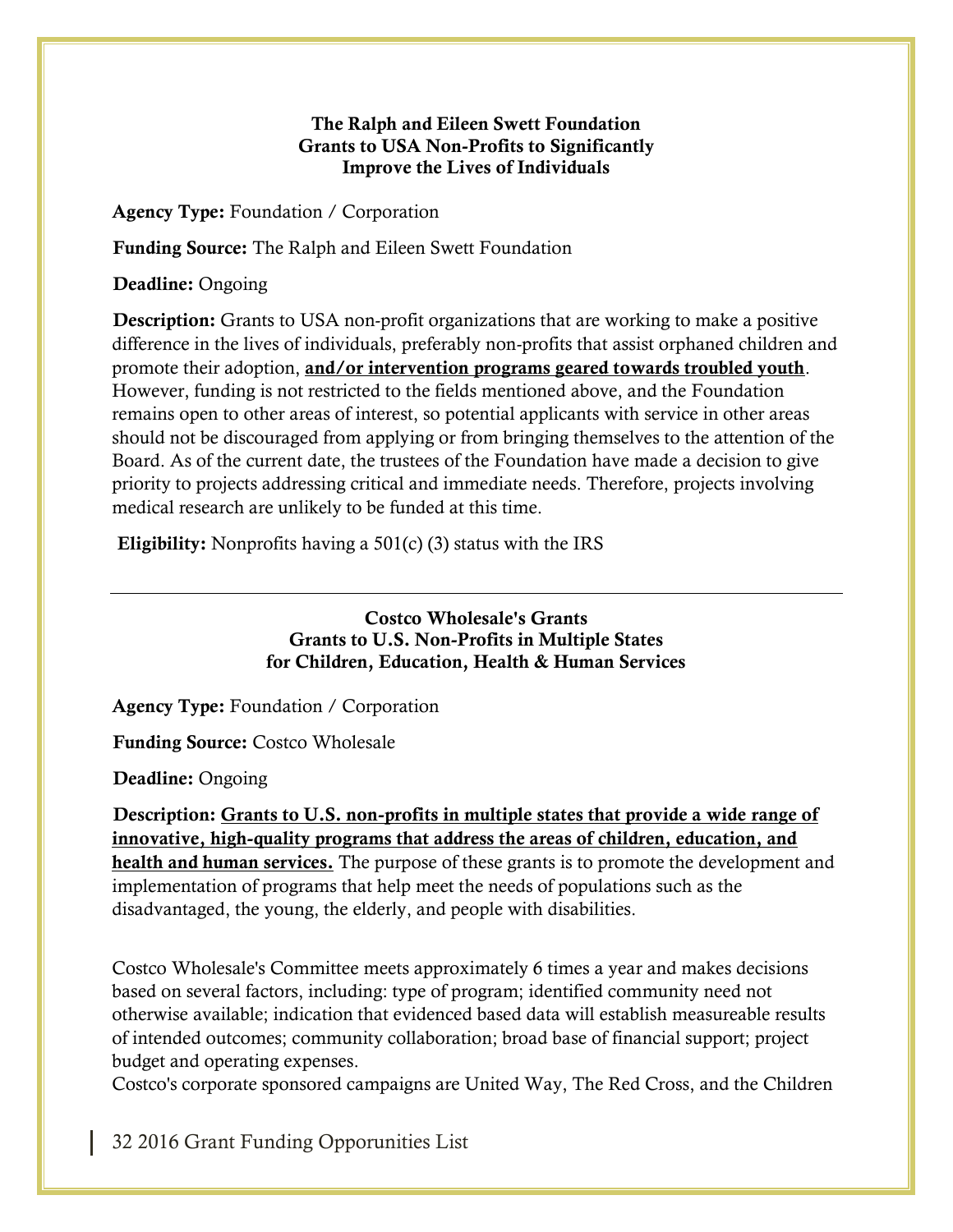Miracle Network. These campaigns allow Costco to reach a large number of agencies, which address the needs of many within our Costco Wholesale communities.

**Estimated Size of Grant:** Up to 10% of the total program budget

**Term of Contract:** Costco Wholesale typically does not consider more than one grant request per fiscal year (September - August) for each organization.

**Eligibility:** Nonprofits having a 501(c) (3) status with the IRS

**Additional Eligibility Criteria:** Examples of support which Costco Wholesale does not provide funding:

- \* Individuals
- \* Capital campaigns, building projects, or equipment
- \* Transportation and travel expenses
- \* Political organizations
- \* Salaries
- \* Government agencies
- \* Loans or investments
- \* Research studies
- \* Athletic teams, events, or sponsorships
- \* Animal related programs, including shelters
- \* Merchandise for fundraisers and auctions
- \* Symposiums, conferences, conventions, professional association meetings
- \* Individual primary and secondary schools
- \* Merchandise promotions, partnerships or advertising
- \* General awareness campaigns
- \* Development or production of books, films, videos, television programs, or websites
- \* Parties, celebrations, parades, festivals and raffles
- \* Deficit funding

#### **The Global Fund for Children Grants Grants to Non-Profit Organizations Benefit Children and Youth Around the World**

**Agency Type:** Foundation / Corporation

**Funding Source:** The Global Fund for Children

**Deadline:** Ongoing

**Description:** Grants to non-profit organizations and groups around the globe that work directly with children and youth. The purpose of these grants is to provide small grants to innovative, community-based organizations working with many of the world's most vulnerable children. The Fund's ultimate goal is to significantly improve the lives and dignity of children around the world. The Global Fund for Children selects grantee partners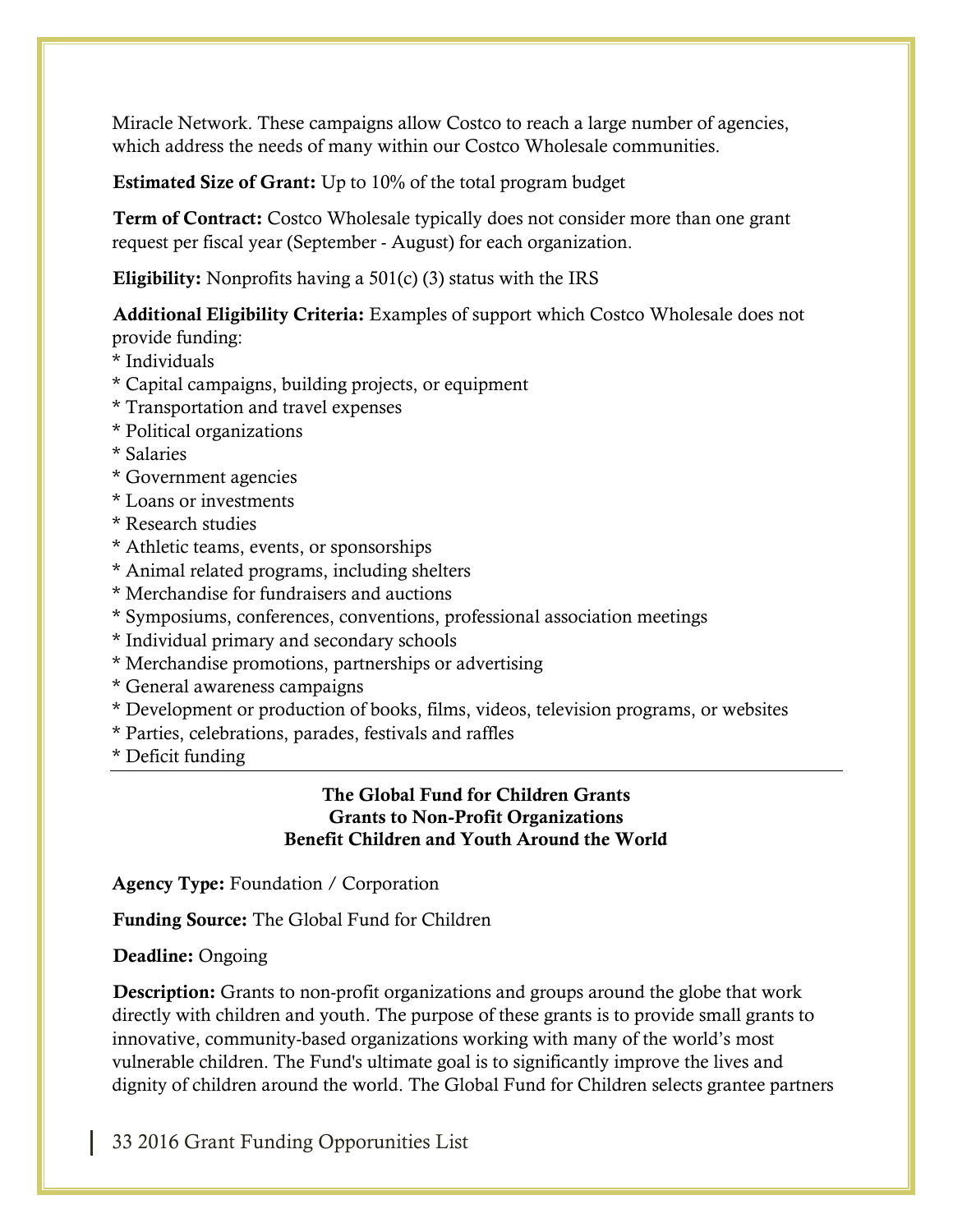based on their demonstrated potential to produce sustainable improvement in the lives of vulnerable children and youth and to serve as a resource or model for other organizations.

**Eligibility:** Nonprofits having a 501(c) (3) status with the IRS

#### **Additional Eligibility Criteria:**

- With rare exceptions, a prospective grantee partner's annual budget should not exceed \$200,000. In most cases, new grantee partners have budgets in the \$25,000 to \$75,000 range. Our aim is to identify organizations at a relatively early stage in their development.
- **Prospective grantee partners must work directly with children and youth**. The Fund does not support groups engaged exclusively in advocacy or research. (The Fund does, however, support organizations that perform both advocacy and direct service.)
- Prospective grantee partners must have systems and processes for ensuring responsible management of funds. **At a minimum, an organization must have basic accounting and reporting systems as well as phone and email access**.
- Prospective grantee partners must be led by individuals who live and work in the community. The Fund prioritizes organizations whose leaders were born and raised in the community. The Fund does not fund the local offices or affiliates of national or international organizations.
- A prospective grantee partner must be registered with the local or national government as a non-profit organization.
- The Fund does not provide start-up funding for the creation of new organizations.

#### **The Dorothea Haus Ross Foundation Grants Grants to International and U.S. Non-Profits that Directly Assist Disadvantaged Children**

**Agency Type:** Foundation / Corporation

**Funding Source:** The Dorothea Haus Ross Foundation

**Deadline:** Ongoing

**Description:** Grants ranging from \$1,000 to \$15,000 to non-profits across the U.S. and internationally that provide direct assistance and aid to vulnerable children (0-18 years old), regardless of their circumstances. The purpose of these grants is to provide financial support for small, grassroots projects that assist children who are poor, disadvantaged, ill, orphaned, physically or mentally disabled, injured, disfigured, learning disabled, physically or emotionally abused, malnourished, or have limited access to education.

The Ross Foundation makes grants in the following categories:

\* Equipment/Supplies

\* Emergency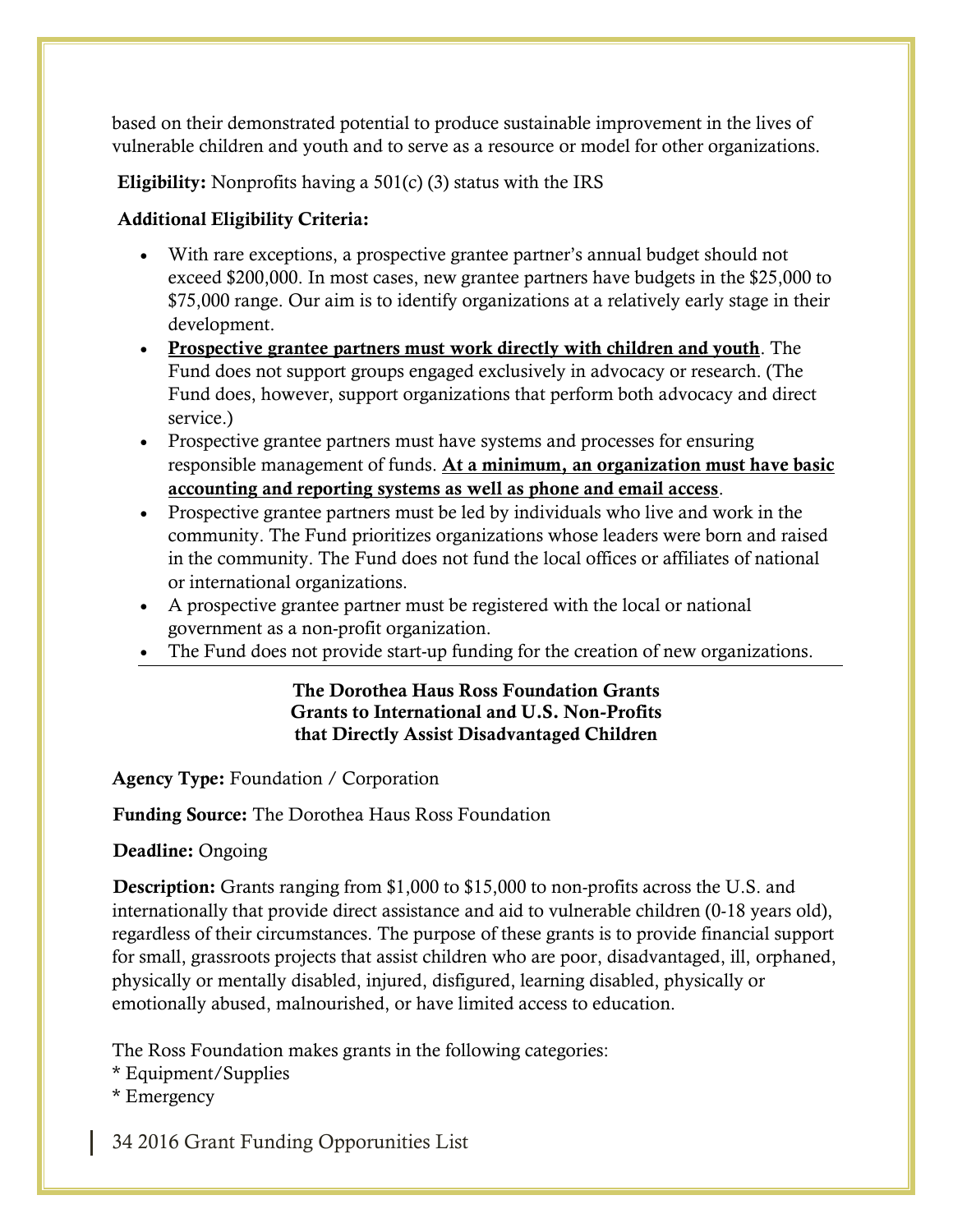\* **Small Construction, Renovations, and Building Purchase**

- \* Start-Up Expenses
- \* Specific Project Support

The Foundation will also participate in matching or challenge grants. However, the Ross Foundation is less interested in larger projects or capital campaigns that are better left to larger foundations and organizations.

**Estimated Total Program Funding:** \$576,000

**Estimated Size of Grant:** Up to \$15,000

**Term of Contract:** One year.

**Eligibility:** Nonprofits having a 501(c) (3) status with the IRS

**Additional Eligibility Criteria:** The Ross Foundation provides financial assistance to organizations that are qualified under the laws of the United States as a charitable organization for projects that directly benefit vulnerable children.

#### **BMW Group in North America Grants Grants to USA & Territories Non-Profits to Enhance Education, Road Safety, & the Environment**

**Agency Type:** Foundation / Corporation

**Funding Source:** BMW Group in North America

**Deadline:** Ongoing

**Description:** Grants to non-profit organizations in the USA and its territories that provide high-quality, innovative, and effective programs/projects that focus on the areas of: prekindergarten through college level education, road traffic safety, and environmental preservation. Priorities for each of these focus areas are listed below.

#### **Education - Grant making in this category focuses on three areas:**

#### **• intercultural learning for students and their teachers in grades K-12**

• automotive technology, mechanics, career, and repair programs in high schools, technical schools, and community colleges

• research in the areas of safety design, ergonomics, and new materials

**Road Traffic Safety** - BMW Group is committed to promoting road safety by supporting public education on safe driving practices. Specific focus areas are:

• drivers' education programs geared at teenagers and new drivers

• basic maintenance programs for women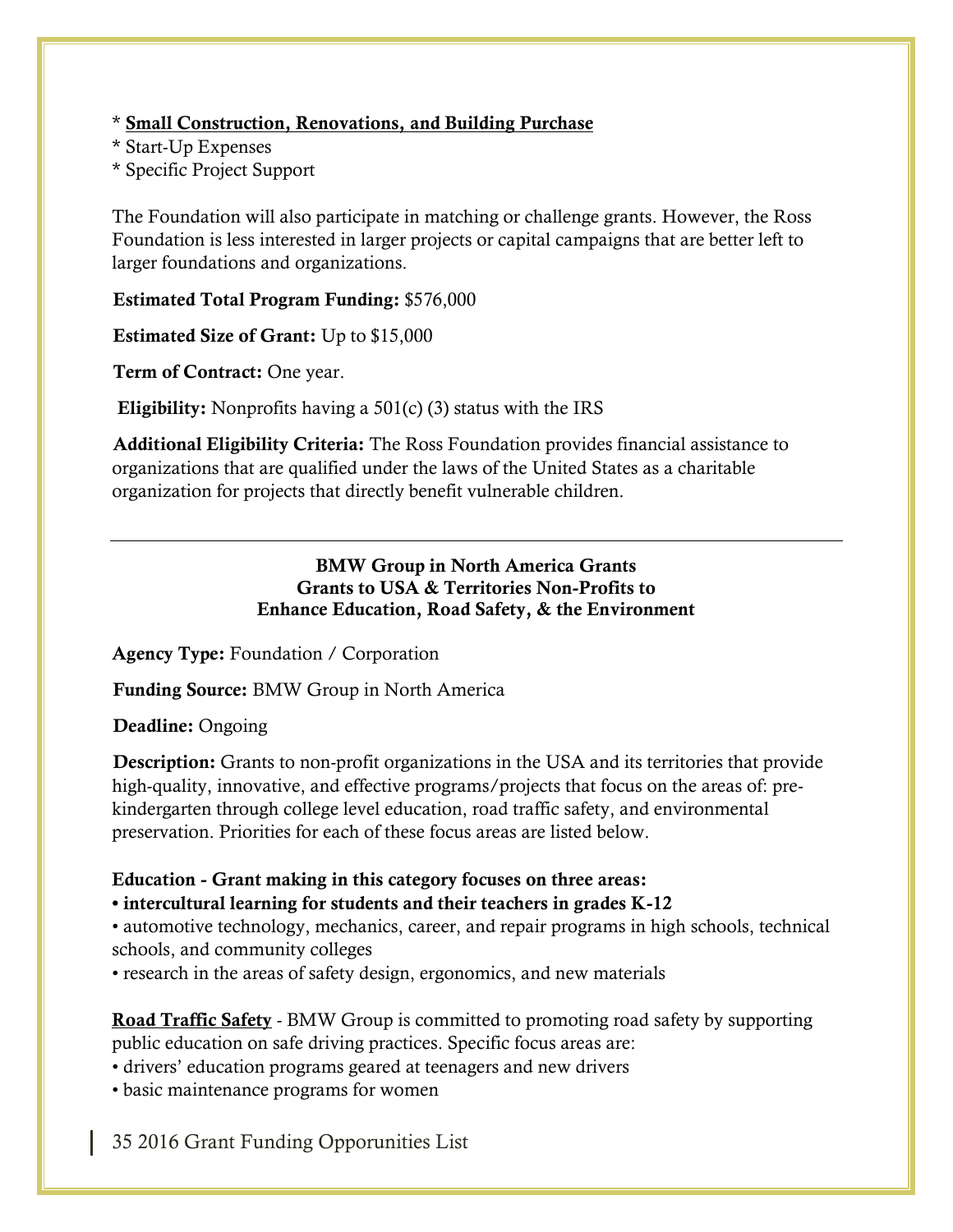- consumer education on general road safety issues
- programs to promote the safety of children and young people on the road

**Environment** - BMW Group focuses on programs that seek to:

- conserve/preserve natural resources, in particular parklands and waterways
- research/promote the use of alternative fuels
- provide environmental education for students in grades K-12

**Additional Eligibility Criteria:** Please note that the company only makes grants to organizations that have been approved by the IRS as  $501(c)(3)$  charities or  $501(c)(9)$ organizations. In general, grants are awarded for specific projects rather than for general operating support, although some operating and capital grants are given consideration.

The BMW Group does not fund:

- organizations without tax-exempt status
- individuals
- political candidates or lobbying organizations
- organizations with a limited constituency, such as fraternal, labor, or veteran's groups
- travel by groups or individuals
- national or local chapters of disease-specific organizations
- national conferences, sports events, and other one-time, short-term events
- sponsorships or advertising
- anti-business groups
- team sponsorships or athletic scholarships
- organizations outside the United States or its territories

#### **American Electric Power Foundation Grants Grants to USA Non-Profits in Multiple States for Education, Environment, Basic Needs, & Arts**

**Agency Type:** Foundation / Corporation

**Funding Source:** American Electric Power Foundation

#### **Deadline:** Ongoing

**Description:** Grants starting at \$25,000 to USA non-profit public charities, state or political subdivisions, and government-owned or operated colleges and universities are working to improve the lives of those living in Arkansas, Indiana, Kentucky, Louisiana, Michigan, Ohio, Oklahoma, Tennessee, Texas, Virginia, and West Virginia.

The following focus areas will be eligible for consideration by the Foundation:

\* Improving lives through education from early childhood through higher education.

\* Protecting the environment.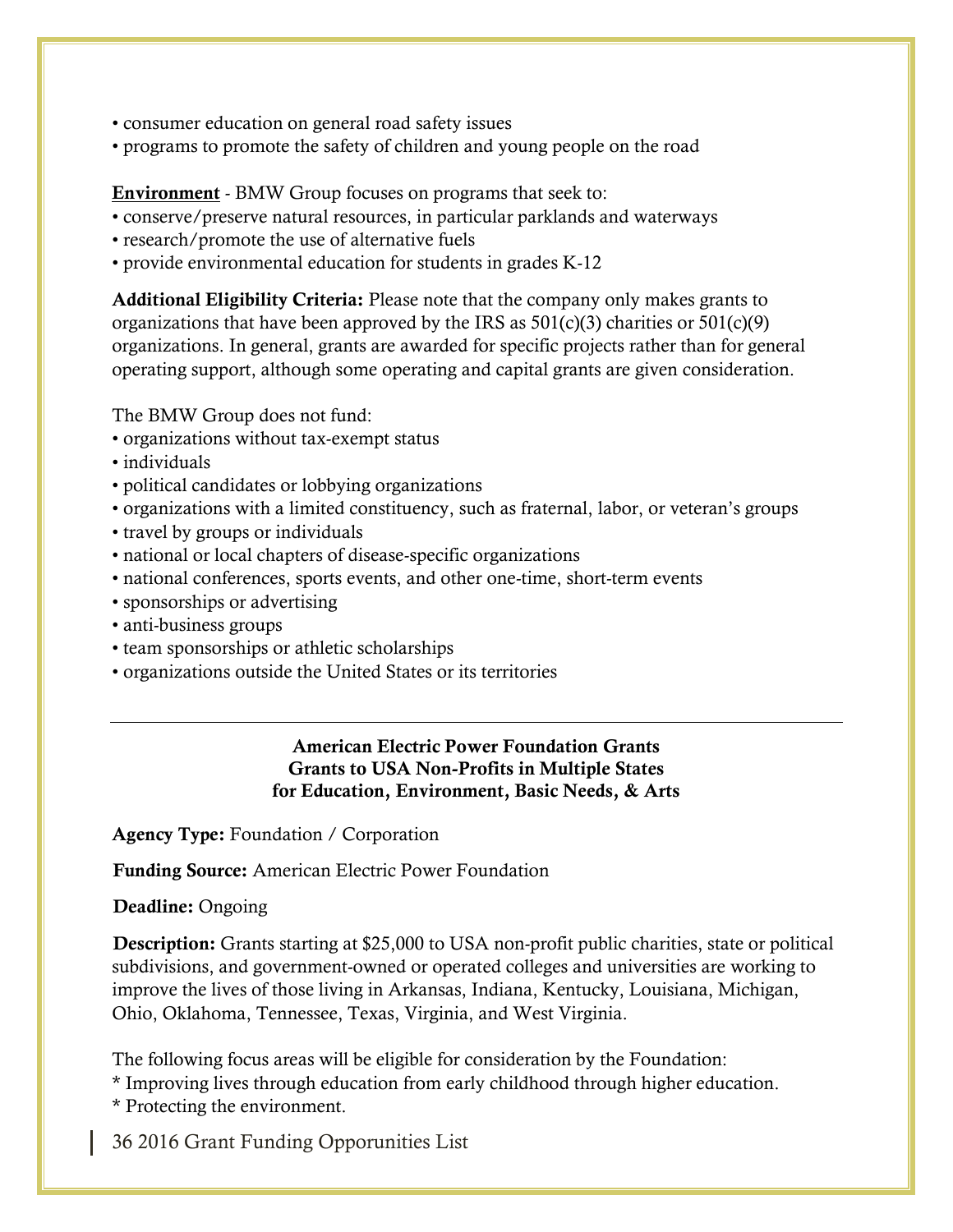\* Providing basic human services in the areas of hunger, housing, health, and safety. **\* Enriching the quality of life in local communities through arts, music, and cultural heritage**.

**Term of Contract:** Single-year and multi-year grants will be awarded.

**Additional Eligibility Criteria:** To be eligible to receive a grant from the American Electric Power Foundation, an organization must:

\* Be a 501(c)(3) public charity, a state or political subdivision, a government-owned or operated college or university, or an exempt operating foundation; and

\* Be located within the AEP service territory or be national or regional in scope and have a purpose that is beneficial to the general public, the broad environment, or the customers of American Electric Power.

# **Organizations and Activities Not Eligible**:

\* Individuals. The Foundation does not provide grants directly to any individuals for travel, study, healthcare, or any other purpose.

\* **Religious organizations, although the Foundation may consider grants requested by such an organization if it were an eligible organization and the grant would support nonsectarian social service activities that are available to the broad community.**

\* Fraternal and veterans organizations.

\* Programs that are solely athletic in nature and not connected to broader community or developmental goals.

\* Certain supporting organizations.

## **Standard Charitable Foundation Grants Grants to USA Non-Profits for Disabilities, Education & Community Development**

**Agency Type:** Foundation / Corporation

**Funding Source:** The Standard Charitable Foundation

**Deadline:** Ongoing

**Description:** Grants of ranging from \$500 to \$25,000 to USA non-profit organizations to benefit communities where funding source employees live and work. Funds may be requested in the areas of healthy communities, disabilities, and education and advancement. Types of support include general operating support, program support, and capital support.

1) Healthy Communities: Strong, vibrant communities are a critical source of security for all residents. The Foundation funds organizations that provide support, training, and rehabilitation to individuals and families facing significant challenges. The Foundation also funds programs that help individuals and families develop capabilities to increase self-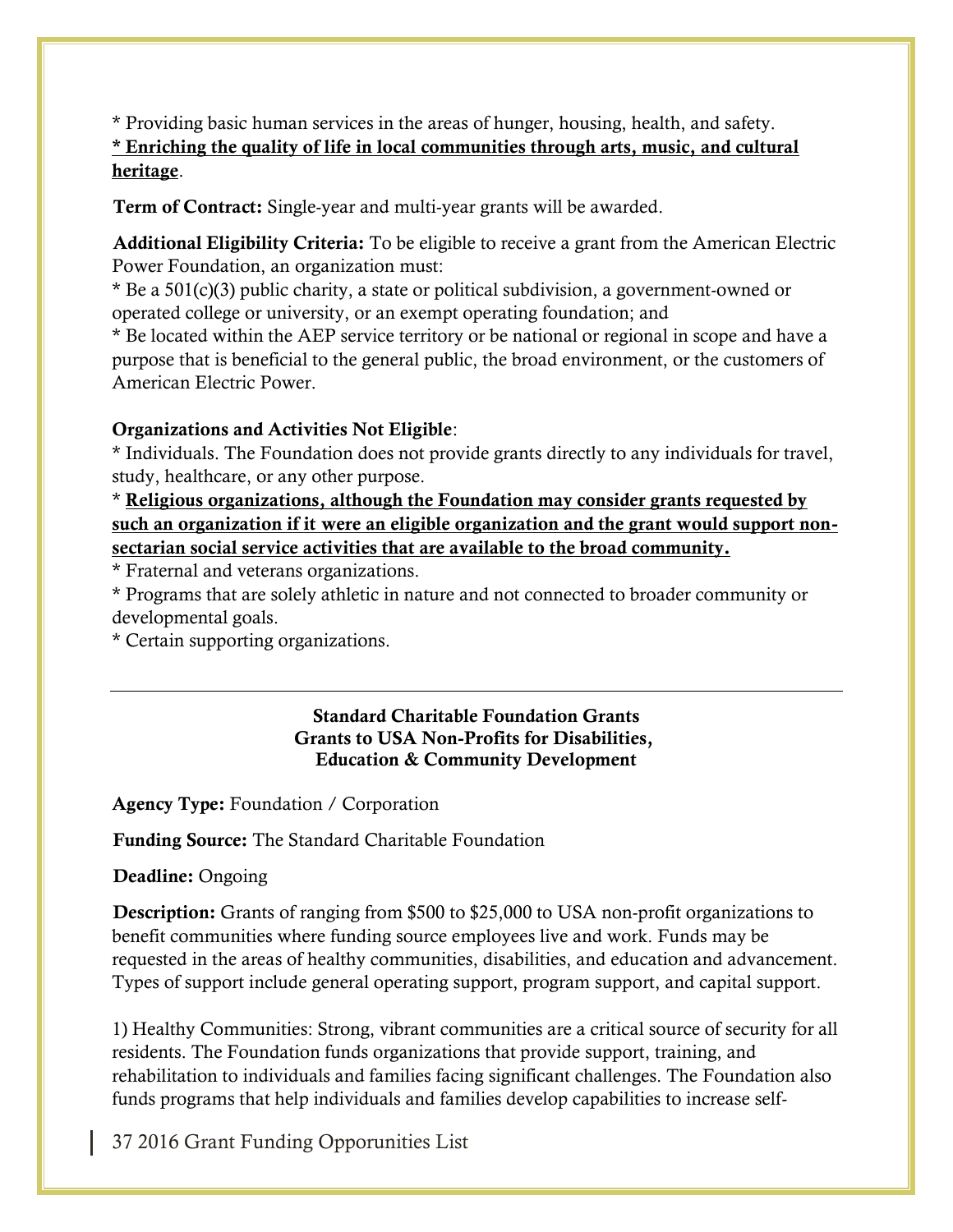## sufficiency.

2) Disability and Empowerment: The funding source business is about helping people overcome hardships and empowering success. The Foundation supports organizations that help people with disabilities thrive independently and overcome barriers to social and economic success, and by providing relief during transitions to independent living.

3) **Education and Advancement: The future health and well-being of communities is in the hands of children, who are the workers, innovators, leaders, and artists of the future. The Foundation funds organizations that foster strategic learning initiatives to better prepare children for success. The Foundation emphasizes programs that strengthen the quality of education, early childhood education, and workforce development.**

**Estimated Size of Grant:** \$5,000 - \$25,000. Average grant size is \$10,000.

**Eligibility Criteria:** To be eligible for funding, an organization must be a charitable, nonprofit, tax-exempt organization as determined by Section 501(c) (3) of the Internal Revenue Service code.

## **Not Eligible:**

-Athletic, labor or fraternal groups

-Support for programs or organizations solely benefitting individuals outside the United States

-Individuals, for any purpose

-Organizations that discriminate or exclude from services on the basis of creed, color, sex, gender identity, religion, sexual orientation, disability, political affiliation, age, national origin or veteran status

-Contributions to or memberships in chambers of commerce, service clubs, taxpayer associations and other similar bodies

-Establishment or support of endowments, annual appeal, debt retirement or operational deficits

-"Pass through" organizations or private foundations

-Bands and choirs (including equipment and uniforms)

-Requests to support travel

-Organizations that influence, promote or attempt to initiate legislation or support political candidates or political philosophies

-Political groups

-Advertising or sponsorship

-Fundraising events (such as dinners, conferences and walkathons)

-Any activities or organizations for which support would violate IRS regulations for private foundations

-Groups or organizations that will re-grant the Foundation's gifts to other organizations or individuals

-Generating operating support to hospitals and health care institutions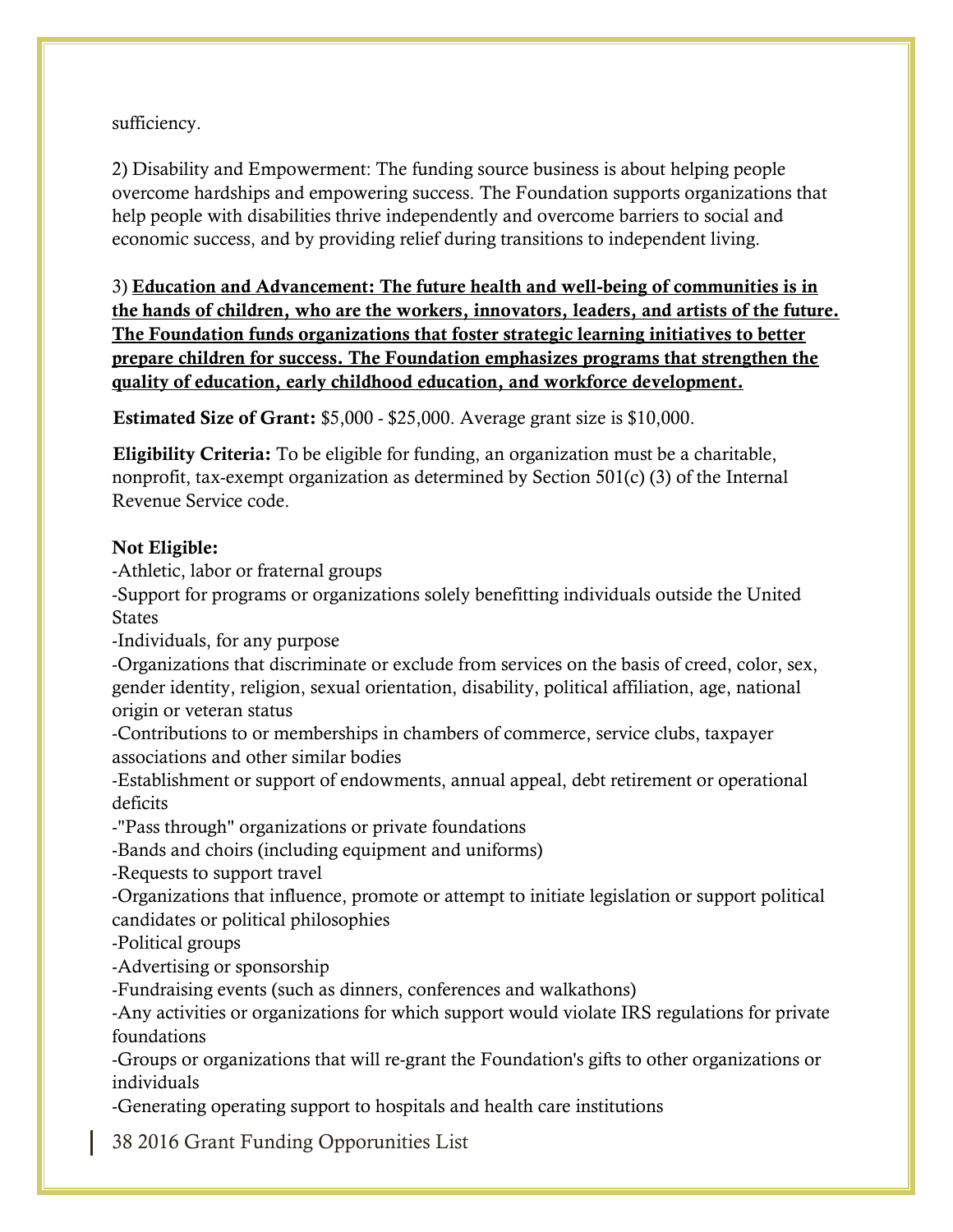-Private K-16 schools

### **Brittingham Family Foundation Grants Grants to USA Non-Profits for Arts, Social Services, Health & More**

**Agency Type:** Foundation / Corporation

**Funding Source:** Brittingham Family Foundation

**Deadline:** Ongoing

**Description: Grants to USA non-profits that work in the areas of education, arts, social services, youth, health, and the environment.** The Foundation's goals are to make grants that are transformational in scale, build partnerships with other non-profits to increase impact, and to support and address the needs of local communities.

**Additional Eligibility Criteria:** Public charities that are tax-exempt under section 501(c) (3) may apply.

> **Dunn Family Foundation Grants Grants to USA Non-Profits in Multiple States for the Development of Educational Materials Grant Opportunity ID: THA000013**

**Agency Type:** Foundation / Corporation

**Funding Source:** Dunn Family Foundation

**Deadline:** Ongoing

**Description:** Grants generally ranging from \$5,000 to \$25,000 to Kentucky, Nevada, Tennessee, and Texas non-profits to support programs that utilize education to build a better society and that employ innovative approaches for the use of testing and support materials for educational initiatives. The Foundation has three main areas of interest:

1. The development and implementation of educational testing materials for children and adults.

2. The development and implementation of educational support materials for use by teachers in the education of society's children and adults.

**3. The innovative use of education to build a better society.**

Initial grants will be given for project funding only. After an initial grant is made, the Foundation may make general operating grants to continue supporting the organization. Capital funding is available for projects connected to previous Foundation support only. No endowment funds will be granted.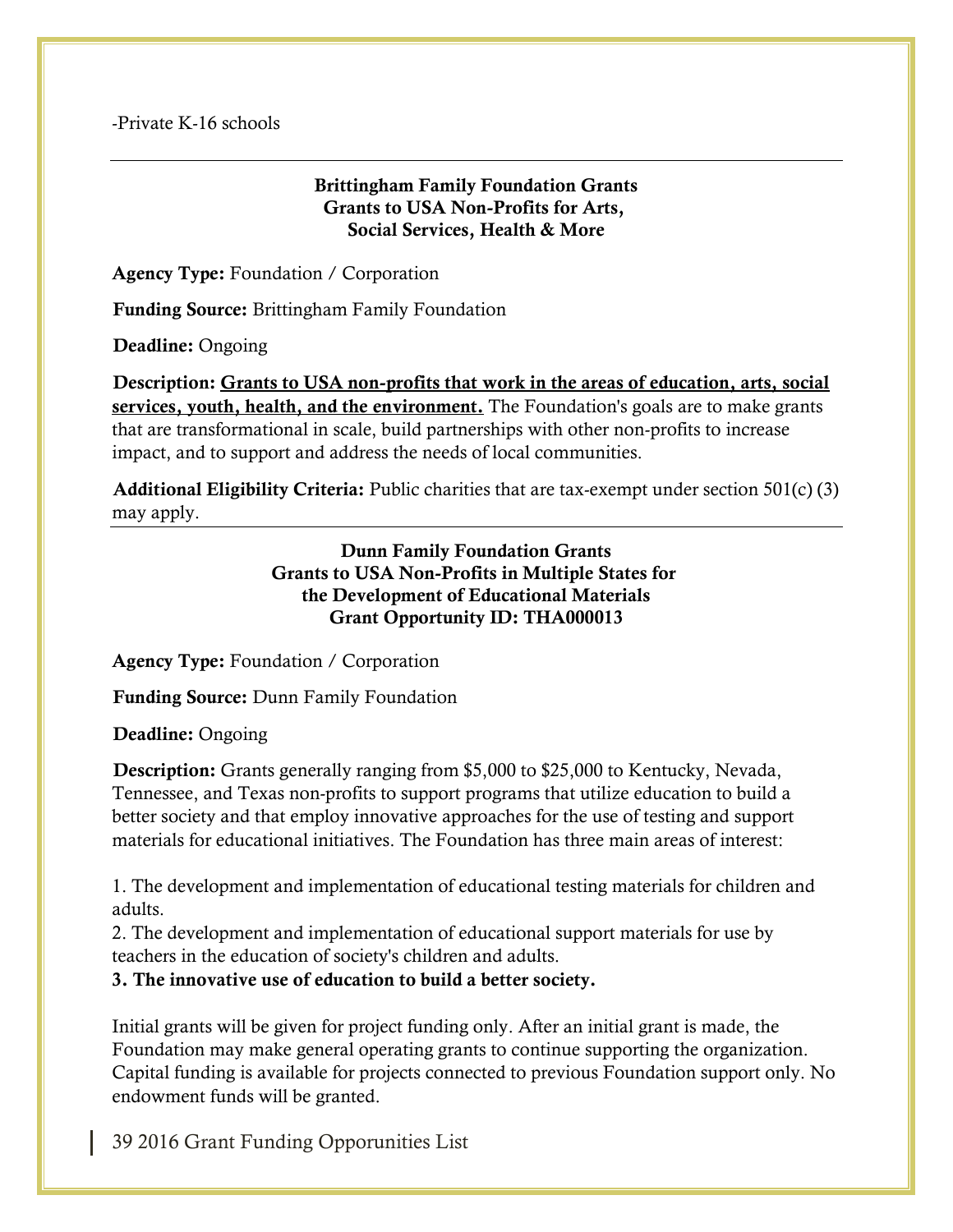#### **Estimated Size of Grant:** \$5,000 - \$20,000

**Eligibility:** Nonprofits having a 501(c) (3) status with the IRS

**Eligibility Criteria:** The Foundation currently funds programs of organizations that have offices in Kentucky, Nevada, Tennessee, and Texas.

> **Sidgmore Family Foundation Grant Grants to USA Organizations to Address Health, Education & Social Problems**

**Agency Type:** Foundation / Corporation

**Funding Source:** Sidgmore Family Foundation

**Deadline:** Ongoing

**Description:** Grants to USA organizations engaged in charitable works in the **fields of education** and teacher training, medicine (with a special emphasis on hearing and cardiology), and promoting entrepreneurial skills to explore and develop creative, scalable, and sustainable solutions to critical social problems.

**Term of Contract:** Multi-year grants are available.

**Additional Eligibility Criteria:** The Foundation does NOT make grants to individuals, national health organizations, government agencies, or political and public policy advocacy groups.

> **Green Family Foundation Grants Grants to USA Non-Profits to Help the Disadvantaged Achieve Self-Sufficiency**

**Agency Type:** Foundation / Corporation

**Funding Source:** Green Family Foundation

**Deadline:** Ongoing

**Description:** Grants to USA non-profits, to enable underserved communities to achieve sustainability and self-reliance by alleviating the cycle of poverty and disease. Requests may be for activities in the areas of global health and development, **youth arts, community empowerment, and education.**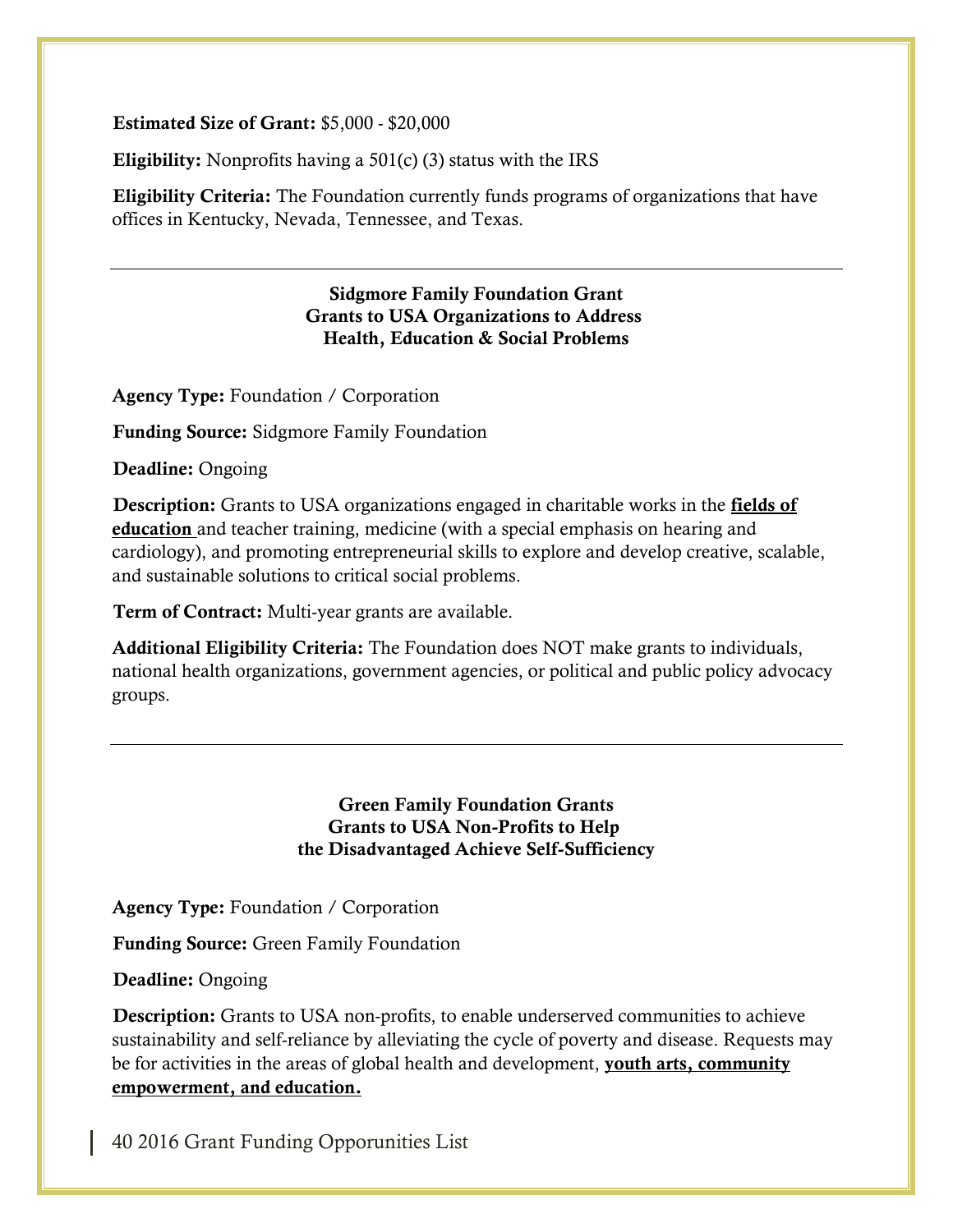The Foundation awards grant to organizations involved in the following categories:

1) Global Health & Development: Organizations that use education, health services, jobs, and community participation to bridge the gap between poverty and access to opportunity. The Foundation supports holistic approaches to health and development programs aimed at achieving the Millennium Development Goals by 2015. Our programs focus on education, care, treatment, research and sustainable activities that enable communities to become selfsufficient.

2) Community Empowerment: *Programs that provide continuing education opportunities for adults and teens. Focus areas include access to technology, computer literacy, and social advocacy. Whether an organization teaches people how to create their own websites, educates peers on the First Amendment or registers new voters, GFF supports efforts that strengthen communities through participation, education and activism.*

*3) Youth Arts: Programs that inspire youth to creatively and effectively express their views in constructive, progressive ways. The ultimate goal for GFF-funded youth arts programming is to provide an avenue for creative expression and an opportunity for a successful future.*

*4) Education: Programs where young people are challenged to think outside of their community norms so they can broaden their understanding of social challenges, health awareness, government, and interpersonal communication.*

GFF-funded programs are expected to expand their funding base and diversify program partnerships. Most grants are given on a multi-year basis with the understanding that funds are meant to help your organization reach independence and fiscal sustainability.

**Term of Contract:** Most grants are given on a multi-year basis.

**Eligibility:** Nonprofits having a 501(c) (3) status with the IRS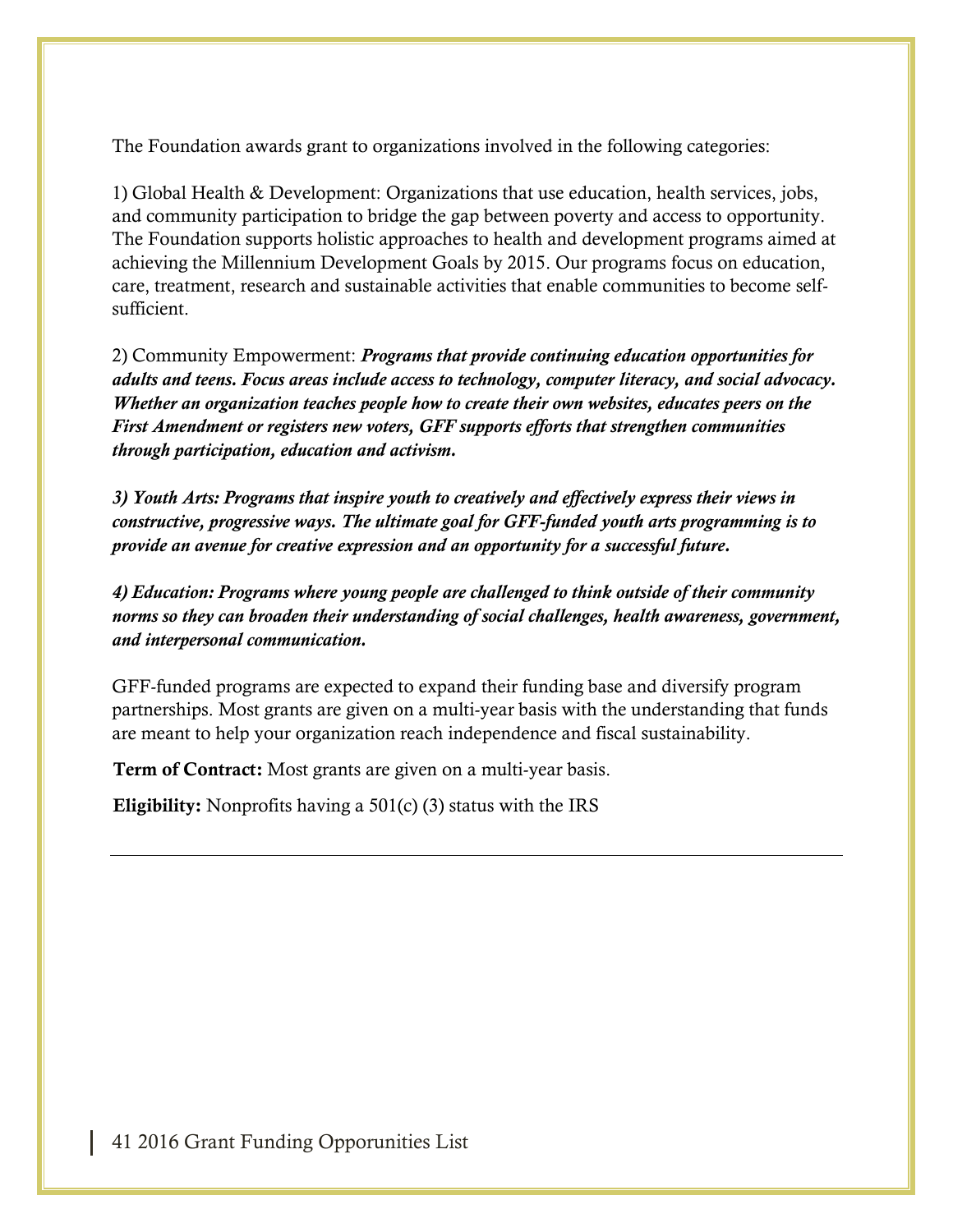### **Ronald W. Burkle Foundation Grants Grants to USA Non-Profits for Arts, Science, Community, Workers' Rights & More**

**Agency Type:** Foundation / Corporation

**Funding Source:** Ronald W. Burkle Foundation

**Deadline:** Ongoing

**Description:** Grants to USA non-profit organizations for activities that positively affect people around the world and their communities. **The Foundation primarily supports programs that strengthen international understanding, foster workers' rights, empower underserved communities, nurture the arts and architecture, engage children in learning, and advance scientific research**.

**Eligibility:** Nonprofits having a 501(c) (3) status with the IRS

## **RGK Foundation Grant Program Grants to USA Non-Profits, Governments, & Schools for Education, Community, and Health & Medicine**

**Agency Type:** Foundation / Corporation

**Funding Source:** RGK Foundation

**Deadline:** Ongoing

**Description:** Grants averaging approximately \$25,000 each to USA non-profit organizations, including hospitals, educational institutions, and governmental organizations that are seeking financial assistance for projects and programs, focusing on one or more of the following broad areas of interest: education, community, and health/medicine. The Foundation's primary interests within each of these categories are as follows:

**(1) Education programs that focus on formal K-12 education (particularly mathematics, science, and reading), teacher development, literacy, and higher education.**

**(2) Community: The Foundation supports a broad range of human services, community improvement, abuse prevention, and youth development programs. Human service programs of particular interest to the Foundation include children and family services, early childhood development, and parenting** education. The Foundation supports a variety of Community Improvement programs including those that enhance non-profit management and promote philanthropy and voluntarism. **Youth development programs supported by the Foundation typically include after-school educational enrichment**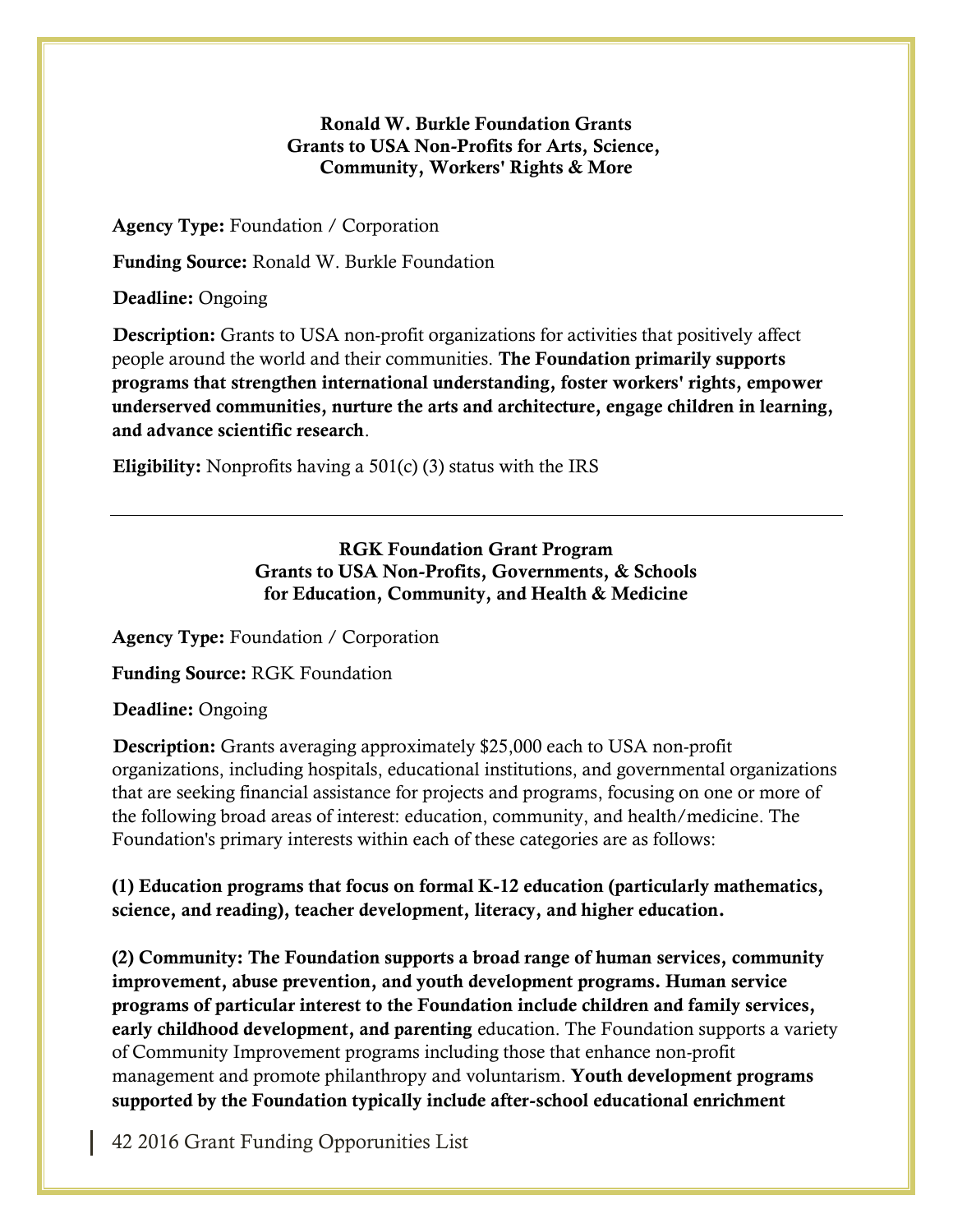**programs that supplement and enhance formal education systems to increase the chances for successful outcomes in school and life.**

(3) Health/Medicine: The Foundation's current interests in the area of Health/Medicine include programs that promote the health and well-being of children, programs that promote access to health services, and Foundation-initiated programs focusing on ALS.

**Estimated Size of Grant:** The average Foundation grant is \$25,000.

**Term of Contract:** Multi-year grants are rare; most grants are awarded for a one-year period.

**Eligibility Criteria:** Grants are made only to non-profit organizations certified as tax exempt under Sections 501(c) (3) or 170(c) of the Internal Revenue Code and are classified as "not a private foundation" under Section 509(a). Hospitals, educational institutions, and governmental institutions meeting these requirements are eligible to apply. Organizations that have completed and filed Form 1023, but not yet received an IRS determination letter are not eligible to apply. While RGK Foundation has no geographic restrictions, funding is limited to projects conducted within the USA.

### **NOT ELIGIBLE:**

Annual funds, galas, or other special-event fundraising activities Debt reduction Emergency or disaster relief efforts Dissertations or student research projects Indirect/administrative costs Sectarian religious activities, political lobbying, or legislative activities Institutions that discriminate on the basis of race, creed, gender, or sexual orientation in policy or in practice Loans, scholarships, fellowships, or grants to individuals Unsolicited requests for international organizations or programs Unsolicited requests for ALS research project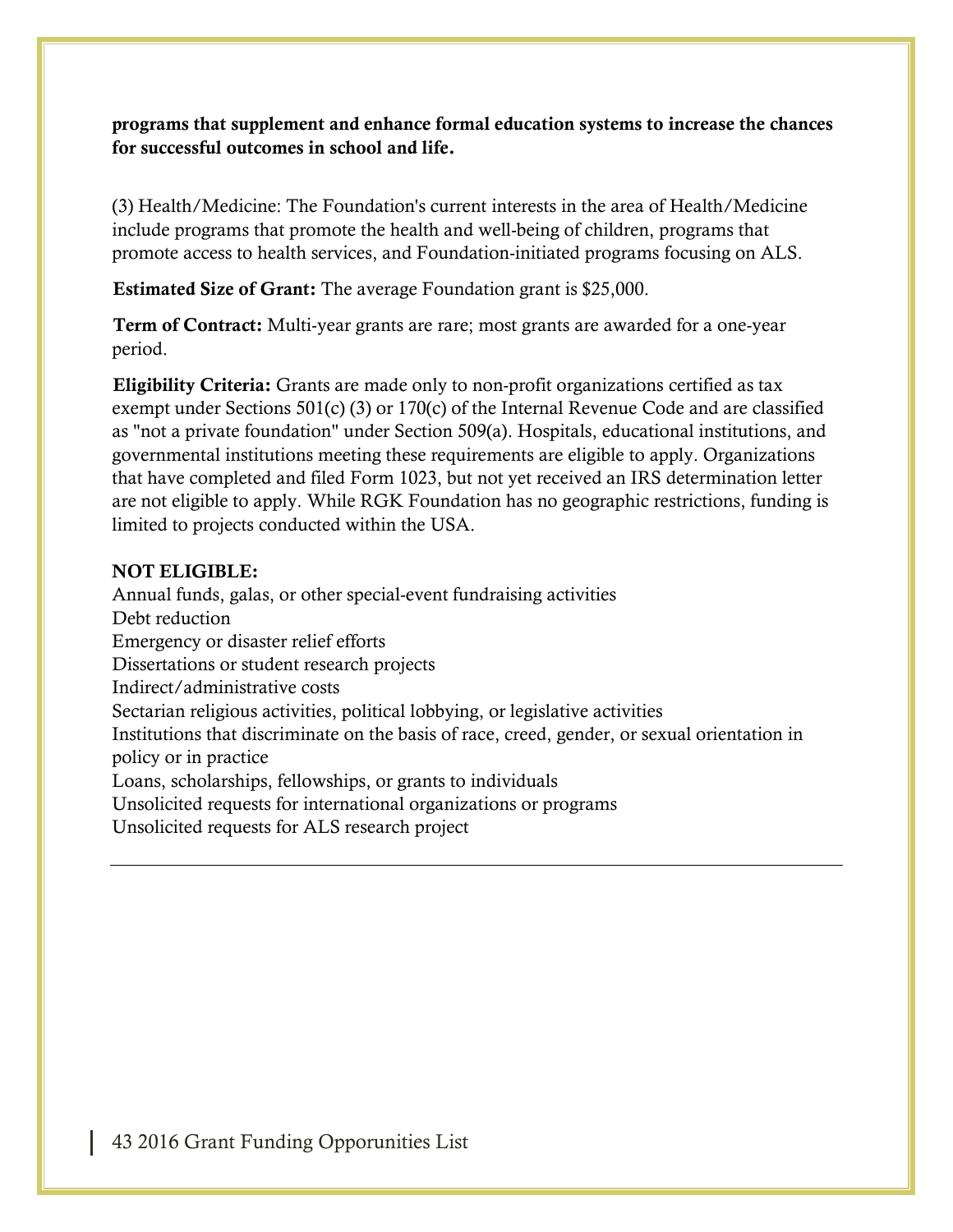### **The Safeway Foundation Grants Grants to USA Non-Profits for Health, Human Services, Nutrition, Education & Disabilities**

**Agency Type:** Foundation / Corporation

**Funding Source:** The Safeway Foundation

**Deadline:** Ongoing

**Description:** Grants generally ranging from \$1,000 to \$25,000 to USA non-profit organizations that strengthen neighborhoods served by the funding source in the following areas: **health and human services, hunger relief, education, and helping people with disabilities.** Grant amounts vary based on the geographic scope of the organization and solicitation type and are typically awarded as follows:

**General Guidelines**: The Foundation likes to fund projects and do not supply overhead or operating support. The Foundation prefers to see The Foundation's money directly invested in the community. Grant requests are evaluated based on the organization's efficiency, if the program fits with our funding priorities, and if the effects directly affect the community.

**Eligibility Criteria:** All organizations funded by The Safeway Foundation must serve the community where Safeway operates stores. Non-profit organizations must be able to prove their non-profit status. The Foundation will research the organizations through a combination of site visits, GuideStar, other similar search sites and by reviewing the organization's financial documents. The Foundation applies due diligence to ensure that they abide by the guidelines of the Patriot Act.

### **Generally not funded:**

- -Individuals or for-profit organizations
- -Political organizations or activities
- -Capital or building campaigns
- -Advocacy programs
- -Meetings, conferences or workshops
- -Sports teams or athletic competitions
- -Other foundations or granting organizations

-Fundraising dinners, galas and events. We generally do not sponsor these events because the sponsorship is not fully deductible and because we prefer that our funds go directly to program services rather than offsetting event expenses.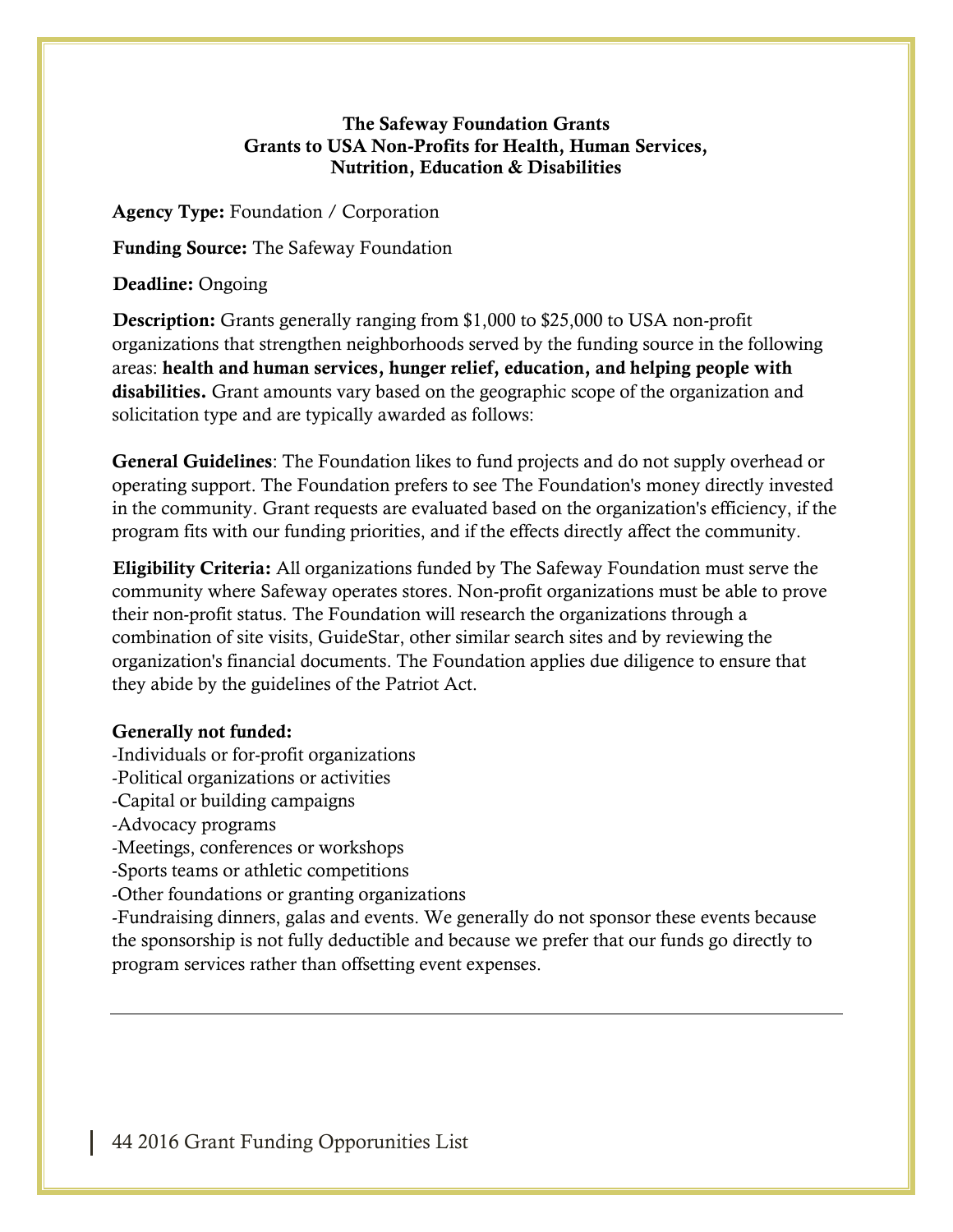## **OMRON Foundation, Inc. Grant Grants to USA Non-Profits for Basic Needs, Disabilities, Health & Education**

**Agency Type:** Foundation / Corporation

**Funding Source:** OMRON Foundation, Inc.

**Deadline:** Ongoing

**Description:** Grants generally starting at \$250 to USA non-profit organizations for charitable efforts that **achieve positive social impact through human services, health, and culture. Generally, the Foundation prefers to fund specific programs, rather than general operating requests.** The Foundation's focus areas include: -Disaster Relief -Basic Needs (Food, Clothing and Shelter) -Disabilities -Education

-Health – Wellness, research, disease prevention, and treatment

-Japanese-American Cross Cultural Enrichment

**Estimated Size of Grant:** Funding awards can range from \$250 to \$100,000 or higher.

**Term of Contract:** Funding is approved for one year only.

**Eligibility Criteria:** Only organizations with a 501(c) (3) tax-exempt status are considered for funding.

# **Not Eligible:**

-Organizations which do not have an IRS 501(c) (3) public charity or equivalent status -Political organizations or parties, candidates or lobbying activities

-Labor unions or organizations

-Fraternal organizations

-Local athletic or sports programs

-Veteran's organizations that have a limited membership

-Individuals

-Religious organizations (other than organizations whose exclusive mission is an approved non-discriminatory purpose such as education, health, cultural, civic, etc.) -Organizations not operating for the benefit of the general public

# **Not Funded:**

-Travel funds for tours, expeditions, or trips by individuals or groups -Dues or gifts to national or local alumni groups or clubs or fraternities -Institutional memberships or subscription fees for publications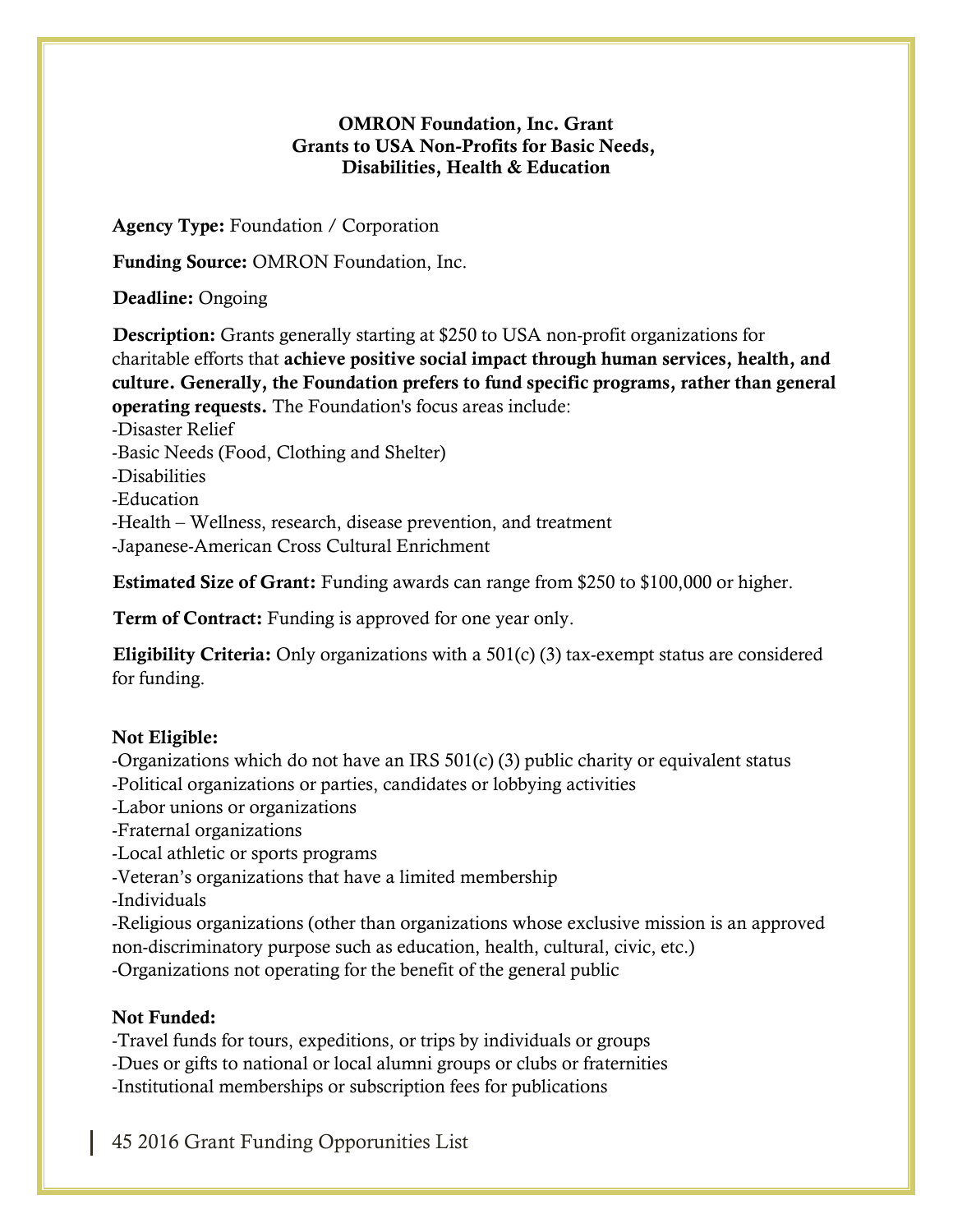-Donations for benefit events, raffle tickets or fundraising efforts that involve value returned to the donor

-Gifts to individual churches, synagogues or other similar groups

#### **CONSOL Energy Grant Grants to USA Non-Profits in Multiple States for Public Safety, Youth & Arts Programs**

**Agency Type:** Foundation / Corporation

**Funding Source:** CONSOL Energy

**Deadline:** Ongoing

**Description:** Grants to USA non-profits in Maryland, Pennsylvania, North Carolina, Ohio, Tennessee, Virginia, Kentucky, West Virginia, Indiana, and Illinois for projects in the following areas: **public safety, youth programs, community organizations, academics, armed forces, arts and culture, and conservation.**

**Additional Eligibility Criteria:** CONSOL Energy does not fund

- Individuals
- Fraternal organizations
- Organizations outside of the company's service areas
- Profit-making entities
- Individual disease-related fundraising organizations

# **Yip Harburg Foundation Grants Grants to USA Non-Profits for Social Justice, Political Art, Peace, & Education**

**Agency Type:** Foundation / Corporation

**Funding Source:** Yip Harburg Foundation

**Deadline:** Ongoing

**Description:** Grants ranging from \$500 to \$3,000, and occasionally up to \$5,000, to USA non-profit organizations that are: (a) working to promote world peace, (b) working to end economic and social discrimination and exploitation, racial/ethnic conflicts, and social injustice; (b) **providing educational opportunities to low-income and minority students through scholarship opportunities; (c) advancing and promoting new works of American political art, especially efforts involving cultural and societal issues**; (d) preserving and enhancing the legacy of E.Y. Harburg through new projects or revivals of his standard works in all media.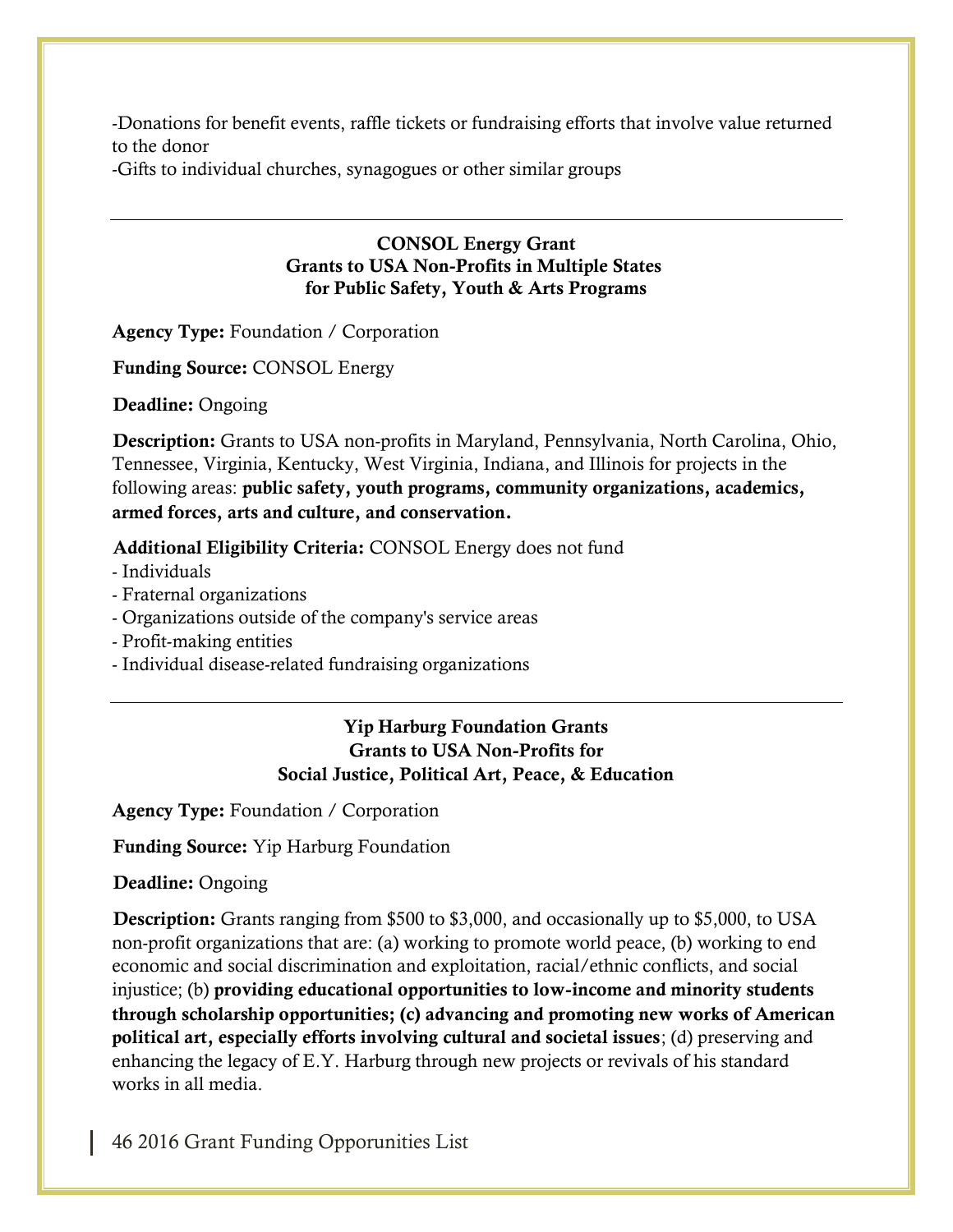**Estimated Size of Grant:** The Foundation generally provides grants between \$500 and \$3,000, and occasionally up to \$5,000.

**Eligibility:** Nonprofits having a 501(c) (3) status with the IRS

**Additional Eligibility Criteria:** The Foundation prefers to fund new projects as follows: (a) action-oriented projects with small operating budgets that, due to the controversial, risky, or innovative nature of their work, have little access to traditional funding;

(b) mass media and theater projects that educate and inform about serious issues; and (c) **projects extending over a specific time period, with a focused, concrete goal and clear social impact.**

The Foundation requires proof of applicant's tax-exempt status or fiscal sponsor.

The Foundation does not fund:

- (a) libraries, buildings, or endowments;
- (b) the areas of health (mental or physical), environment, or aging;

(c) travel expenses or conferences;

(d) individual scholarships or stipends; and

(e) projects focused outside the USA.

## **Farrell Family Foundation Grants Grants to USA & International Non-Profits for Projects Related to Education, Health & Arts**

**Agency Type:** Foundation / Corporation

**Funding Source:** Farrell Family Foundation

**Deadline:** Ongoing

**Description:** Grants will be awarded internationally to non-profit organizations that benefit their local communities. **Funds are intended for programs in the following areas: Education, with an emphasis on technology; Health and human welfare; and the Arts**. Competitive proposals will be for programs and projects aligned with the following descriptions of the focus areas:

Education, with an emphasis on technology - Gifts will be made to tertiary institutions, as well as secondary schools oriented toward technology. Ideally, these schools will serve underprivileged children who have the capability but not the resources to reach their full potential.

Health and Human Welfare - to improve the health, well-being, and self-sufficiency of members of society who require a helping hand to get them out of difficulty, but have the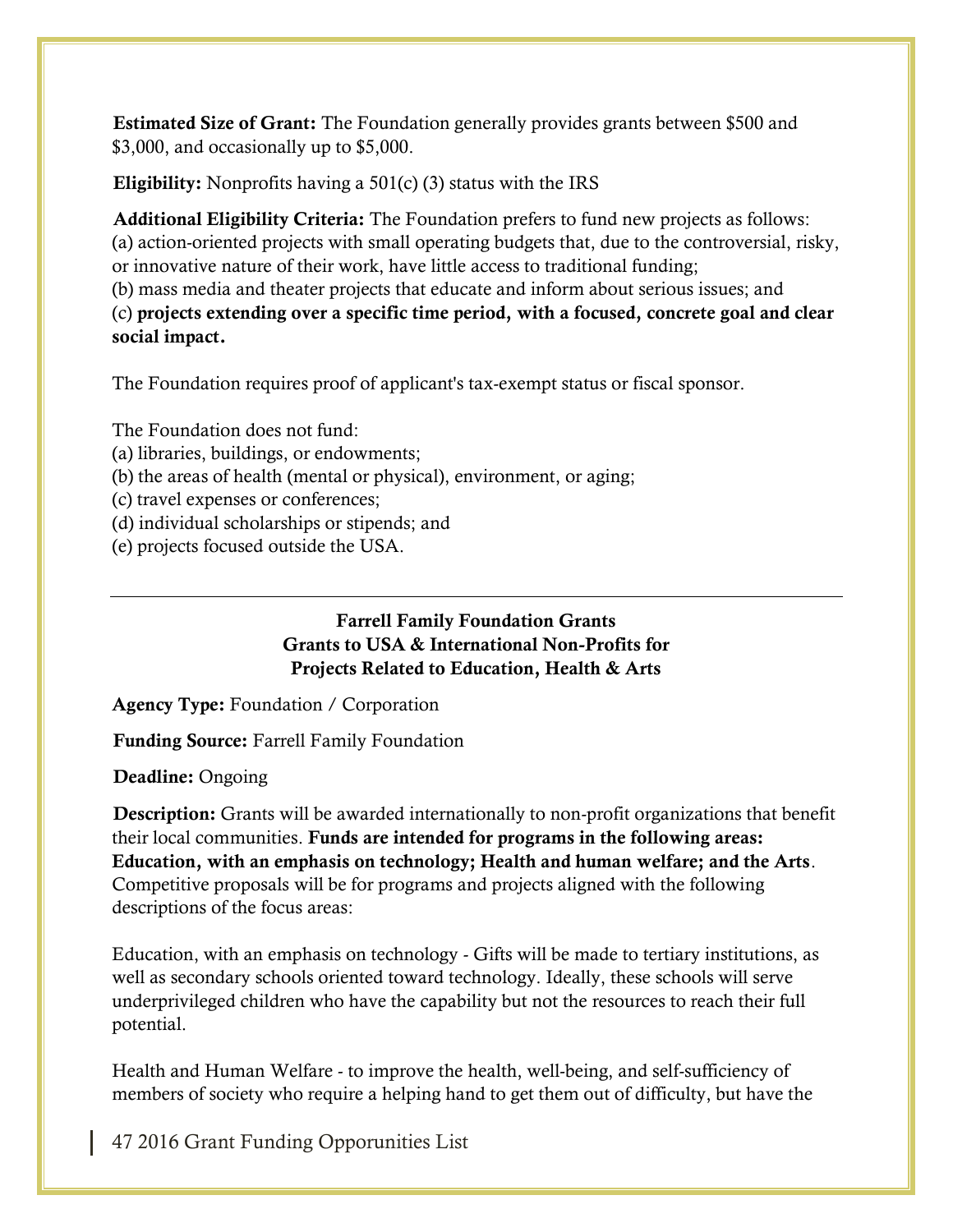desire and will to become independent and productive citizens.

**The Arts - Recognizing that arts and culture play an important role in society as a whole, support will be given to organizations that provide quality in their productions/exhibitions, access to the entire community and strong outreach and educational programs.**

## **Generally not funded:**

-Regular and ongoing operating support -Contingencies, deficits or debt reduction

**Additional Eligibility Criteria:** All donor recipients must be qualified tax-exempt organizations under section 501(c) 3 of the U.S. Internal Revenue Service, or the equivalent federal designation in another country. Grants will be given to organizations that demonstrate that they have competent management who have a history of delivering results in an effective and cost efficient manner. Levels of overhead expenses will be taken into consideration. Grant recipients must have the ability and willingness to measure and report results. An underlying philosophy that runs throughout all FFF contributions is the promotion of self-reliance, responsibility, and accountability.

# **Brinker International Grants Grants to USA Nonprofits for Health, Social Services, Arts, Culture & Diversity**

**Agency Type:** Foundation / Corporation

**Funding Source:** Brinker International

**Deadline:** Ongoing

**Description: Grants to USA nonprofit organizations to give back to the funding source's communities in the areas of health, social services, arts and education, and diversity.** Awards are made as both cash and in-kind (gift certificates for the funding source's branches).

**Additional Eligibility Criteria:** Organization must be a 501(c) (3) non-profit organization and a copy of the determination letter must be submitted.

### **Not Funded:**

-Individuals seeking aid, including those individuals independently raising money for a nonprofit organization. This includes racers, bikers, etc. seeking pledges for teams. -Political organizations or candidates

-Capital campaigns; corporate United Way programs

-Conferences, seminars, reunions, pageants, on-line auctions or tickets to charity events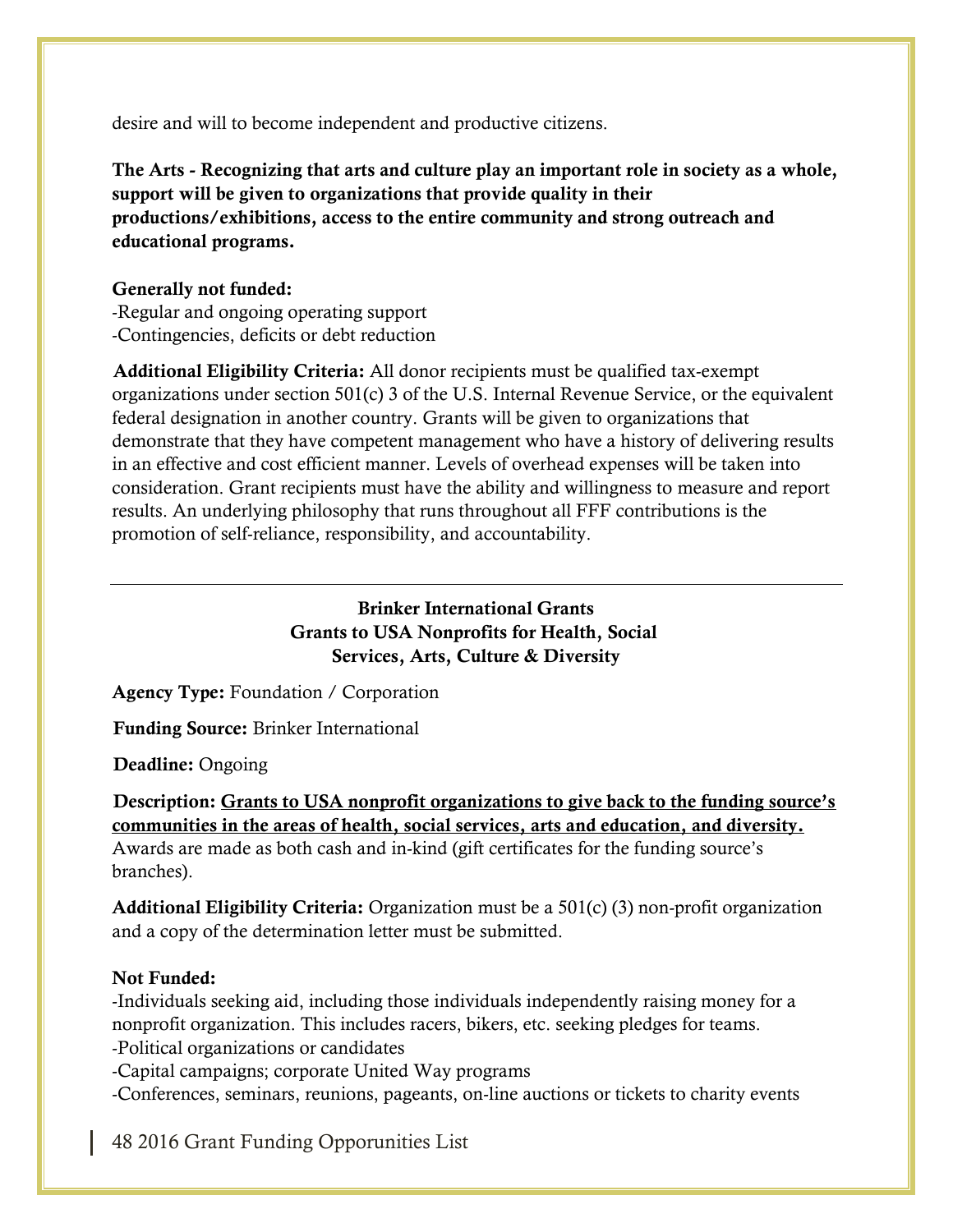-Donation for Incentives or Appreciation events - the goal is to help those in need. They do not contribute to High School Graduation or Prom-related events. -Sports teams seeking support for travel, equipment, fundraisers, etc.

## **Corning Incorporated Foundation Grants Grants to USA Nonprofits in Multiple States for Education, Human Services, Culture & Disaster Relief**

**Agency Type:** Foundation / Corporation

**Funding Source:** Corning Incorporated Foundation

**Deadline:** Ongoing

**Description:** Grants to Arizona, California, Kentucky, Maine, Massachusetts, Michigan, New Hampshire, New York, North Carolina, Pennsylvania, South Carolina, **Tennessee,** Texas, Utah, Virginia, and Washington DC nonprofit organizations to benefit communities where the funding source has a business presence.

Areas of interest include education, culture, community, health and human services, and disaster relief.

1) Education - Focus on improving student performance, especially in science and technology, creates a lifetime of opportunity for both learners and employers.

**2) Cultural Programs - Support for cultural outreach programs to provide the opportunity for creative thinking, innovation, and enrichment.**

**3) Community - Respond in a meaningful way to the relevant needs and priorities of local communities, funding programs that make a long-lasting social or economic impact.**

4) Health and Human Services - Collaborating with selected United Ways, the Foundation provides support for programs that protect the health of community members and deliver a wide range of human services that improve the quality of life.

5) Disaster Relief - Helping communities through disaster relief and recovery efforts.

### **Estimated Total Program Funding:** \$4,800,000

**Additional Eligibility Criteria:** Only organizations tax-exempt under Section 501(c) (3) of the Internal Revenue Code and classified as a public charity as defined in Section 509(a) of the Code (unless a public school or library) are eligible.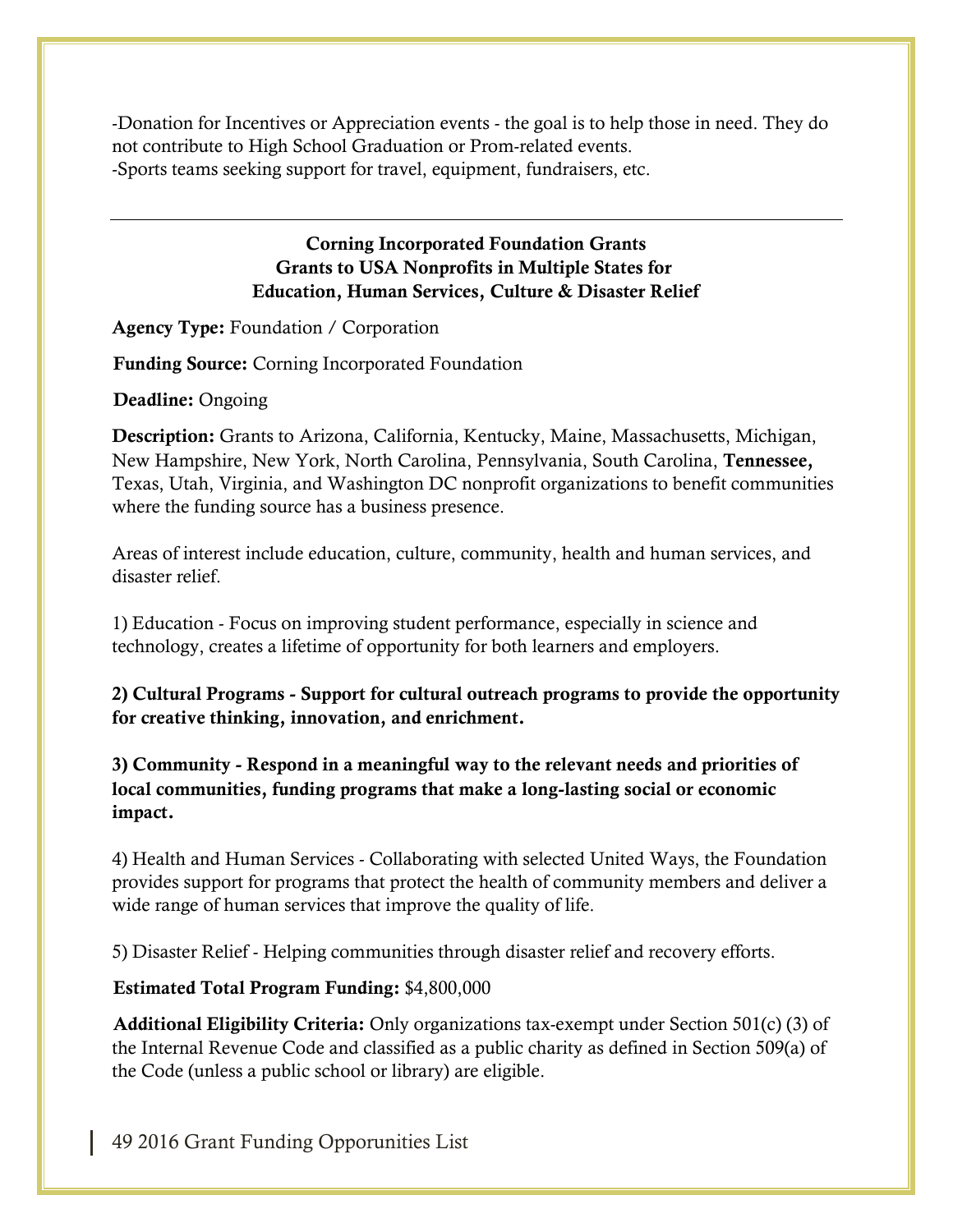#### **Not Funded**:

-Individuals -Political parties, campaigns or causes -Labor or veterans' organizations -Volunteer emergency squads -Athletic activities -Courtesy advertising -Fund-raising events

# **Bayer USA Foundation Grants Grants to USA Nonprofits for STEM Education, Workforce Development, Environment, Culture & Social Services**

**Agency Type:** Foundation / Corporation

**Funding Source:** Bayer USA Foundation

**Deadline:** Ongoing

**Description: Grants to USA nonprofit organizations for activities in the areas of education and workforce development, environment and sustainability, and culture and social services.** Grants are primarily made to the following communities within the funding source's service area:

Funding areas are as follows:

1) Education and Workforce Development: Hands-on, inquiry-based science, technology, engineering, and math (STEM) education programs. Initiatives that provide innovative solutions to encourage more female and minority students to pursue a career in STEM

2) Environment and Sustainability: Environmental education opportunities for youth, Programs focusing on green building and energy-efficiency, Programs supporting issuerelated work around sustainability

3) **Culture & Social Service**: The Foundation provides limited support for culture and social service organizations in major Bayer site communities. **Proposals should focus on education or advocacy initiatives aimed at youth or underserved populations**.

**Eligibility:** Nonprofits having a 501(c) (3) status with the IRS

### **Additional Eligibility Criteria:**

#### **Not Funded**:

-For-profit organizations or those without IRS code 501(c)(3) nonprofit, tax-exempt status -Organizations that discriminate on the basis of race, color, creed, gender, sexual orientation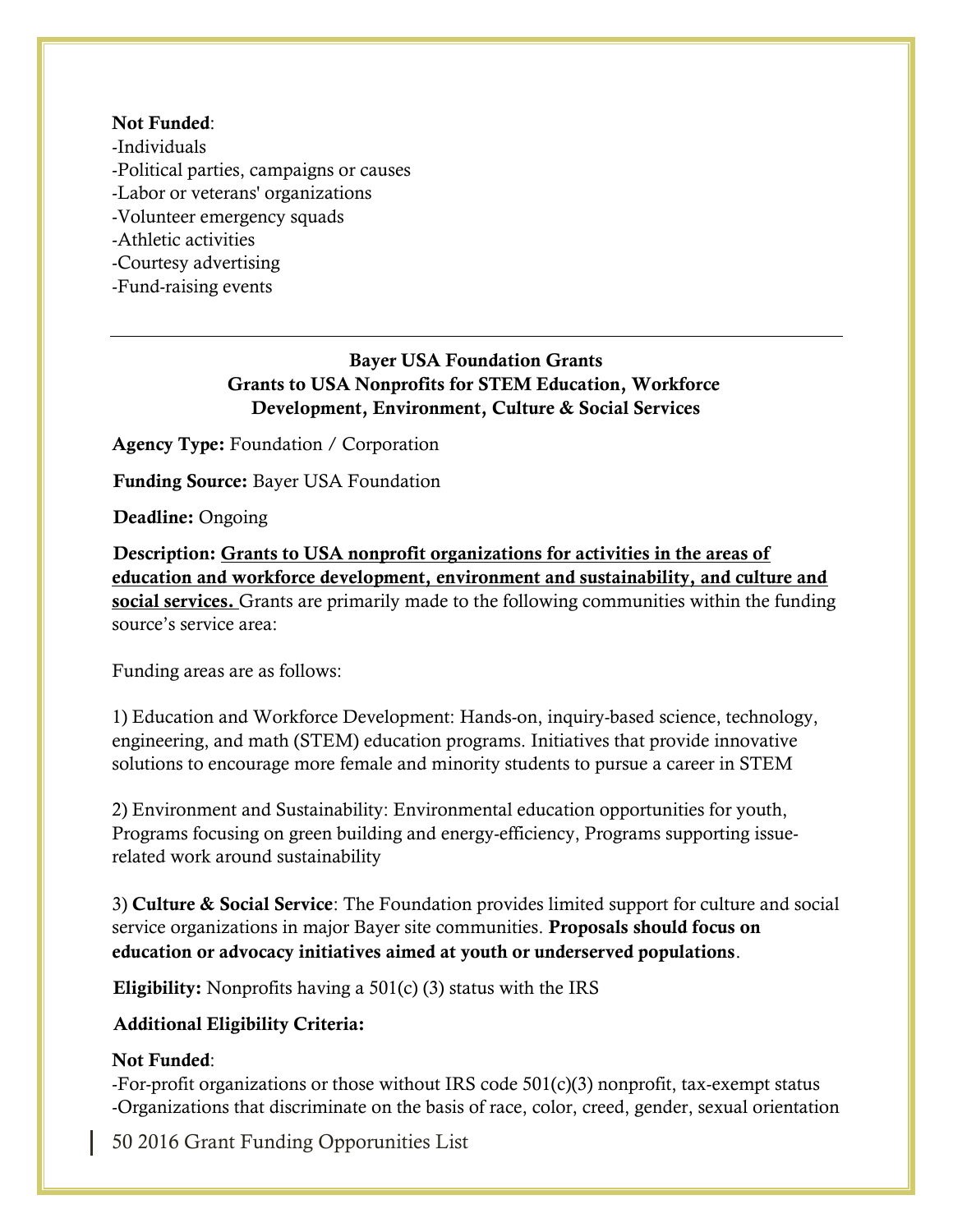or national origin

-General operating support for United Way affiliated agencies; only support for special projects will be considered

-Organizations or programs designed to influence legislation or elect candidates to public office

-General endowment funds

-Deficit reduction or operating reserves

-Charitable dinners, events, sponsorships, conferences, seminars

-Community or event advertising

-Individuals

-Primary or secondary schools

-Unsolicited requests for fellowships or scholarships to colleges/universities

-Generally, university facility and administration fees

-Research projects

-Student trips or exchange programs

-Athletic sponsorships or scholarships

-Telephone solicitations

-Organizations outside of the U.S.

## **Kroger Company Foundation Grants Grants to USA Nonprofits in Multiple States for Health, Youth, Women, Education & Hunger Relief**

**Agency Type:** Foundation / Corporation

**Funding Source:** The Kroger Co. Foundation

**Deadline:** Ongoing

**Description:** Grants to Alabama, Alaska, Arizona, Arkansas, California, Colorado, Georgia, Idaho, Illinois, Indiana, Iowa, Kansas, Kentucky, Louisiana, Michigan, Mississippi, Missouri, Montana, Nebraska, Nevada, New Mexico, North Carolina, Ohio, Oregon, Pennsylvania, South Carolina, **Tennessee,** Texas, Utah, Virginia, Washington, West Virginia, and Wyoming nonprofit organizations to benefit communities where the funding source has a business presence.

Eligible grant requests include the following:

-Local United Way campaigns

# -**Local educational organizations,**

-Local hunger relief organizations

-Local breast cancer and women's health initiatives

-Local organizations that support and promote the advancement of women and minorities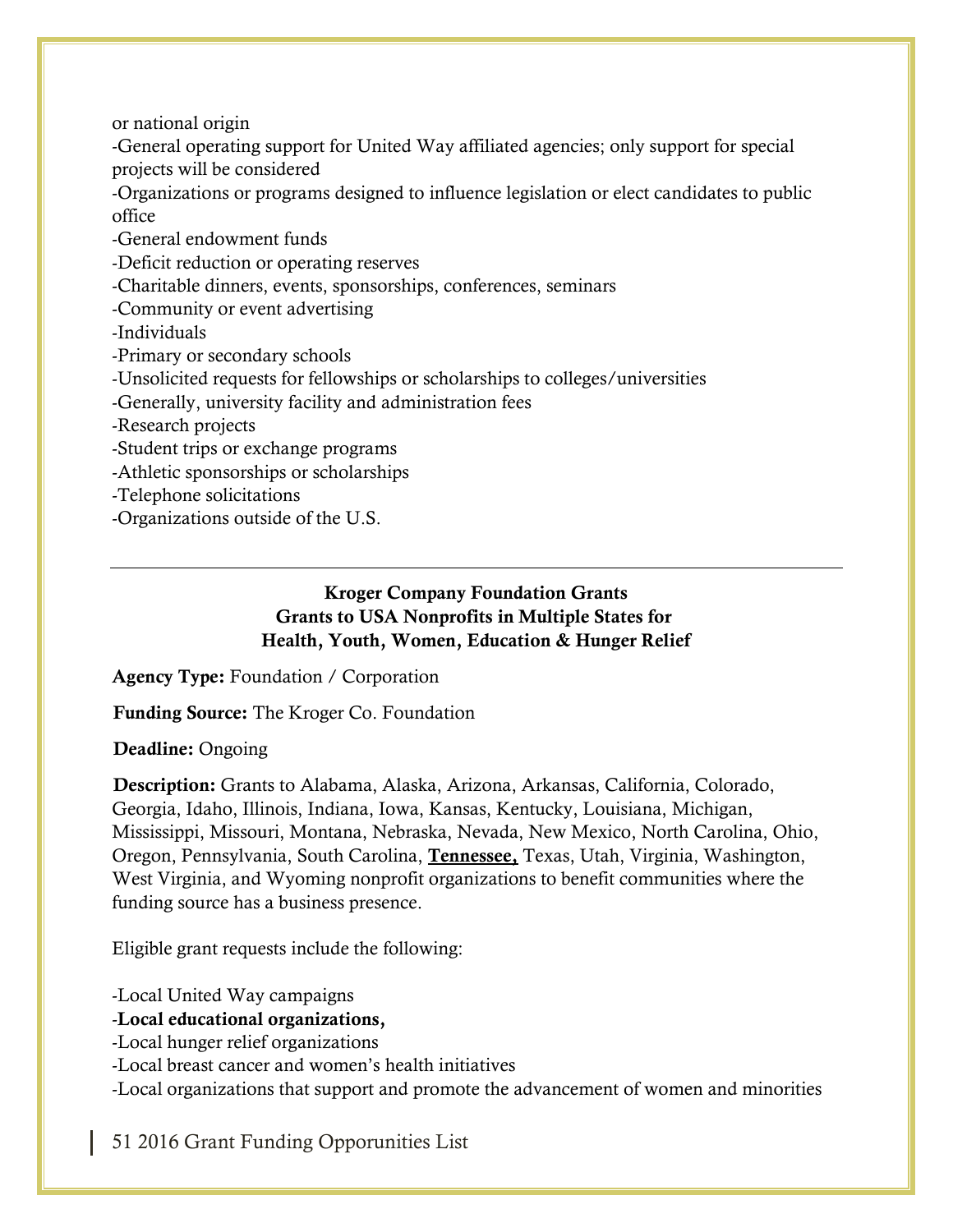# -Local grassroots community organizations -**Capital campaigns; start up grants; and funding for special projects**

**Eligibility Criteria:** The Foundation exists for the betterment of the people and communities where The Kroger Co. has operations. Therefore, only organizations that serve the geographic areas where the Company operates are eligible. The Foundation will consider only proposals from nonprofit organizations. Support will be provided only to programs that address a clearly identified need in the community and do so with clearly defined goals and objectives. Organizations should reflect a strong base of community support.

# **Not Eligible**:

-National or international organizations

-Conventions or conferences

-Dinners or luncheons

-Other foundations, except those associated with educational initiatives

-Endowment campaigns

-Ongoing operating funding, especially for agencies receiving United Way support (or other "federation type support" such as a Fine Arts Fund)

-Medical research organizations

-Sponsorship of golf or other sports events

-Religious organizations or institutions, if the project is for sectarian purposes

-Individuals

-Program advertisements

-Membership dues

**My Macy's District Grants Grants to USA Nonprofits for Arts, Education, Environment, HIV & AIDS, & Women** 

**Agency Type:** Foundation / Corporation

**Funding Source:** Macy's, Inc.

**Deadline:** Ongoing

**Description:** Grants to USA nonprofit organizations that are working in their respective communities to provide quality programs focusing on the areas of: arts and culture, education, the environment, HIV/AIDS, and women's issues. Funding through these grants will be provided for general operating, project, and program support.

**Additional Eligibility Criteria:** All organizations must have a current 501(c) (3) tax-exempt status as determined by the Internal Revenue Service. Additionally, the organization must not be classified as a 509(a) (3) or as a private foundation.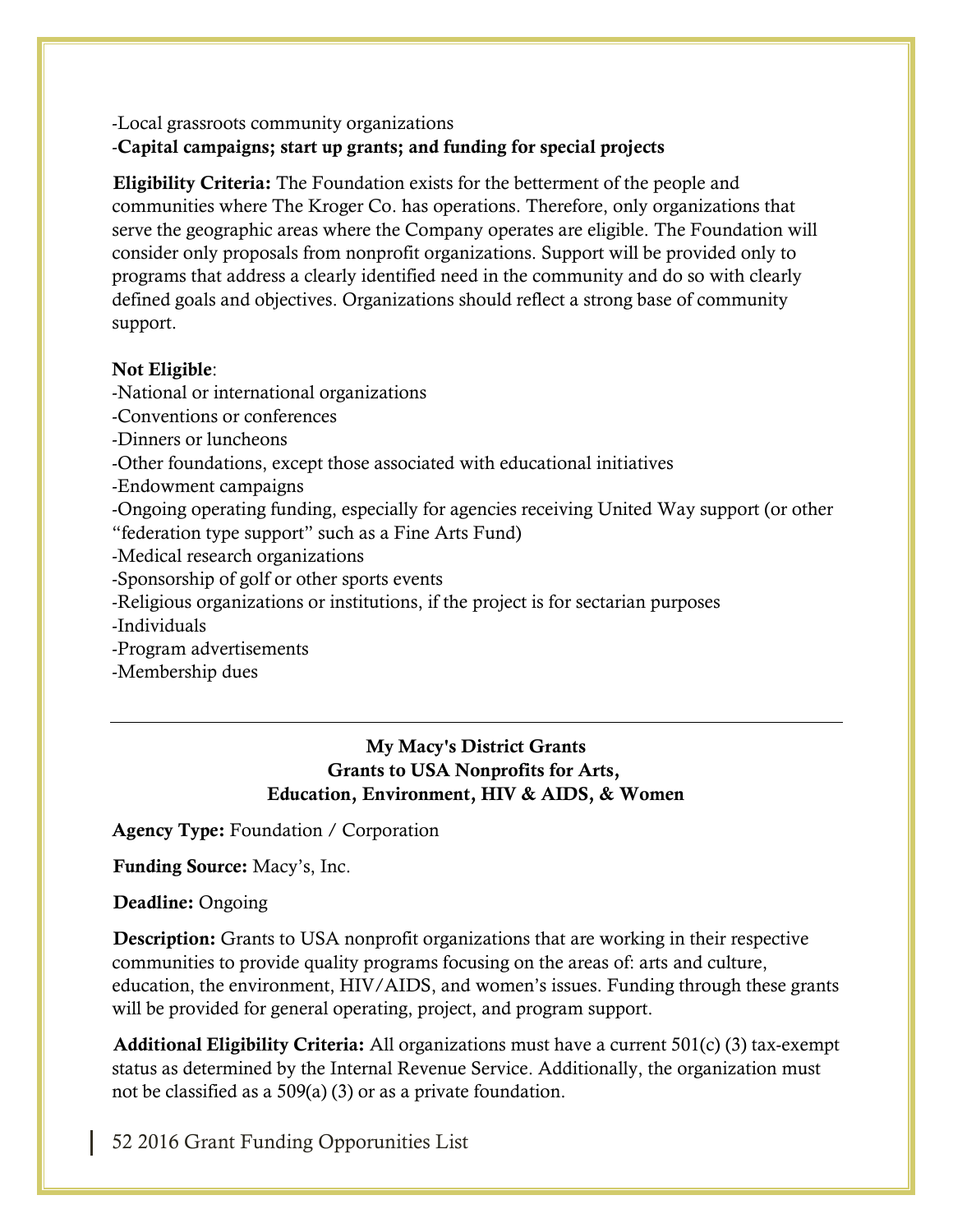#### **Grants are not made to**:

- Individuals
- Private foundations
- Fraternal organizations
- Political or advocacy groups
- Programs not operating in Macy's or Bloomingdale's communities
- Athletic teams or events
- Nonprofit entities not located and operating primarily in the United States
- Charities whose focus and operations are primarily international
- Religious organizations (when funding is to be used for primarily religious purposes)
- Salaries for nonprofit staffing
- Fiscal agents and other "umbrella" organizations that provide funding to nonprofits

## **Ford Foundation Grants Grants to USA & International Non-Profits to Reduce Poverty, Promote Values, & Improve Quality of Life**

**Agency Type:** Foundation/Corporation

**Funding Source:** Ford Foundation

**Deadline:** Ongoing

**Description:** Grants typically starting at \$50,000 to USA and international non-profits for programming that creates lasting social changes in people's lives. **Funds are given to innovative thinkers, leaders, and organizations that are working to reduce poverty and injustice and to promote democratic values, free expression, and human achievement.**

The Foundation provides the following types of support:

-General/core support -Project -Planning -Competition -Matching -Recoverable -Individual -Endowment -Foundation-administered project -Program-related investment

**Estimated Size of Grant:** Typically \$50,000 - \$500,000.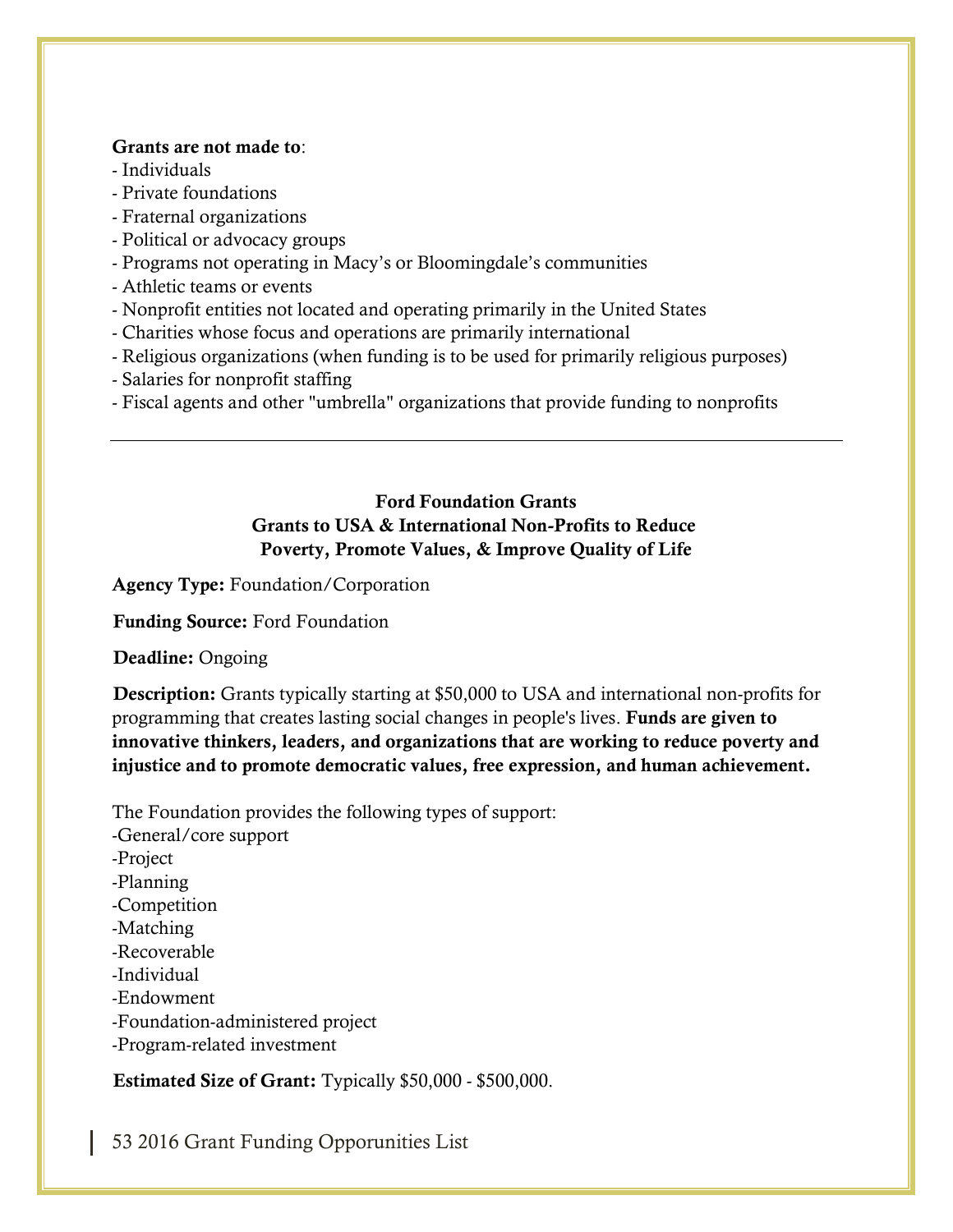**Additional Eligibility Criteria:** All activities must be charitable, educational, or scientific as defined under the appropriate provisions of the U.S. Internal Revenue Code and Treasury Regulations.

### **Not Funded:**

-Undergraduate scholarships -Personal needs -Business assistance -Health care -Vehicle purchase -Student loan repayment -Inventions -After-school programs -Athletic leagues -Orphanages -Elder Care

## **Coca-Cola Community Support Grants Grants to USA, Canada & International Nonprofits for Education, Health & Sustainability**

**Agency Type:** Foundation / Corporation

**Funding Source:** The Coca-Cola Company

**Deadline:** Ongoing

**Description:** Grants to USA, Canada, and international nonprofit and charitable organizations to promote healthy and sustainable communities around the world where the funding source does business. The funding source prefers to fund activities that can make a unique and sustainable difference, such as water stewardship, active healthy living, community recycling, and education.

1) Water Stewardship - Support for initiatives that provide access to clean water and sanitation, watershed protection in water-stressed regions, the utilization of water for production and or multiple use systems that do more than provide clean drinking water, and education and awareness programs that promote water conservation within communities and industry.

2) Active Healthy Active Living - Support for initiatives that provide access to exercise, physical activity and nutritional education programs, initiatives that motivate behavior modification, and projects that encourage lifestyle/behavioral changes.

3) Community Recycling - Support for initiatives to increase liter abatement efforts, advance recovery and reuse, increase community recycling awareness, and offers support for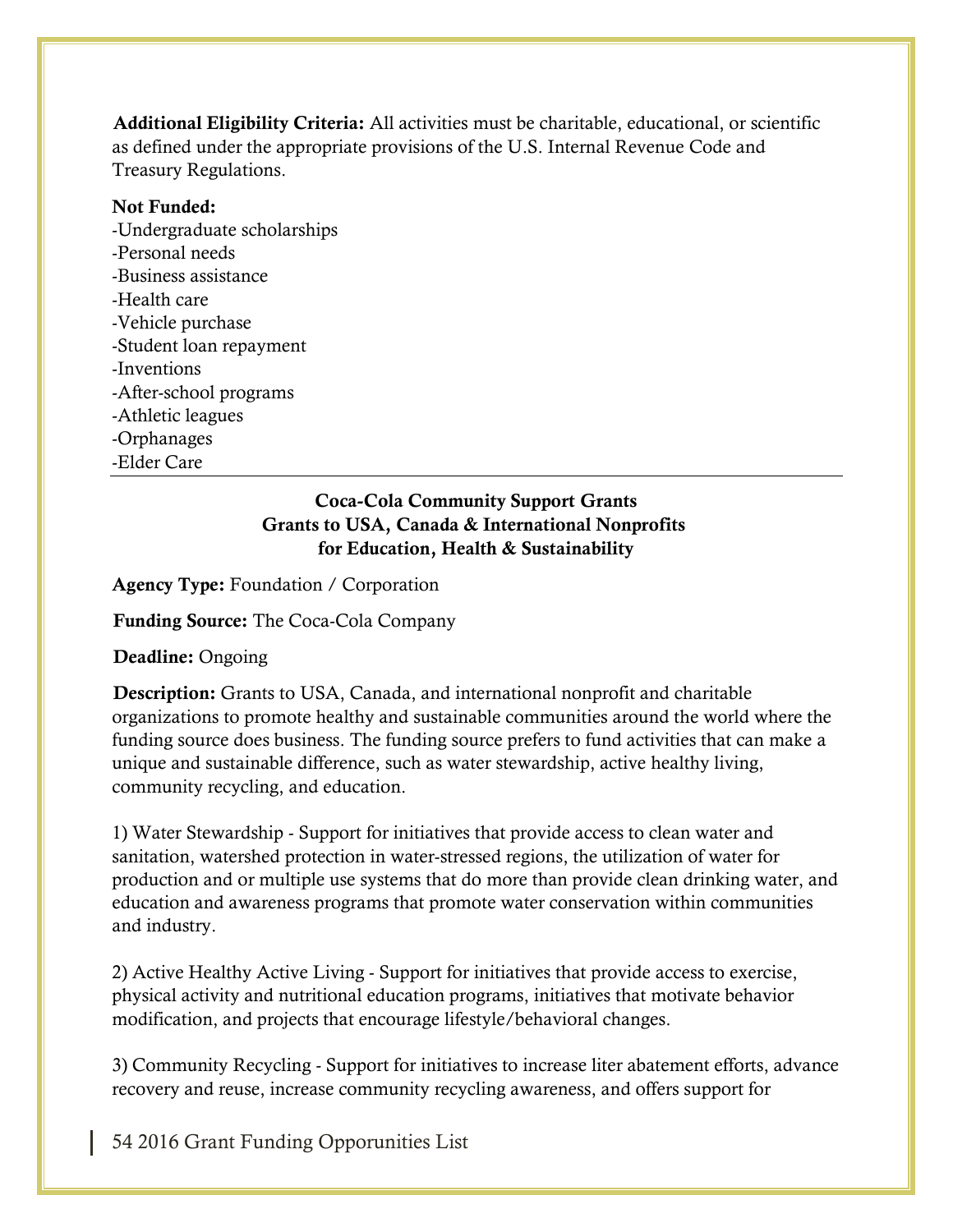research and innovation.

**4) Education - Support for programs that offer scholarships, school dropout prevention projects, access to educational programming, and other educational initiatives deemed critical by local funding source business units.**

5) Locally-Designated Priorities - The funding source also responds to critical local initiatives related to HIV/AIDS education and prevention and malaria in Africa and Latin America, youth development initiatives in Europe and diversity initiatives in the United States.

**Grant Funding Request:** There is no limitation on the request amount for projects that improve quality of life globally and locally.

**Additional Eligibility Criteria:** Organizations formed outside of the U.S. that has a charitable equivalency status under the laws and provisions of their respective government.

Not Supported:

-Individuals (For scholarship information, visit The Coca-Cola Scholars Foundation website.)

-Political, legislative, lobbying or organizations

-Movie, film or television documentaries

-Website development

-Concerts or other entertainment events

-Beauty contests, fashion shows or hair shows

-Fraternal organizations and related events

-Local sports or athletic teams

-Travel or organized field trips

-Family reunions

-Marketing sponsorships or cause marketing or advertising projects

-U.S. based local schools, including charter schools, pre-schools, elementary schools, middle schools or high schools

-U.S.-based organizations that do not have tax-exempt status under Section 501(c)(3) of the U.S. Internal Revenue Service Code, or the equivalent.

-Organizations formed outside the U.S. that do not have a charitable equivalency status under the laws and provisions of their respective government.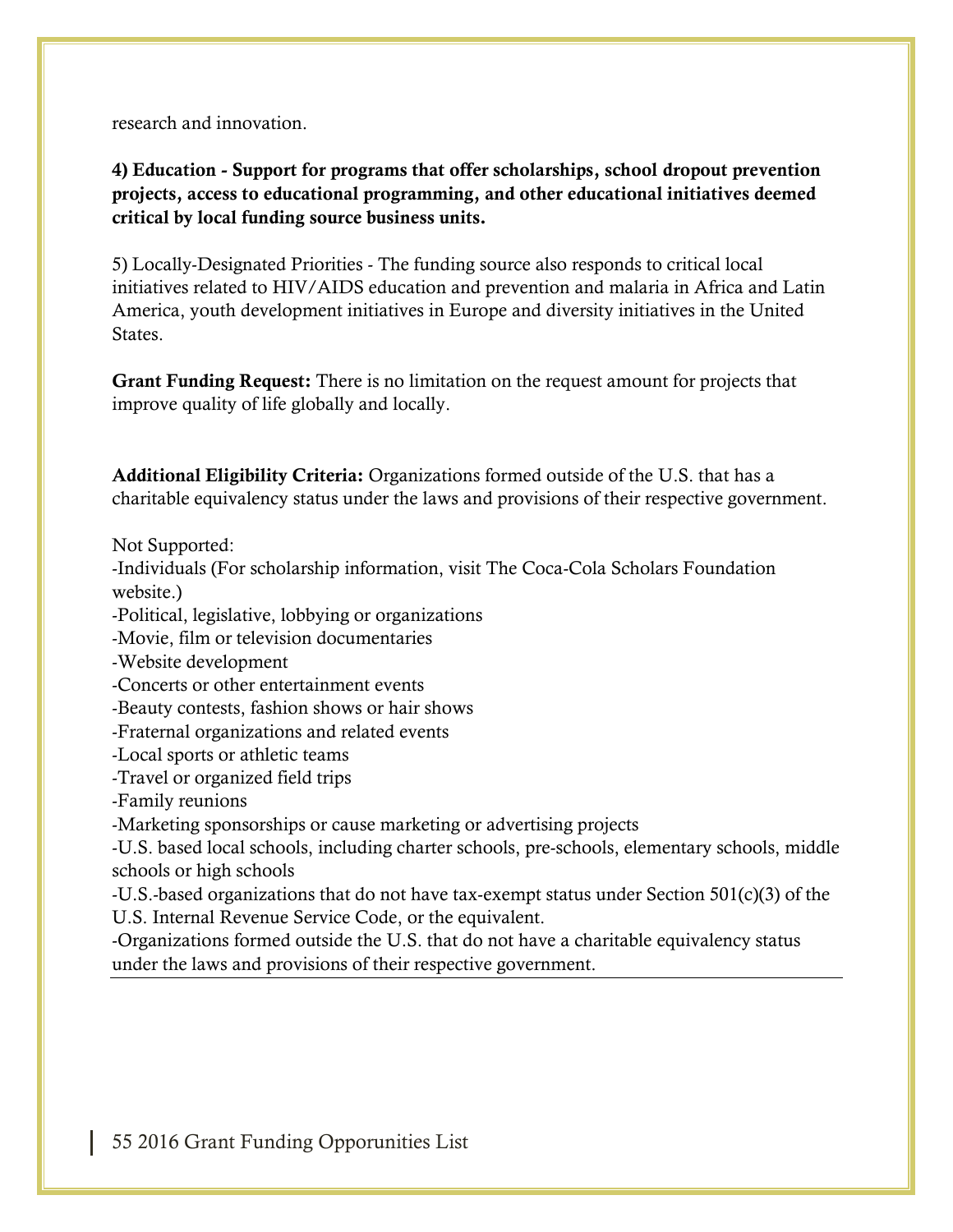## **Fluor Corporation Grants Grants to USA, Canada, & International Non-Profits for Education, Environment, Development, & More**

#### **Deadline:** Ongoing

**Description:** Grants are available to USA, Canada, and international non-profits to support operating, program, capital, or endowment expenses. **The following areas of interest will be funded: education, social services, community and economic development, and the environment.** Priority is given to organizations that feature employee volunteer participation.

**Social Services:** Support for organizations that:

- \* Provide food, such as food banks and meal services charities
- \* Shelter the homeless, abused and orphans

\* Offer prevention programs and emergency services during crises, such as food, shelter, and counseling.

**Community and Economic Development:** Fluor is committed to supporting programs that:

- \* Build quality, affordable and energy efficient low-income housing
- \* Refurbish existing substandard housing and general infrastructure
- \* Create jobs or develop workforces by providing job training or retraining for adults

\* **Prepare youth to compete in today's global economy**

\* Assist with rebuilding or infrastructure support in case of a natural or man-made disaster

**Environment:** Fluor is committed to responsible stewardship of the environment and supports organizations that protect natural resources and habits through:

\* *Conservation, restoration and beautification*

\* Environmental education

# **Eligibility:**

- Institutions of Higher Education; IHE(s)
- Non-domestic (non-U.S.) Entities (Foreign Organizations)
- Nonprofits having a  $501(c)(3)$  status with the IRS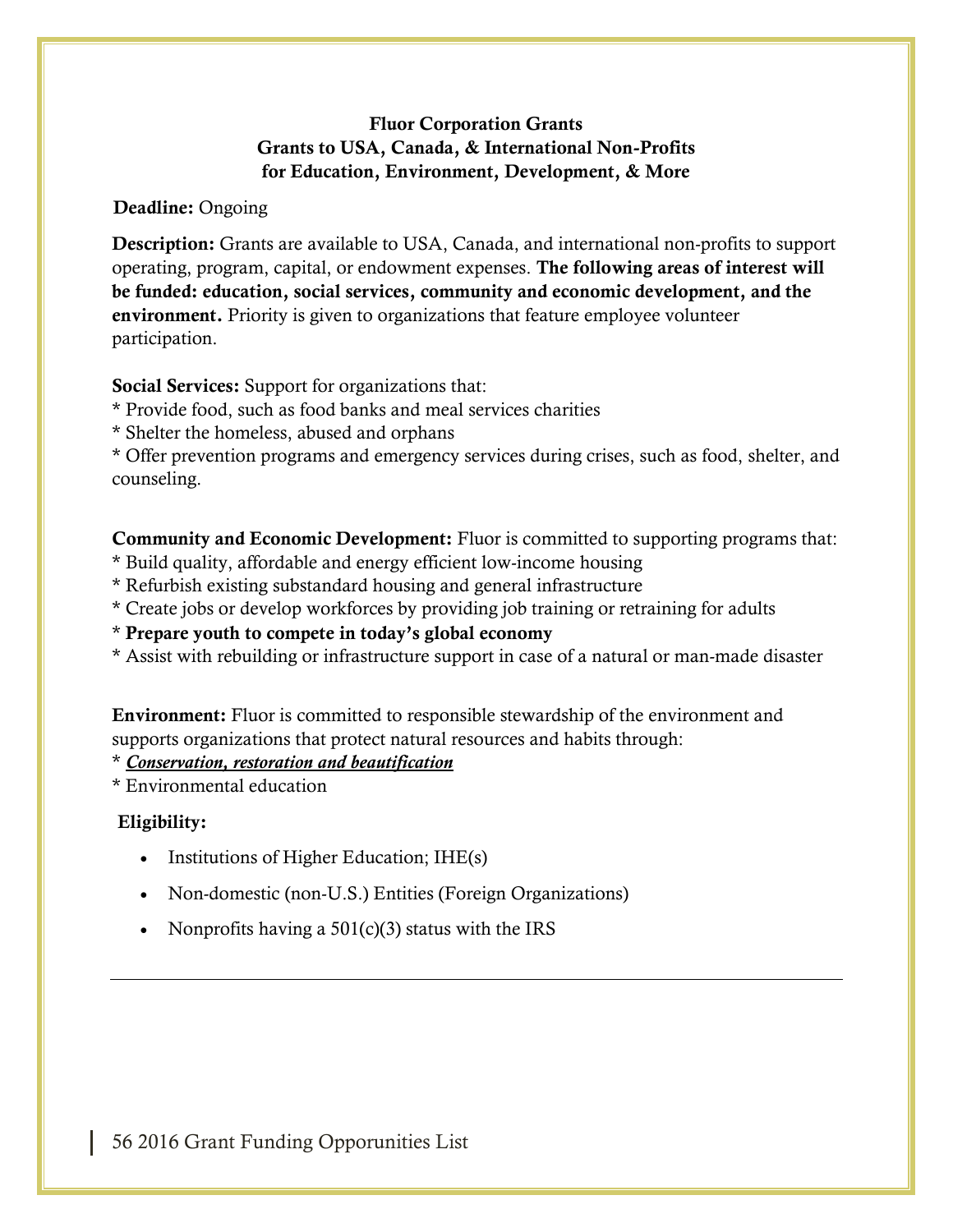### **The Fidelity Foundation Grants Foundation/Corporation Grants to USA Non-Profits to Support Arts and Culture, Community Development, and Social Services**

**Agency:** Private Foundation

**Deadline:** Ongoing

**Description:** Grants typically of \$50,000 or more will be awarded to USA non-profit organizations to enable significant, transformative projects primarily in the areas of Arts and culture, Community development, and social services. The second priority area is Health and Education. Proposals may be intended for regional or national impact. High-impact projects with potential to inform or influence the non-profit sector are of particular interest.

**Not funded:** Operating support, sponsorships, galas or benefits, scholarships, corporate memberships, or video and film projects.

**Estimated Size of Grant:** \$50,000 or more

**Term of Contract:** 1 year

**Eligibility:** Nonprofits having a 501(c) (3) status with the IRS

**Ineligible:** Start-up or civic organizations; public school systems; disease-specific associations; or individuals.

### **The Harry and Jeanette Weinberg Foundation, Inc. Capital Project Grants Grants to USA Nonprofits for Capital Projects Serving General Communities**

**Agency:** Private Foundation

**Deadline:** Ongoing

**Description:** Grants to USA, Israel and Former Soviet Union nonprofit organizations for capital projects in the areas of older adults, workforce development, basic human needs, health, disabilities, education, and general community support.

# **Grant Categories:**

**1) Older Adults:** This is the single largest area of grant making by The Harry and Jeanette Weinberg Foundation. The Foundation remains committed to providing support to older adults to live dignified, meaningful, and engaged lives in the community and to maintain their independence for as long as possible.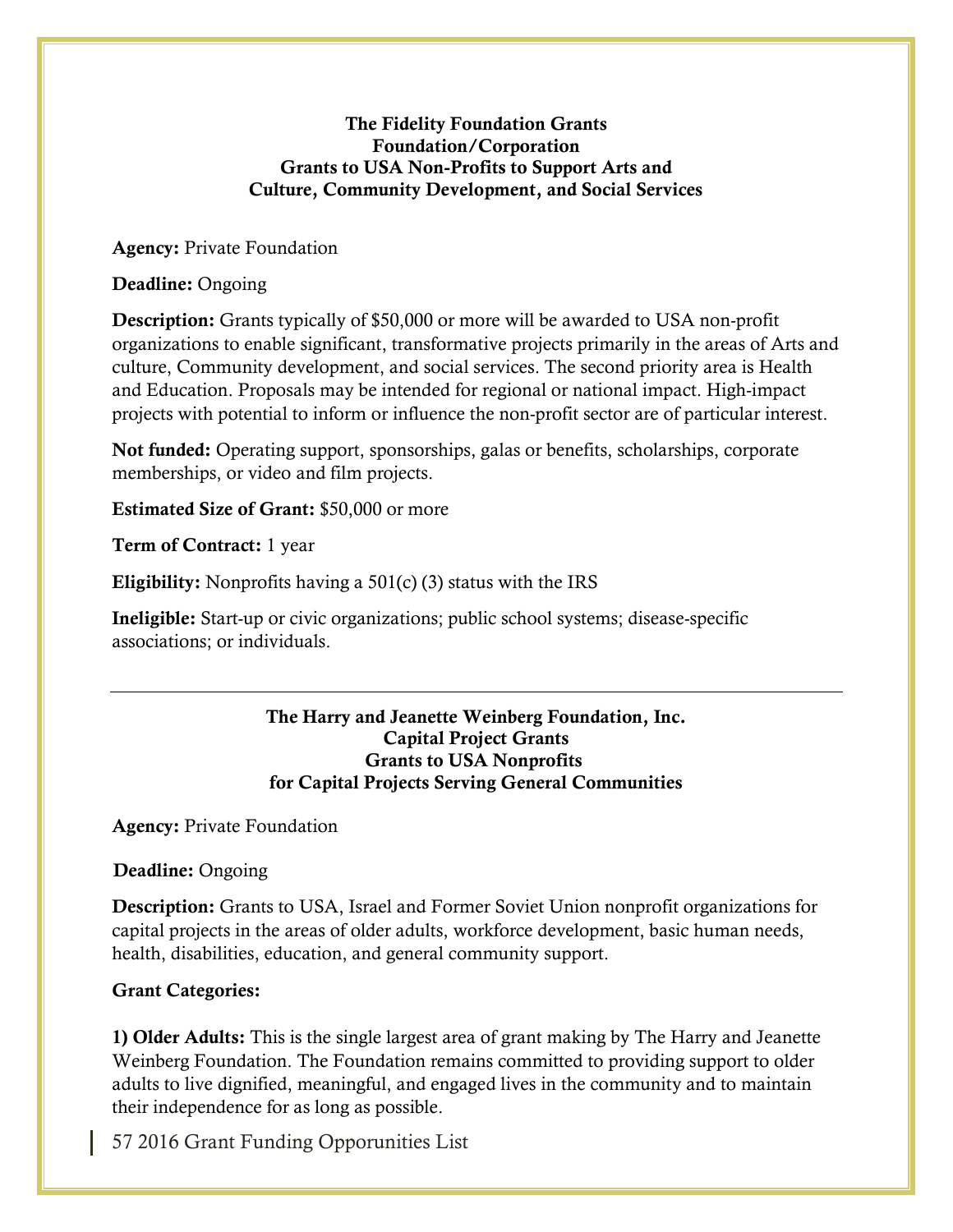**2) Workforce Development:** The Weinberg Foundation is committed to helping people to help themselves by obtaining and keeping employment, preferably on a career track. The Foundation supports programs that provide the "life-tools" for clients to lift themselves from poverty into solid self-support.

**3) Basic Human Needs & Health:** The Foundation supports organizations that assist people to meet their basic needs and move toward self-sufficiency. The major goals are to prevent and end homelessness; provide sufficient and nutritious food; and increase access to primary health care.

**4) Disabilities:** The Foundation supports organizations and programs that respect and promote the independence, integration, individual choice, and civil rights of children and adults with intellectual, physical, and sensory disabilities, as necessary preconditions for a good life.

**5) Education: The Foundation strives to ensure that all children enter kindergarten ready to learn; achieve grade-level academic performance in reading, math, and science; and graduate from high school prepared for college, the workforce, and self-sustained participation in society. This program also supports interventions that promote child and family safety and reduce the traumatic effects of child abuse, sexual assault, and domestic violence.**

**6) General Community Support:** This program area includes support to organizations that distribute funds to many of the Foundation's priority areas, and local community development efforts **including renovation or construction of affordable housing and improvement projects in low-income neighborhoods**.

**Additional Eligibility Criteria:** To be considered for funding, an organization must meet several requirements including these:

-Applicants must submit evidence of tax exemption under Section 501(c) (3) of the Internal Revenue Code.

-Applicants must carry on their work principally to serve lower-income individuals in the communities in which they reside.

-Applicants must be committed to assisting vulnerable and at-risk populations.

# **Not Funded:**

**-**Individuals -Debt reduction -Annual appeals and fundraising events (in most cases) -Endowments (in most cases) -Publications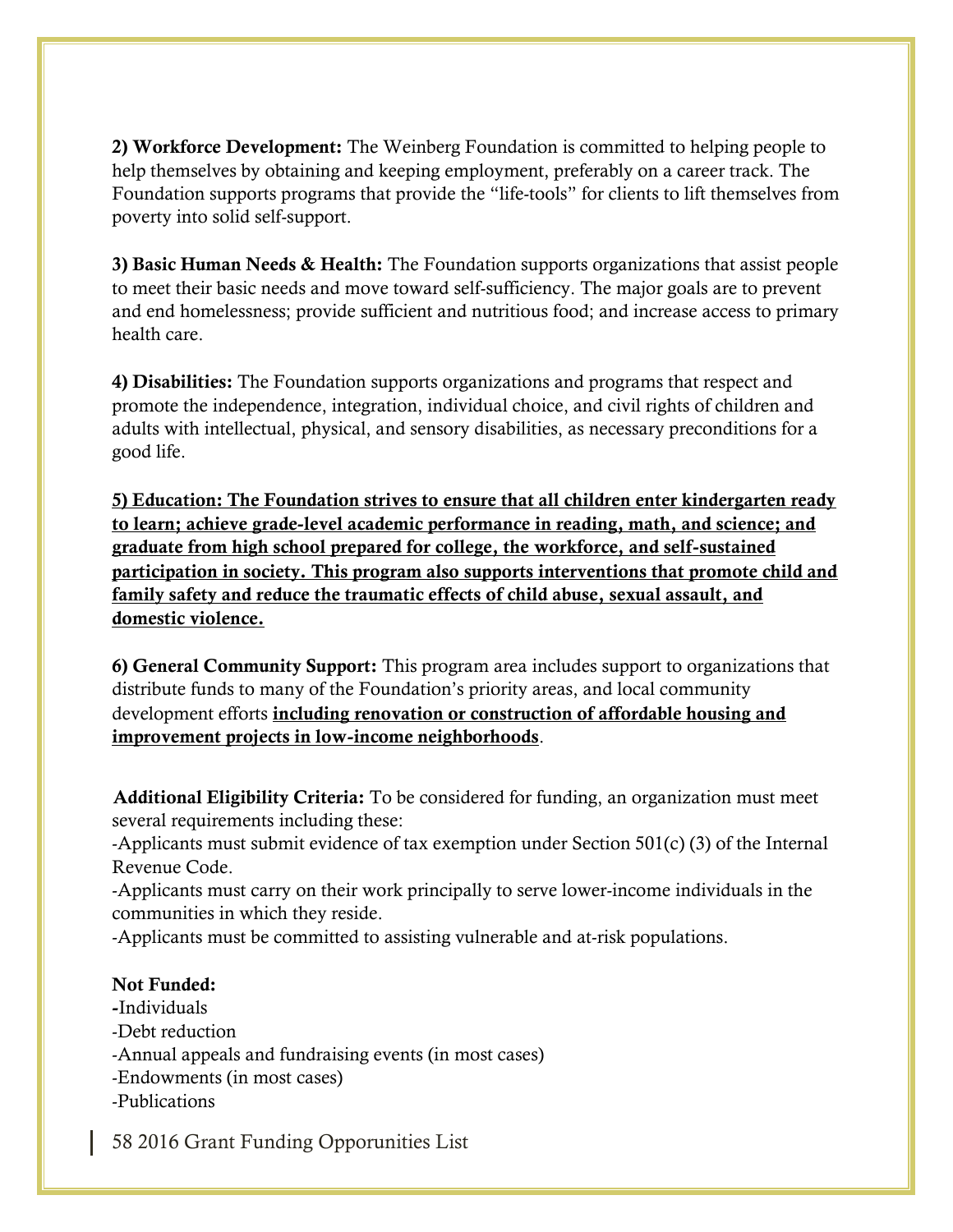-Arts and culture -Colleges and universities -Political action groups -Academic or health research -Scholarships for higher education -Think tanks

**Pre-Application Information:** Furthermore, for any one-capital project, the Foundation may not give more than 30% of the total project cost.

## **Lilly Endowment Grants**

## **Programming Grants to USA Organizations for Youth, Charity, Community, Education, & Religion**

**Agency:** Foundation

**Deadline:** Ongoing

**Description: Grants are available to USA non-profits and universities (with priority to Indianapolis and Indiana organizations) for a variety of programs that improve quality of life.** Proposals will be accepted for the following areas of interest: community development, education, and religion. Also of interest are projects that benefit youth and that promote the causes of philanthropy and volunteerism.

Education grant making revolves primarily around improving education, with special emphasis on higher education and on programs designed to increase the percentage of Indiana residents with bachelor's degrees.

Religion grant making is to deepen and enrich the religious lives of American Christians, principally by supporting efforts to encourage, support, and educate a new generation of talented pastors and to strengthen current pastors in their capacities for excellence in ministry.

Regarding philanthropy, the Foundation seeks to support and nurture good stewardship among the trustees and executives of charitable organizations by providing occasional funding for research on the governance and effectiveness of nonprofit organizations. Also supported are efforts to advance philanthropy by supporting selective research projects and educational programs focused on charitable giving and fundraising.

# **Eligibility:**

- Community-based Organizations; CBO(s)
- Faith-based Organizations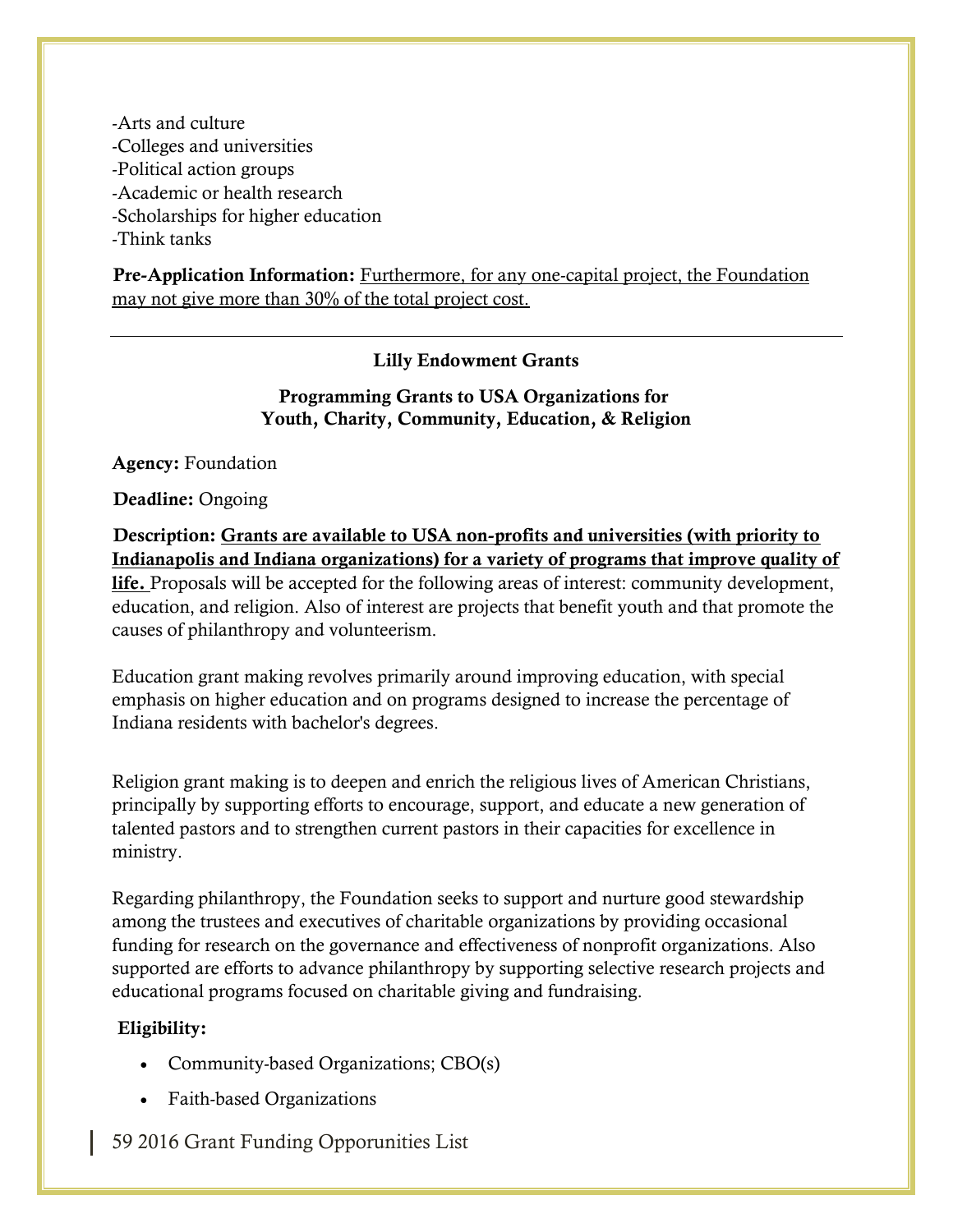- Historically Black Colleges and Universities; HBCU
- $\bullet$  Institutions of Higher Education; IHE(s)
- Nonprofits having a  $501(c)(3)$  status with the IRS
- Tribally Controlled Colleges and Universities (TCCUs).

## **Cigna Foundation Grant Grants to USA Non-Profits for Health & Wellness, Leadership Development, Environment, More**

### **Agency Type:** Foundation / Corporation

#### **Deadline:** Ongoing

**Description:** Grants of approximately \$5,000 are available to USA non-profits for projects that address an identified need in the areas of health, leadership development, social and environmental cooperation, and breaking discriminatory barriers. Eligible projects have a unique approach, aim to achieve positive results, and are achievable in terms of time, goals, and budget.

**Four areas of interest will be funded as follows:** 

**(1) Promoting Wellness:** Building awareness, helping people manage their health challenges, and making health services available and affordable for all. **(2) Expanding Opportunities: Reaching across barriers – be they based on gender, ethnicity, or physical condition – to tap the talents of every person. (3) Developing Leaders: Supporting the type of community service that gives talented individuals the experience to become future leaders.**

**(4) Embracing Communities: Connecting neighbors to create networks that will address the complex social and environmental challenges we all face.**

Particular consideration will be given to those programs that reflect Cigna's commitment to diversity. Evidence of significant support from or involvement by Cigna personnel is also a positive factor.

**Estimated Size of Grant:** There is no maximum or minimum grant. A typical first-time grant is \$5,000; this should be considered a target figure for most grant applicants.

**Term of Contract:** One year.

**Eligibility:** Nonprofits having a 501(c) (3) status with the IRS. Faith-based organizations for activities that are accessible to the public and are not aimed at promoting one religion or faith over any other.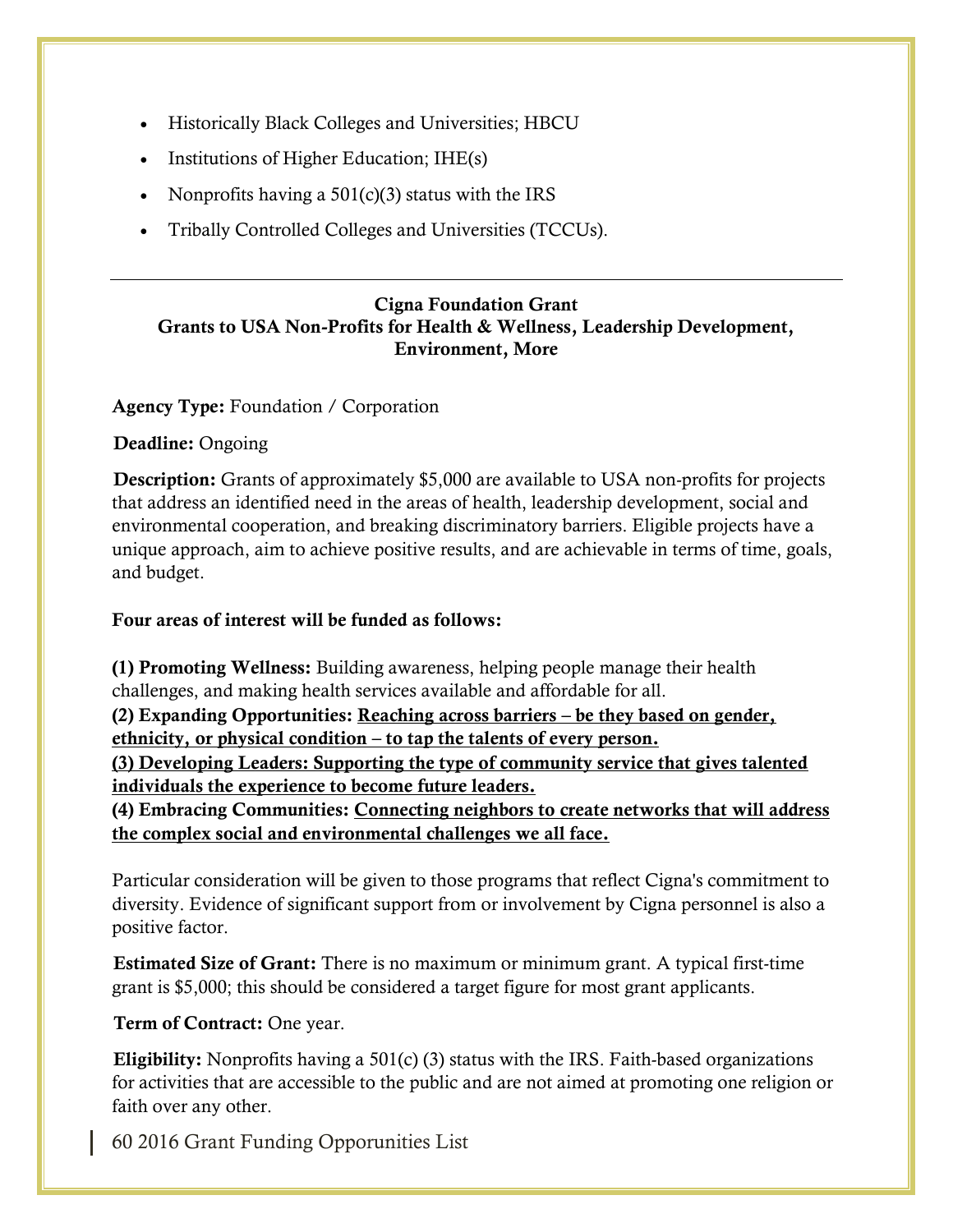### **Gladys Brook Foundation Grant funding for USA Nonprofits**

**Deadline:** Ongoing

**Agency:** Foundation/Corporation

**Description**: The Gladys Brooks Foundation was created under the Will of Gladys Brooks Thayer of New York. Its purpose is to provide for the intellectual, moral, and physical welfare of the people in this country by establishing and supporting non-profit libraries, educational institutions, hospitals, and clinics.

**General Policies:** As a matter of policy, the Foundation will make grants only to publicly supported not-for-profit tax-exempt organizations within the meaning of the Internal Revenue Code.

Grant applications generally will be considered where

{a} **outside funding (including governmental) is not available**;

{b} the project will be largely funded by the grant unless the grant request covers a discrete component of a larger project and

{c**} the funds will be used for capital projects including equipment or endowments.** Applications for direct salary support will not be accepted.

Generally, the Board will only entertain grant applications from Applicants located in the states of: Connecticut, Delaware, Florida, Illinois, Indiana, Louisiana, Maine, Maryland, Massachusetts, New Hampshire, New Jersey, New York, Ohio, Pennsylvania, Rhode Island, **Tennessee,** and Vermont.

## **Grant applications will be considered only for major expenditures generally between \$50,000.00 and \$100,000.00 and greater or lesser amounts in certain circumstances.**

All grant awards are made on the condition that the entirety of the funds advanced shall be utilized in direct furtherance of the project and that no portion thereof shall be appropriated by the Grantee as an administrative or processing fee, for overseeing the project or for its general overhead. The Board follows the practice of determining at the beginning of each calendar year a limited scope of activities for which it will consider grant applications for that year. Any significant change in the objectives of the Foundation will be posted on its website.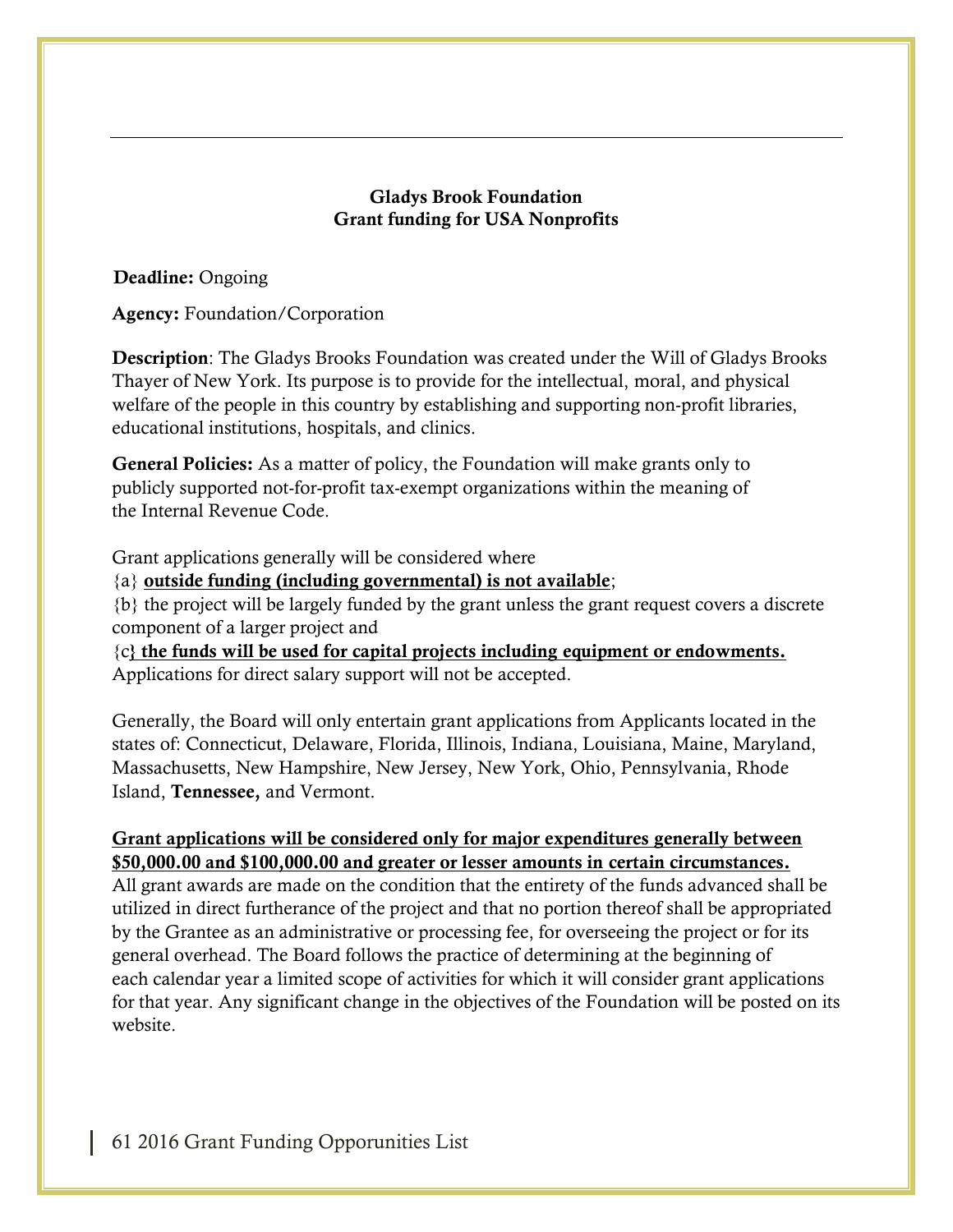## **Nanaimo Foundation Grants to USA Nonprofits Capital Funding**

**Agency:** Corporation/Foundation

# **Deadline:** Ongoing

**Description:** To be considered for a Nanaimo Foundation community grant, applicants:

- must be a registered charity
- must demonstrate fiscal responsibility and effective management
- should demonstrate inclusiveness and respect for cultural diversity
- should demonstrate a commitment to the project through a meaningful contribution of their own human and/or financial resources.

The Nanaimo Foundation does not make community grants to individuals or businesses, nor will we consider new requests from previous grantees that have not yet met all reporting requirements.

**Capital Project Definition**: A capital project is a project that helps maintain or improve an asset. To be considered as a 'capital project', a project must meet one of the following criteria:

- It is a new construction, expansion, renovation, or replacement project for existing facilities. The project must have a total cost of at least \$10,000 over the life of the project. Project costs can include the cost of land, engineering, architectural planning, and contract services needed to complete the project. Or,
- It is a purchase of equipment (assets) costing \$10,000 or more with a useful life of at least 10 years. Or,
- It is a major maintenance or rehabilitation project for existing facilities with a cost of \$10,000 or more and an economic life of at least 10 years. Major maintenance means the maintenance or repair of capital assets that are not needed on an annual or biennial basis and that it is not the function of regular maintenance.

If a project relates to a building, then it must enhance the value of that building. A capital project includes acquisition of capital assets or improvements and additions to these. A capital project DOES NOT include preventive maintenance consisting of normal upkeep or repairs to keep capital assets and their fixtures in their present condition or state of usefulness, to prevent their deterioration.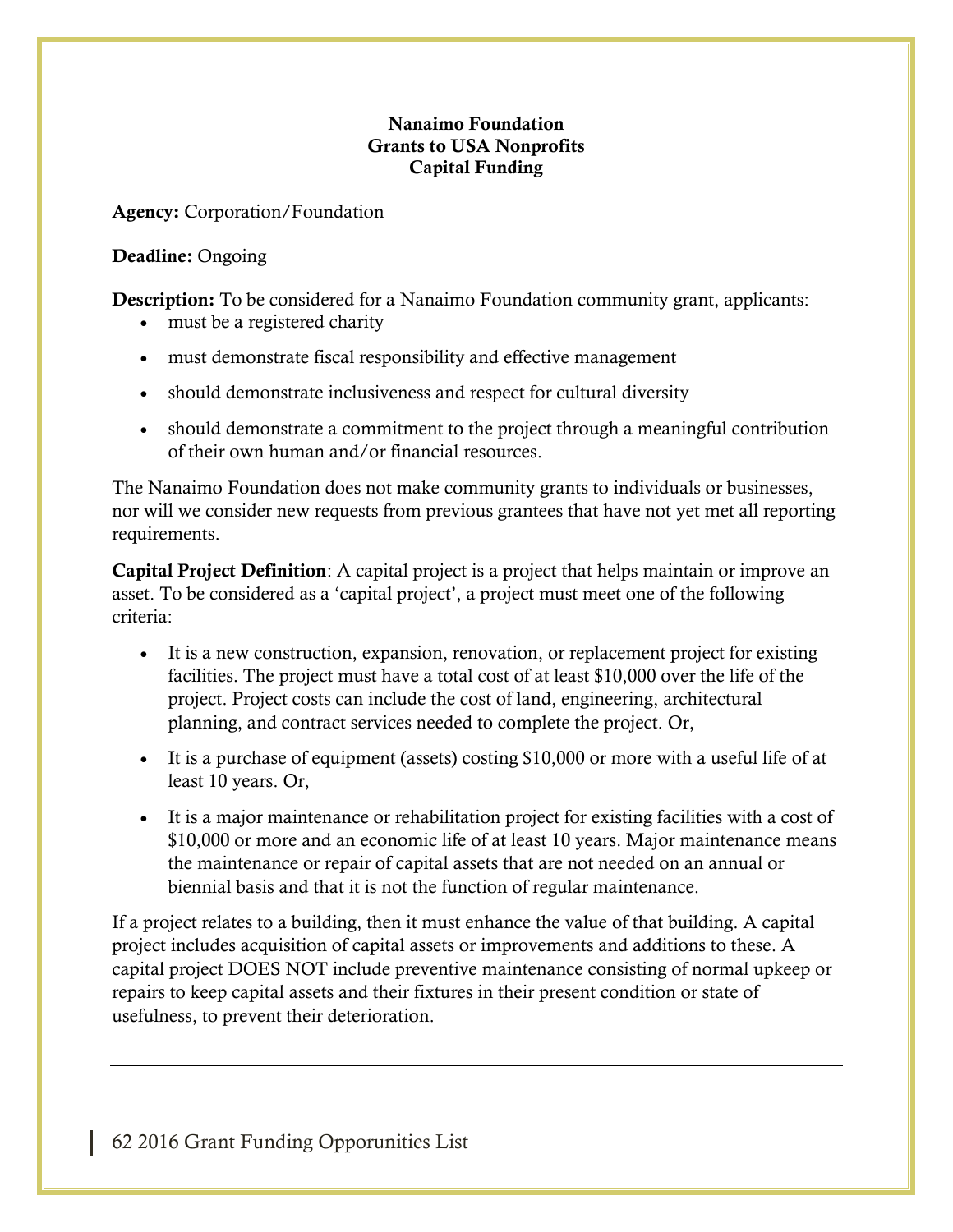## **Hubbell Waterman Foundation Programming and Capital Funding to USA Nonprofits**

**Agency Type:** Private Foundation

#### **Deadline:** Ongoing

**What we will Fund:** Program grants in the areas of Culture and the Arts, Education and Social Welfare as defined in our Mission, Vision and Values Statements and other published materials.

- **Grants for capital campaigns and capital acquisitions, including construction and renovations.**
- **Operational and/or program grants not to exceed three years resulting from the completion of a capital campaign grant**.
- Multi-year program grants not to exceed three years. Program grants may include general operating expense reimbursement.

## **Targeted Allocation of our Annual Distributions**

- Allocations of our annual distributions shall be targeted to areas of need defined in our Mission and Values Statements and other published materials.
- We will target up to fifty percent  $(50\%)$  of our annual distributions for capital campaign grants.
- We will target the balance of our annual distributions for program grants.

### **JELD-WEN Foundation Grants to USA Nonprofits**

### **Agency Type:** Private Foundation

**Description**: The JELD-WEN Foundation gives priority to capital projects, which involve building, renovating, updating, expanding, or improving a facility.

**Funding amount**: \$15,000-\$100,000

### **Deadline**: Ongoing

**Qualifications:** To help save resources and time, below are five prescreening steps to determine whether your project might qualify for JELD-WEN Foundation funding. Please know that every application that meets these requirements and follows the correct application procedure will be given careful, thorough, and thoughtful consideration. Before applying, we ask that you consider: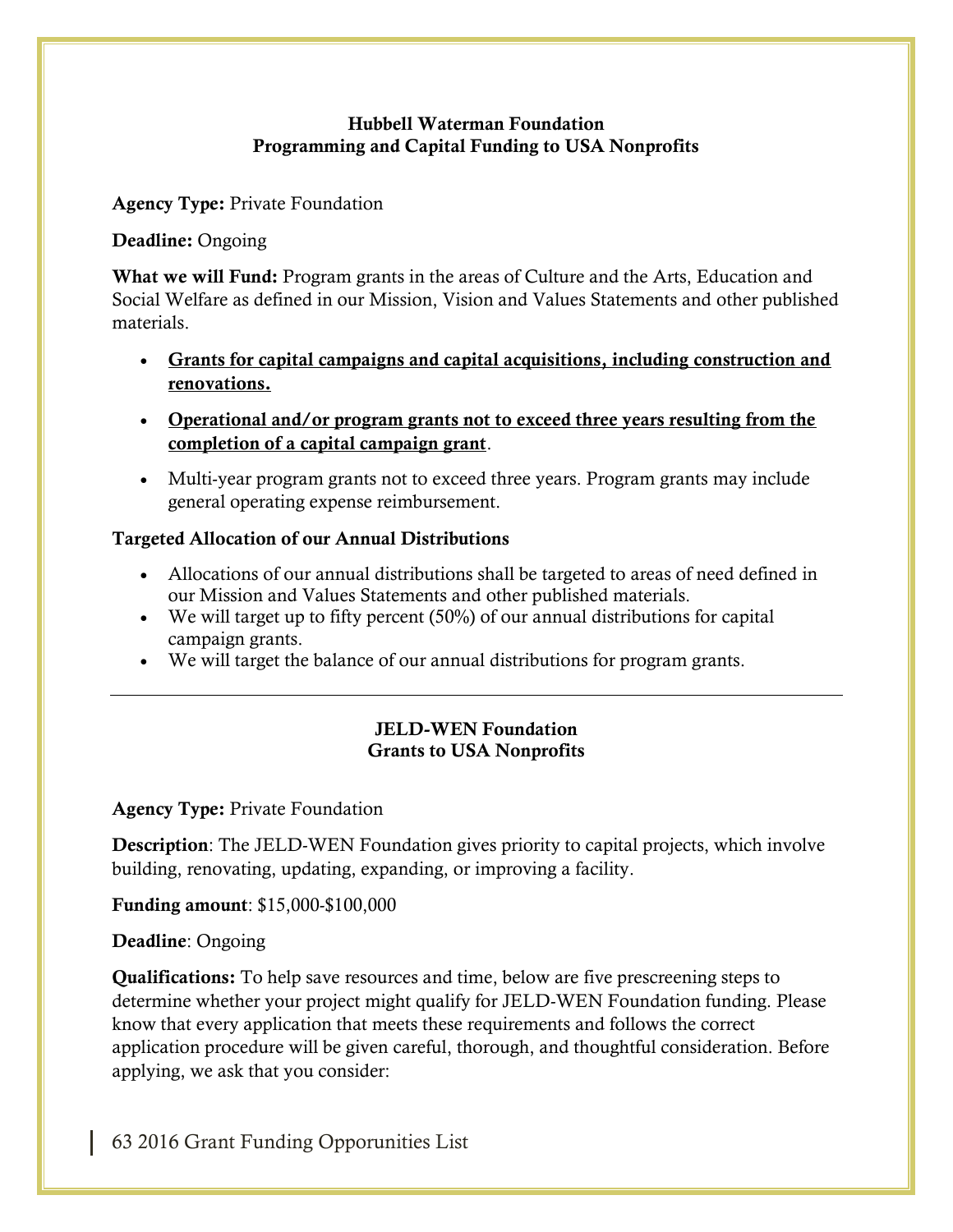- 1. **The Location.** Projects that are eligible for funding through the JELD-WEN Foundation must be in locations where JELD-WEN has plants or where current business operations exist. The top priority for funding is whether proposed projects have a direct benefit on communities where JELD-WEN employees live and work.
	- a. **Current plant or operation:** Nine stores in the Memphis area so your organization qualifies.
- **2. The Cause.** When it comes to supporting projects and activities, projects that fall within the Foundation's top priorities have the best chance for funding. JELD-WEN Foundation gives priority to **capital projects (new construction and facility renovations)** in the following areas:
	- **a.** Community
	- **b.** Educational
	- **c.** Health and Medical
	- **d.** Arts and Humanities
- 3. **The Level of Involvement.** The Foundation is more likely to support a project if JELD-WEN employees are personally involved in helping support it as well. Balancing donations is important, and eligible communities that have had relatively few previous requests are encouraged to develop proposals.
- 4. **The Project Plans.** The Foundation considers whether the plans for the project make sense in relation to satisfying the benefiting organization's needs and goals. Projects are evaluated on the other sources of funding secured and the organization is record of accomplishment concerning prudent use of contributions and funding.
- **5.** The JELD-WEN Foundation does not fund proposals and requests that**:**
	- **a.** Duplicate government or private agency programs
	- **b.** Only benefit a very narrow segment of the community
	- **c.** Are not clearly defined, not feasible, not cost-effective
	- **d.** Inappropriate in their attempt to meet existing needs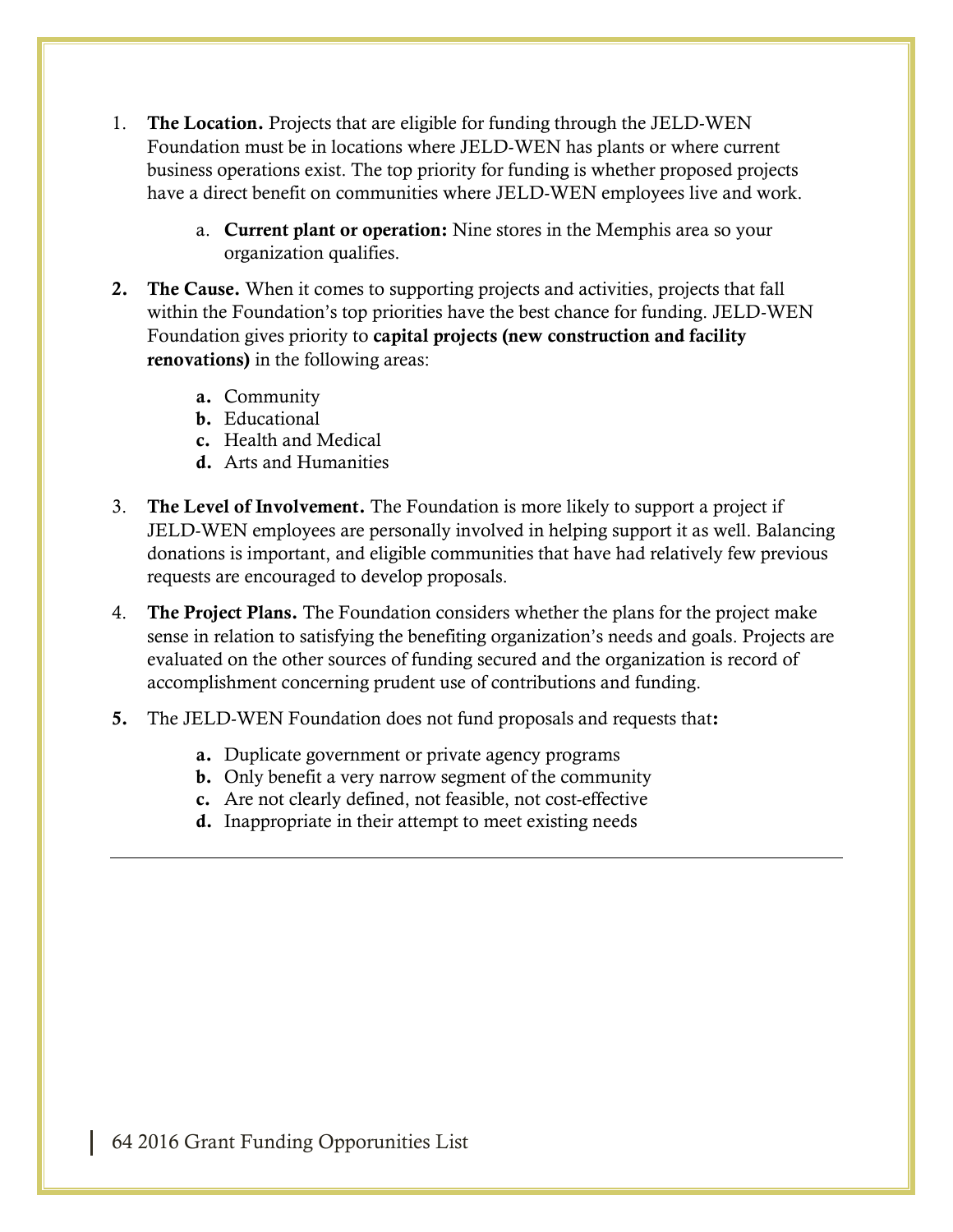## **Harry A. Kramer Memorial Fund Grant Funding to USA Nonprofits**

### **Agency Type:** Foundation

### **Deadline:** Ongoing

**Description**: Harry A. Kramer created the Harry Kramer Memorial Fund under a trust agreement dated November 16, 1976. Mr. Kramer was a resident of Miami, Florida for 44 years prior to his death on September 12, 1980. At the young age of 14, Mr. Kramer immigrated to the United States. He made the journey alone and arrived on Ellis Island full of hope and promise. He served in the United States Army in 1918 and became a successful entrepreneur. Initially, he was an owner of a few small bakeries in the Northeast United States. Later, he became a real estate owner and developer in Miami, Florida.

## **Requirements**

- Organizations must qualify as exempt organizations under Section  $501(c)$  (3) of the Internal Revenue Code.
- Applications must be submitted through the online grant application form or alternative accessible application designed for assistive technology users.

# **Grant making priorities**

- Charitable institutions or organizations which represent and assist organizations, institutions, and individuals in the State of Israel for the general welfare of the people of Israel;
- Institutions or organizations which are primarily engaged in the care of the sick or the aged;
- Organizations supported or assisted by religious organizations of any denomination.

# **Average giving**

- Average grant size: \$10,000 to \$25,000
- Average number of grants per year: 35
- Average total giving per year: \$215,000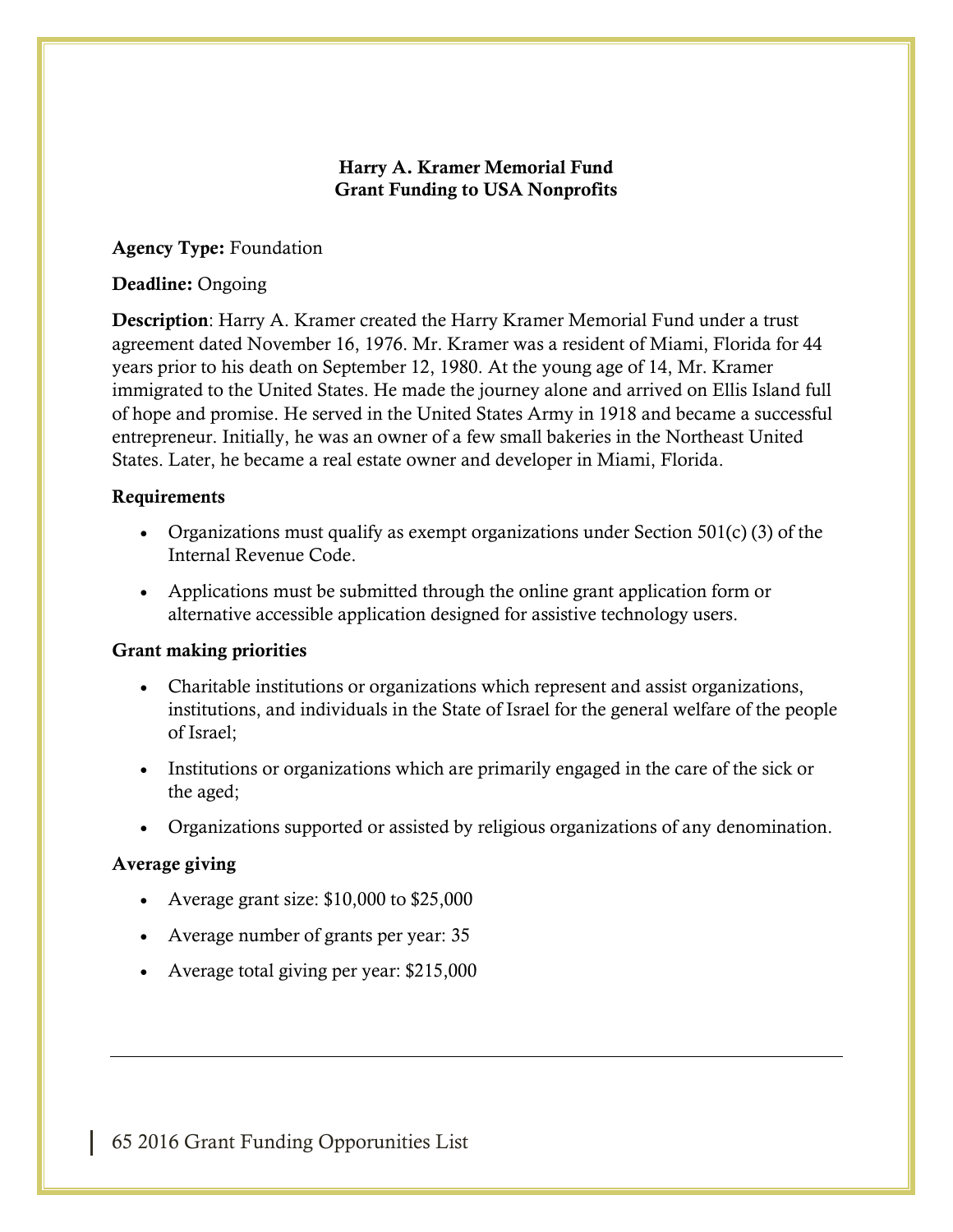### **Toyota Motor North America, Inc. Grants to USA Non-Profits for National Programs**

**Agency Type:** Foundation / Corporation

**Funding Source:** Toyota Motor North America, Inc. - New York, New York & Washington D.C.

# **Deadline:** Ongoing

**Description:** Grants to USA non-profit organizations providing high-quality programs/projects that are national in scope and address the areas of environment, safety, and education. Grants are also available to New York City area non-profits providing local, community‐based programs that are focused on these three major areas, as well as other areas, including arts and culture, civic and community, health and human services, and leadership development.

**Eligibility:** Nonprofits having a 501(c) (3) status with the IRS

**Additional Eligibility Criteria:** Toyota does not make grants for publications, lobbying activities, advertising, capital campaigns, or endowments. Individuals are ineligible to apply.

# **Toyota will not make grants to the following types of organizations**:

\* Those not recognized as 501(c) (3) by the Internal Revenue Service

\* Those that practice discrimination by race, creed, color, sex, age, or national origin

\* Those that serve only their own memberships, such as fraternal organizations, labor organizations, or religious groups

\* Political parties or candidates

### **Bruce J. Heim Grants Grants to USA Non-Profits & Schools to Help Adults and Youth Achieve their Potential**

**Agency Type:** Foundation / Corporation

**Funding Source:** The Bruce J. Heim Foundation

# **Deadline:** Ongoing

**Description:** Grants to U.S. non-profits that are engaged in helping people, especially young people, with potential for excellence in an area of interest to achieve their full potential through educational opportunities. Scholarships and other funding are committed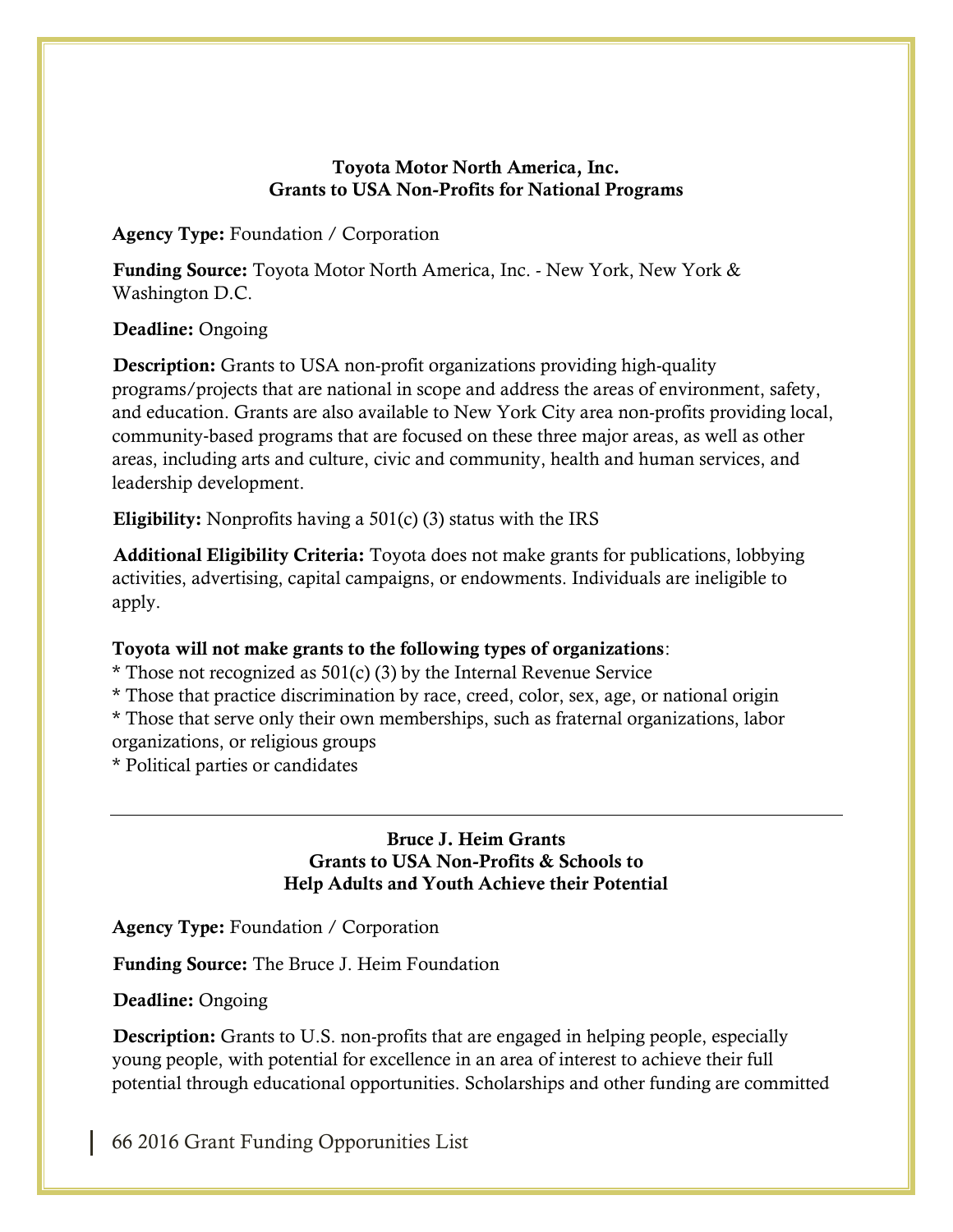to a number of projects including programs at major universities, independent secondary schools, and other institutions.

**Eligibility:** Nonprofits having a 501(c) (3) status with the IRS

#### **Hansen Family Foundation Grant Grants to USA Non-Profits for Humanitarian Activities, Education, Animals, Arts, Environment & Family Values**

**Agency Type:** Foundation / Corporation

**Funding Source:** Hansen Family Foundation

**Deadline:** Ongoing

**Description:** Grants to USA non-profit organizations for domestic and international activities that support family values and the American way of life, defined by the principles of "life, liberty, and the pursuit of happiness." Specific focus shall be placed on humanitarian support, disadvantaged children, education, arts, culture, environmental causes, animal welfare, and legacy. The Foundation believes that it can provide the highest value to the grant recipients where gifts provide a start or a "seed" that can provide a benefit over time.

**Term of Contract:** In keeping with the Foundation's commitment to organizations it supports, gifts will normally be multi-year. One-time grants will not be excluded, but these types of grants would not generally demonstrate the level of commitment and partnership that the Foundation seeks to provide to its grantees.

**Eligibility Criteria:** All grant recipients must be a charitable organization that is recognized by the US Internal Revenue Service as a 501(c) 3 non-profit entity. It is the Foundation's belief that its philanthropic assets will have the greatest impact on smaller and non-political charitable organizations, so it is likely that most grants will be made to these types of organizations. However, this focus is not exclusive and the Foundation will consider organizations of any size that otherwise meet its mission, guiding principles, and grantmaking guidelines.

It is intended that end-users get 100% of the charitable contribution with no pass-through of any funds to another organization or person not directly responsible for the use of the money as understood by the Hansen Family Foundation. Additionally, recipient organizations must have at least a 75% operating cost vs. giving ratio to be considered. An organization with a lower ratio requires a 100% BOD-affirming vote to be considered.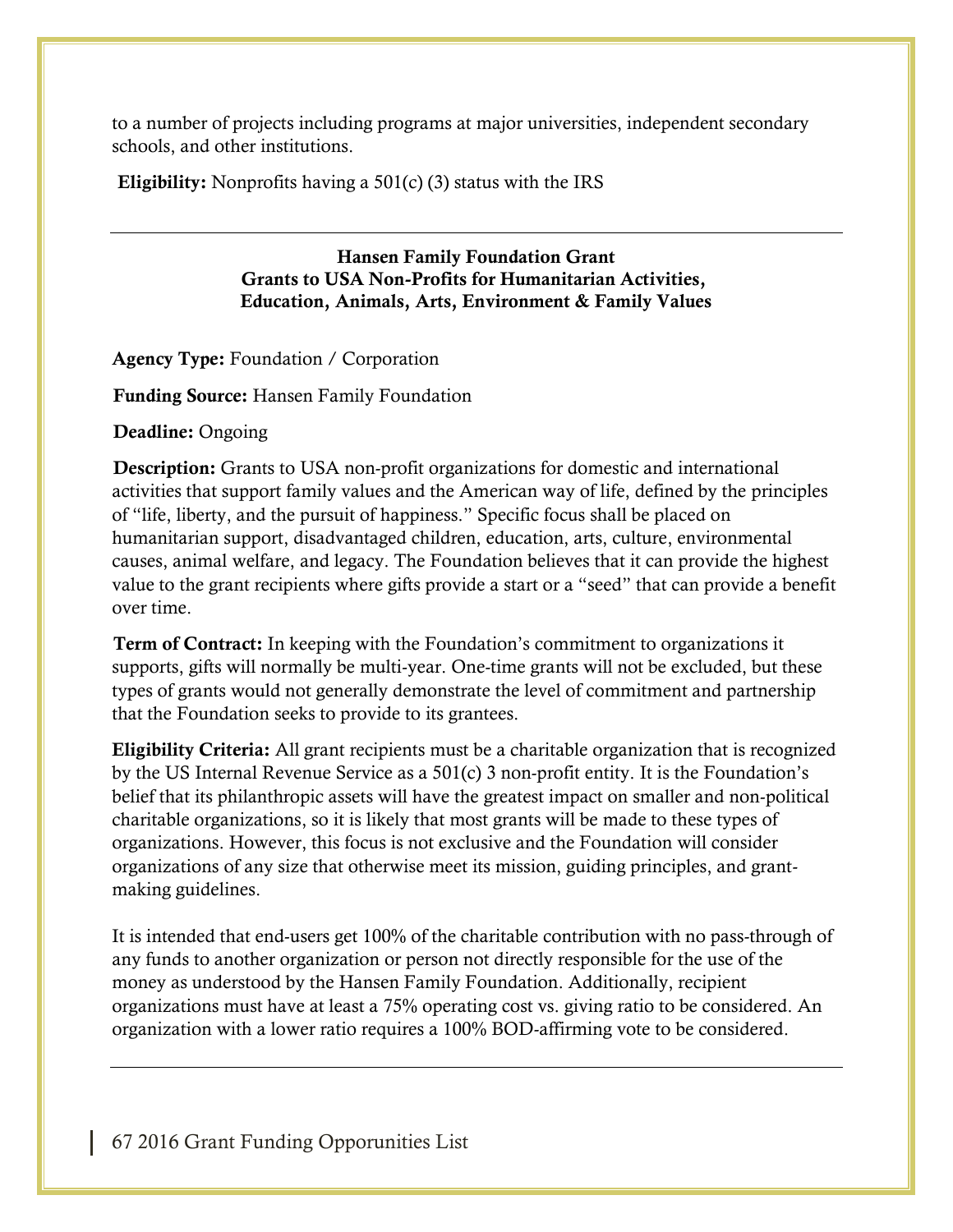## **Halliburton Foundation Grant Grants to USA Non-Profits for Health, Education & Social Services**

**Agency Type:** Foundation / Corporation

**Funding Source:** Halliburton Foundation

**Deadline:** Ongoing

**Description:** Grants to USA non-profit organizations, schools, and other tax-exempt organizations that provide programs and services in the areas of education, health, and health-related social services. Strong preference is given to organizations in areas where the funding source has a significant presence as measured by facilities, employees, and customers.

**Eligibility Criteria:** In order to be considered for a corporate grant from Halliburton's U.S. Foundation the organization must:

-Provide evidence of 501(c) (3) tax-exempt status as granted by the Internal Revenue Service, or of a political subdivision (schools, municipal foundations, etc.)

-Submit its most recent audited financial statement or form 990

## **Not Funded:**

-Individuals

- -Organizations that do not have 501(c)3 or equivalent status
- -Athletic organizations
- -Trips, sporting events, tours and transportation
- -Advertising, film or video projects
- -Political or union organizations

## **GM Foundation Grants Grants to USA Non-Profits for Education, Health, Human Services & Environment**

**Agency Type:** Foundation / Corporation

**Funding Source:** General Motors (GM) Foundation

**Deadline:** Ongoing

**Description:** Grants to USA non-profit organizations for programs in the areas of **education,** health and human services, environment, and community development. Primary consideration is given to requests that meet the following criteria:

-Exhibit a clear purpose and defined need in one of the foundation's four key focus areas.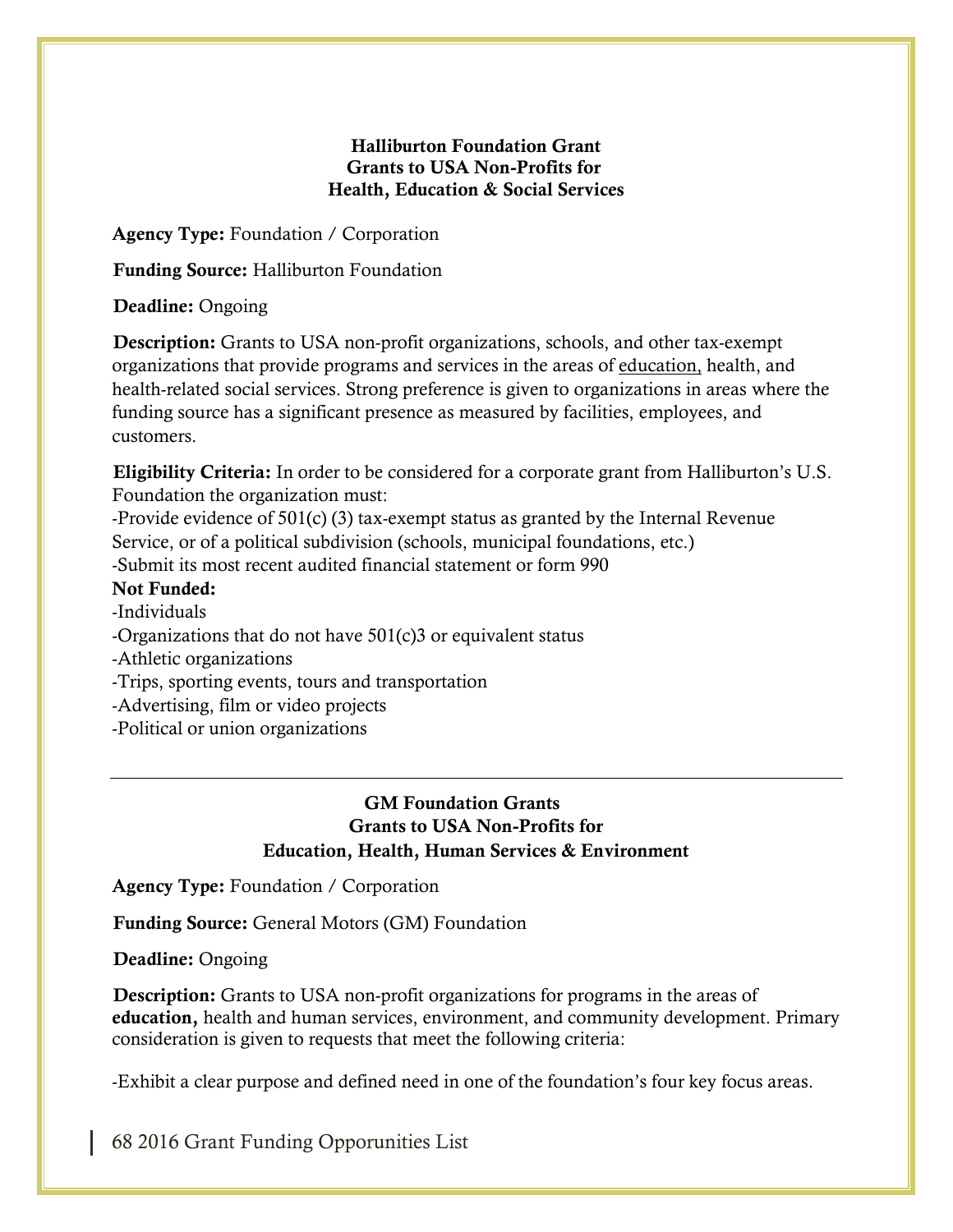-Implement innovative approaches to address the defined need.

-Demonstrate efficiency and the ability to follow through on the proposal.

**Eligibility:** Nonprofits having a 501(c) (3) status with the IRS

## **Not Funded:**

-Operating budgets of medical related facilities -Capital campaigns -Endowment funds -Political parties or political candidates -Foreign organizations -Individuals (except qualified scholarships) -509(a) (3) Type III organizations

### **Michael & Susan Dell Foundation Grants to USA Nonprofits for Education, Childhood Health and Economic Stability**

**Agency**: Foundation

## **Deadline**: Ongoing

**Description**: The Dell Foundation believes that through this work, we can transform the lives of children living in urban poverty today and improve the future for every generation. To help us achieve our goals, we seek global partners who work to:

- Ensure children have access to quality educations
- Encourage healthy behaviors, and provide access to basic health care and services
- Foster stable families through microfinance

**Funding Amount**: The Michael & Susan Dell Foundation has approved grants ranging from \$500 to several million dollars. As a guideline, the foundation generally will not fund more than 25 percent of a project's budget or more than 10 percent of an organization's total annual operating expenses.

**Eligibility**: Generally, the foundation does not provide grants to support:

- Individuals
- Medical research projects
- Event fundraisers or sponsorships
- Lobbying of any kind
- Endowments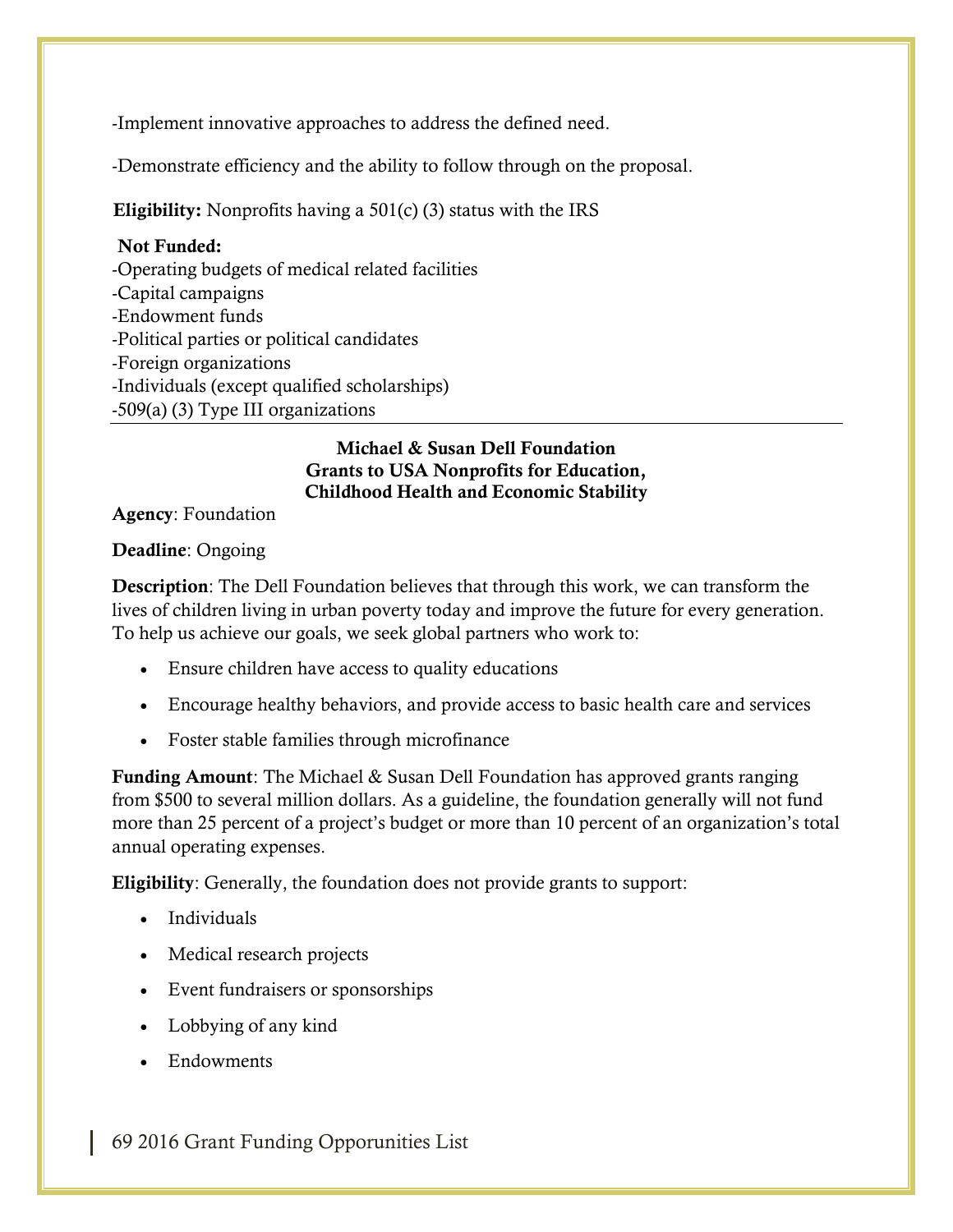# **Community Investments Grants Grants to USA, Canada & Mexico Nonprofits for Safety, Environment & Community Development**

**Agency Type:** Foundation / Corporation

**Funding Source:** TransCanada

**Deadline:** Ongoing

**Description:** Grants to USA, Canada, and Mexico nonprofit organizations to benefit communities in the areas of safety, community development, and environment. The funding source supports communities in a number of ways including gifts, in-kind donations, and sponsorship.

Focus Areas:

1) Your Partner in Safety - TransCanada is committed to the safety and wellbeing of the communities near its operations and will fund initiatives that enable emergency personnel to respond quickly and effectively to local needs and focus on emergency preparedness, accident prevention and education and training.

2) Your Community Building Partner - Trans Canada is committed to building strong and vibrant communities and supports organizations and initiatives that bring communities together, develop leadership and engage citizens.

3) Your Partner in Environment - TransCanada is committed to protecting the environment and will work with national and local organizations to conserve important habitat, protect species at risk, and educate individuals about the importance of the environment.

### **Additional Eligibility Criteria:**

Not Funded: -Advertising -Events or projects that occurred in the past -For-profit organizations -Initiatives that benefit individuals or small groups -Political fundraisers\* \* Political donations and activities are regulated through TransCanada's Government Relations department in adherence with TransCanada's Political Contributions policy.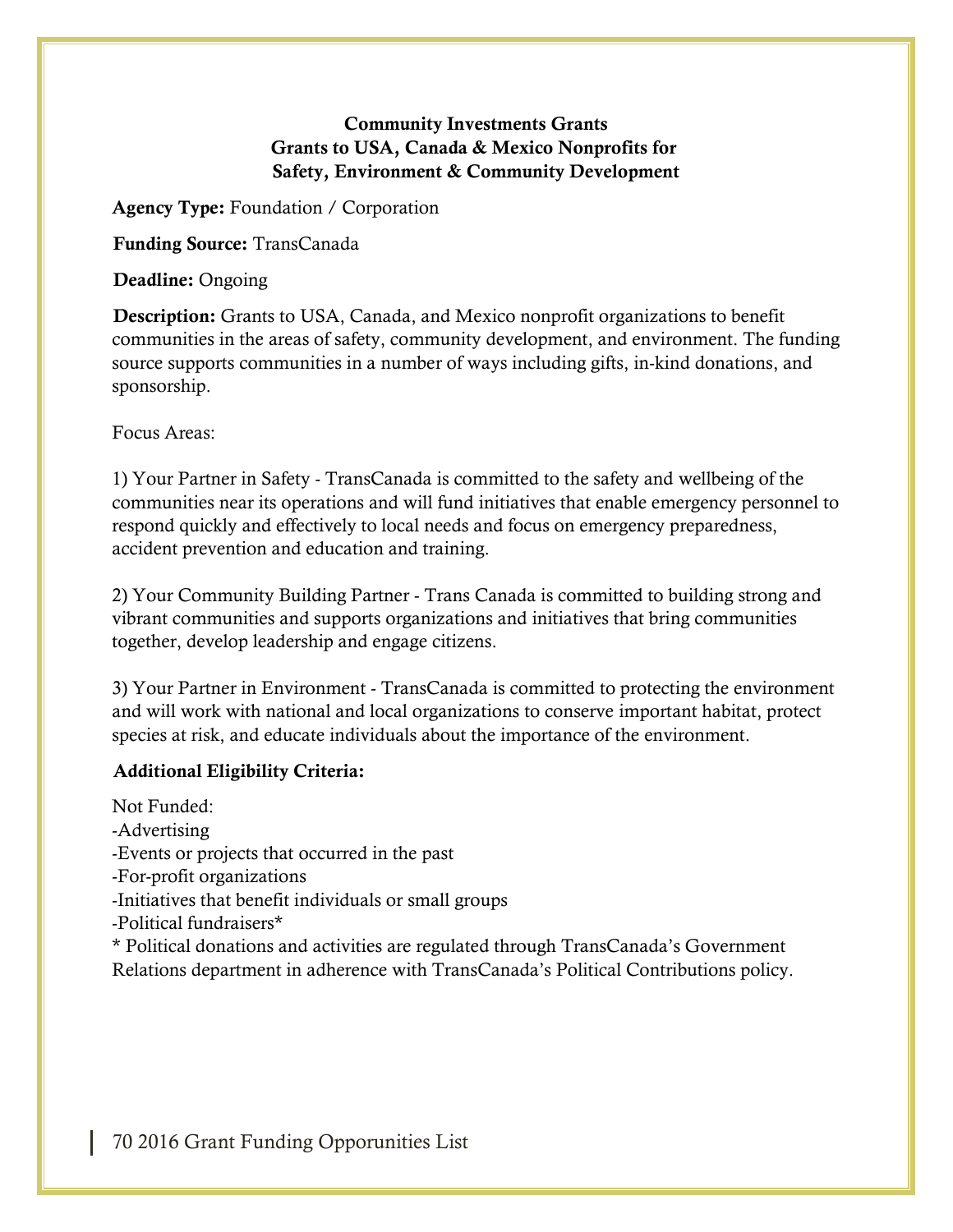### **Georgia-Pacific Foundation Grants Grants to USA Nonprofits in Multiple States for Education, Environment, Community Enrichment and Entrepreneurship**

#### **Agency Type:** Foundation / Corporation

#### **Deadline:** Ongoing

**Description:** Grants to Alabama, Arkansas, California, Delaware, Florida, Georgia, Illinois, Indiana, Iowa, Kansas, Kentucky, Louisiana, Massachusetts, Michigan, Mississippi, Missouri, Nevada, New Hampshire, New Jersey, New Mexico, New York, North Carolina, Ohio, Oklahoma, Oregon, Pennsylvania, South Carolina, Tennessee, Texas, Virginia, Washington, West Virginia, Wisconsin and Wyoming nonprofit organizations, schools, and public municipalities for programs in education, the environment, entrepreneurship and community enrichment.

Below are support areas, as well examples of the organizations currently or previously funded:

#### **Education**

- K-12 Public Schools (M. Agnes Jones Elementary School, Choctaw County Board of Education, Teach for America, Early County Board of Education)

- Job Training (Employ+Ability, National Urban League, Southwest Alabama Workforce Development Council, Year Up)

- Literacy (Literacy in Action, Communities in Schools, Sheltering Arms)

- Scholarships (Hispanic Scholarship Fund, Miami University Paper Science & Engineering Foundation, Northeast Wisconsin Technical College, United Negro College Fund)

### **Environment**

- Clean air, Clean water, recycling (Alabama Clean Water Partnership, Capital Area Corporate Recycling Council, Keep America Beautiful)

- Environmental Education (Chattahoochee Nature Center, Flint RiverQuarium, Hatfield Marine Science Center, Wildlife Habitat Council)

- Resource Conservation (The Nature Conservancy, Trees for Tomorrow, Trust for Public Land)

### **Enrichment**

- Affordable Housing (Atlanta Neighborhood Development, Habitat for Humanity, Rebuilding Together)

- Arts and Culture (Alliance Theatre, High Museum of Art, Meherrin River Arts Council, Philharmonic Center for the Arts, True Colors Theatre)

- Community Safety (Partnership Against Domestic Violence, various local fire and police departments)

- Youth Enrichment Programs (Big Brothers Big Sisters, Boys & Girls Clubs, various local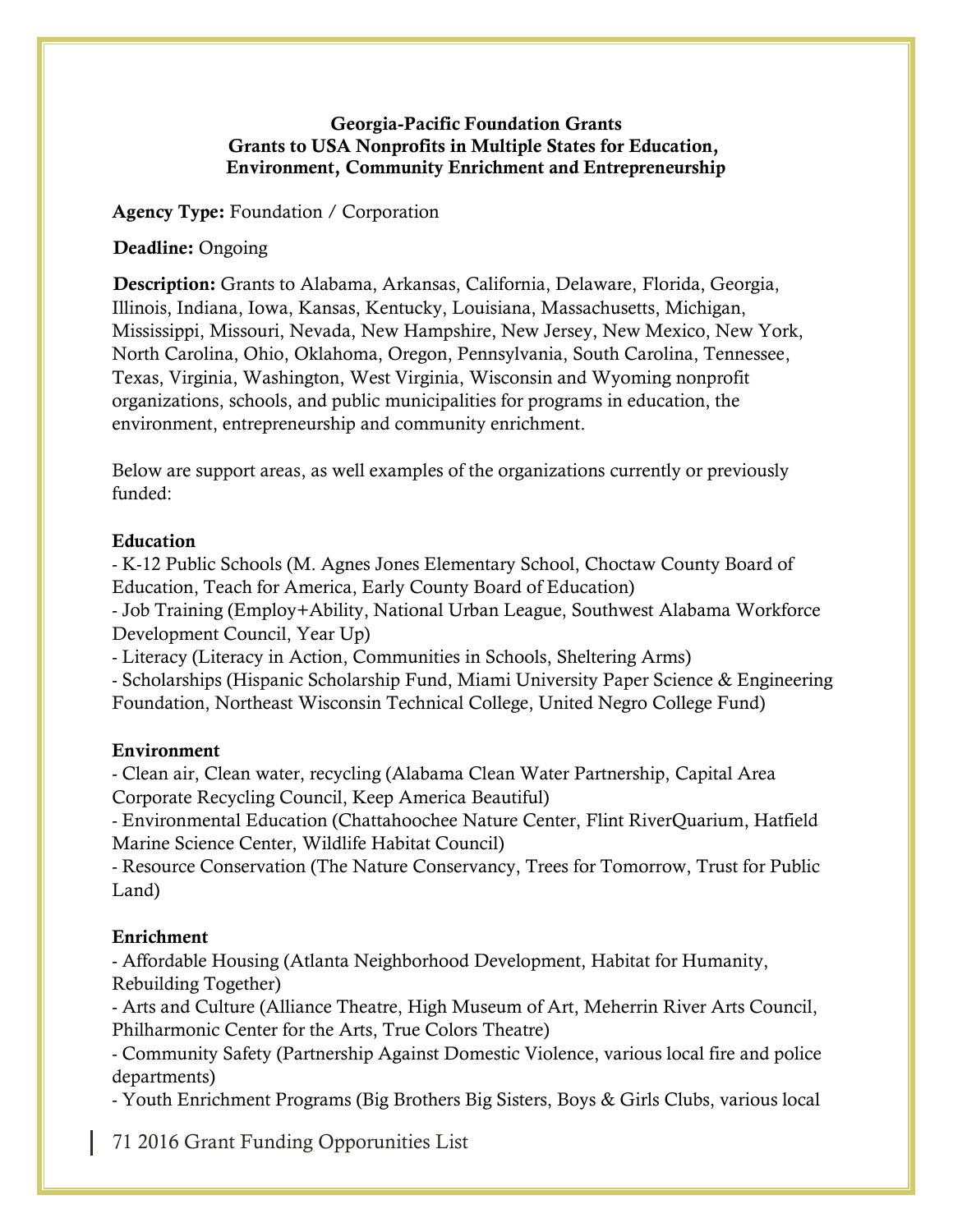Boys & Girl Scouts)

## **Entrepreneurship**

- Youth Entrepreneurs Programs (Junior Achievement, Youth Entrepreneurs of Georgia, Operation HOPE)

- Women and Minority Entrepreneur Programs (Area Development Partnership, Atlanta Business League, Foundation for Teaching Economics)

- Community Outreach

- Disaster relief (American Red Cross, Convoy of Hope, Feed the Children, Salvation Army)

# **Eligibility:**

- Nonprofits having a  $501(c)(3)$  status with the IRS
- Public Schools

# **Additional Eligibility Criteria:**

-Registered 501(c)(3) nonprofit organizations, public schools, and tax-exempt public service agencies (e.g. Police/Fire Departments) in the U.S.

-Applicants must be located within thirty miles of a Georgia-Pacific community (Manufacturing facility). See attachment below for details.

# **NOT ELIGIBLE**:

-Individuals

-Faith based organizations, churches or religious denominations, religious or theological schools

-Social, alumni or fraternal organizations serving a limited constituency

-Organizations requesting goodwill advertising for fund-raising benefits and program books

-Athletic associations

-Political candidates

-National groups whose local chapter has already received support

-Health related organizations, medical and nursing schools

-Named academic chairs

-Organizations that channel funds received to third parties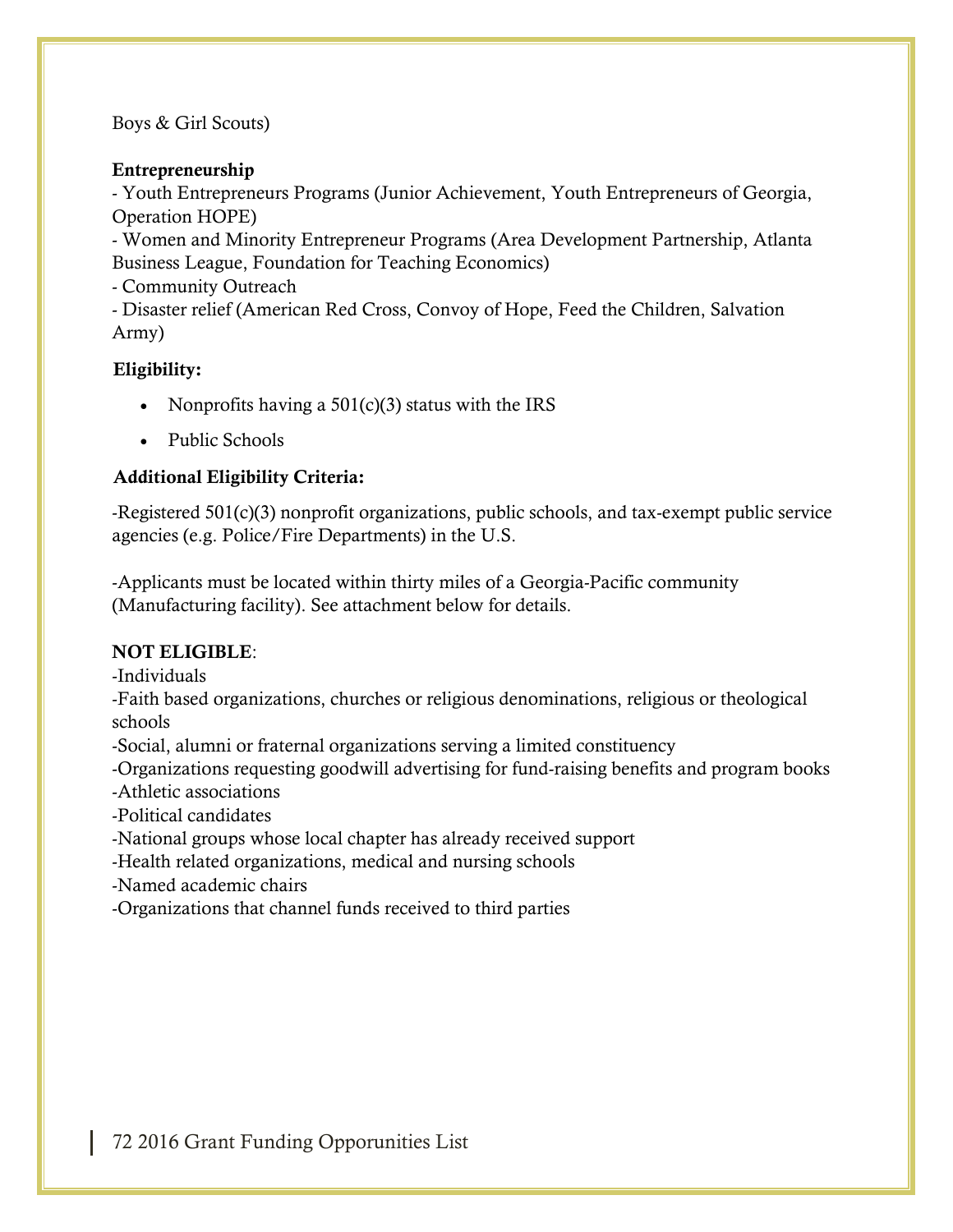

## **Dr. Shemika Harris Lead Associate**

**The Harris Agency, LLC 575 S Royal St Suite 22 Jackson, TN 38301 Tel: 731.300.4138 Fax: 731.903.0995 E-mail: [info@theharrisagencygrants.com](mailto:info@theharrisagencygrants.com) Website: [www.theharrisagencygrants.com](http://www.theharrisagencygrants.com/)**

Dr. Shemika Harris is the lead associate in the Jackson, TN office of the Harris Agency, LLC, where she devotes her expertise to grant proposal development, nonprofit formation and development, and fundraising. Dr. Harris has successfully procured 20 million dollars in grant funding since 2011, specifically, securing funding for educational and social service initiatives. Dr. Harris has an extensive background in skillfully developing and implementing programs addressing the risk factors hindering the success of economically disadvantaged populations and first-generation college students. She also has more than ten years of experience managing budgets and contracts as well as supervising employees and volunteers.

Before transitioning into a successful grant writer, Dr. Harris developed her grant writing and programmatic experience as a higher education professional. Dr. Harris served as the Coordinator of the Minority Mentoring Program at MTSU, implementing successful intervention strategies to retain first-generation students. This position permitted Dr. Harris to serve as the Director of Student Activities at the University of West Georgia, and later the Director of Student Support Services at Lane College. At Lane College, Dr. Harris gained firsthand experience as a grant administrator and in grant proposal development. At Southwest Tennessee Community College, Dr. Harris served as the lead writer for the Predominantly Black Institutions Grants and procuring grants totaling \$3 million dollars.

Dr. Harris serves on the Board of Directors for the Jackson Madison County African American Chamber of Commerce as the Vice-President, and she is a member of the Jackson-Madison County Chamber. She is a member of the American Heart Association Circle of Red Society. Dr. Harris holds her undergraduate degree in Business Education and Masters in Administration and Supervision from Middle Tennessee State University (MTSU) and her doctorate in Counseling from the University of Memphis. She is a native of Bolivar, Tennessee.